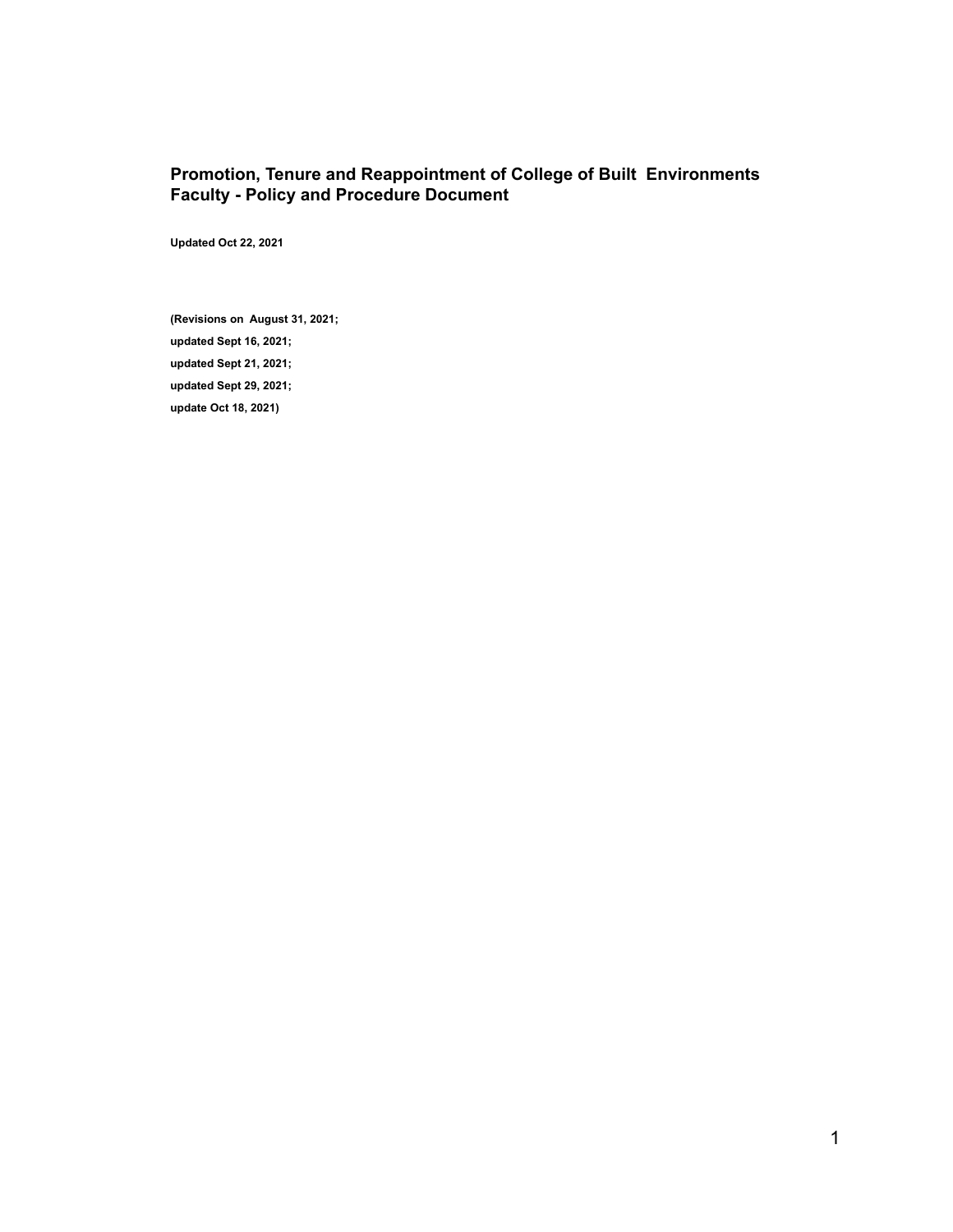| Promotion, Tenure and Reappointment of College of Built Environments Faculty -<br><b>Policy and Procedure Document</b>    |                |
|---------------------------------------------------------------------------------------------------------------------------|----------------|
| PART I. Introduction: About this Document                                                                                 | 4              |
| <b>PART II. Procedures</b>                                                                                                | $\overline{4}$ |
| A. Overview of Promotion & Tenure and Promotion Processes                                                                 | 4              |
| 1. Department-Level Procedures-Assembly of Record:                                                                        | $\overline{4}$ |
| 2. Department-Level Procedures-Recommendations and Candidate's<br>Opportunity for Response:                               | 8              |
| a. Faculty Review when there are at least 3 eligible voting faculty<br>members in the candidate's appointing unit         | 8              |
| b. Chair Review                                                                                                           | 9              |
| c. Procedures for when there are fewer than 3 eligible voting faculty<br>members in the candidate's appointing Department | 10             |
| d. Departmental Assembly and Transmittal of Dossier and Key<br>Documents:                                                 | 10             |
| 3. College-Level Actions                                                                                                  | 11             |
| a. Associate Dean for Academic Affairs                                                                                    | 11             |
| b. CBE College Council                                                                                                    | 11             |
| c. Dean                                                                                                                   | 11             |
| 4. University-Level Actions                                                                                               | 12             |
| 5. Research Professors: Special Considerations                                                                            | 12             |
| C. Key Dates and Deadlines                                                                                                | 13             |
| D. Summary of Promotion and Tenure Documentation                                                                          | 14             |
| E. Reappointment of Assistant Professors                                                                                  | 16             |
| 1. Overview: Timing, Expectations and Authority                                                                           | 16             |
| 2. Recommended Procedure                                                                                                  | 17             |
| a. Recommended Documents to be submitted by the Candidate for<br>reappointment                                            | 17             |
| b. Evaluation and Vote on reappointment                                                                                   | 18             |
| c. Submittal to CBE Dean's Office                                                                                         | 19             |
| F. Teaching Professors: Appointment and promotion                                                                         | 20             |
| 1. Distinguishing among Assistant Teaching Professor, Associate Teaching<br>Professor, and Teaching Professor             | 20             |
| 2. Duration and Timing of Promotion of Assistant Teaching Professors                                                      | 20             |
| 3. Promotion Process for Assistant and Associate Teaching Professors                                                      | 21             |
| a. Evaluations of Teaching Performance                                                                                    | 21             |
| G. Affiliate Faculty                                                                                                      | 22             |
| 1. Departmental Discretion in Appointing Affiliate Faculty                                                                | 22             |
| 2. Eligibility and Timing of Promotion of Affiliate faculty                                                               | 22             |
| 3. Promotion Process for Promotion of Affiliate faculty                                                                   | 22             |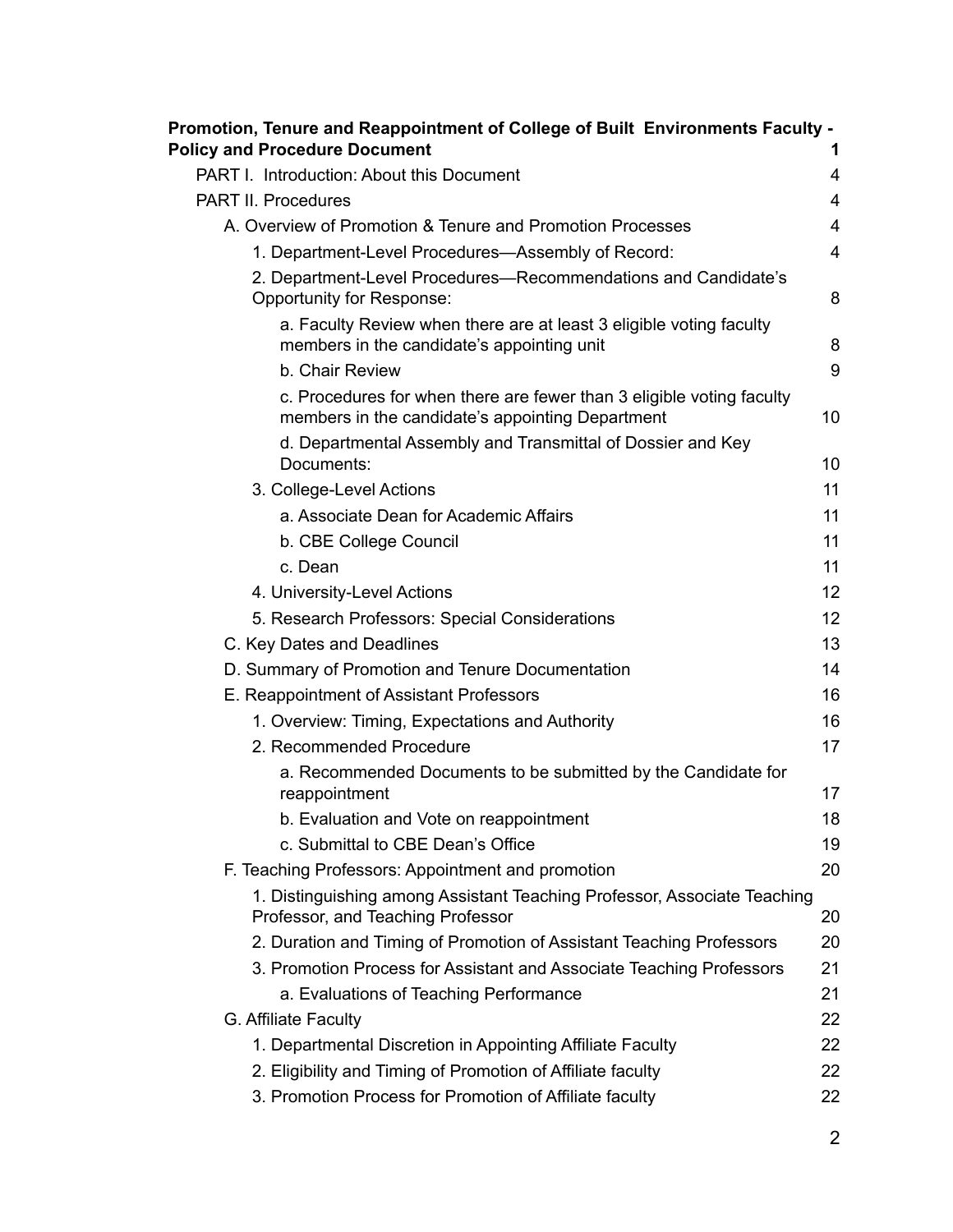| a. Affiliate Faculty Promotion Submittals                              | 22 |
|------------------------------------------------------------------------|----|
| b. Evaluations of Teaching Performance                                 | 23 |
| c. Confidential External Evaluation Letter(s) for Affiliate Promotions | 23 |
| d. Departmental review                                                 | 24 |
| e. Dean's office review                                                | 24 |
| H. Resources and Information                                           | 25 |
| 1. University Resources                                                | 25 |
| 2. Academic Human Resources                                            | 25 |
| PART III. Criteria and Expectations                                    | 26 |
| A. Expectations for Research by CBE Faculty                            | 26 |
| B. Expectations for Achievement in Teaching by CBE Faculty             | 28 |
| 1. Scope of Teaching                                                   | 28 |
| 2. Assessing Teaching Effectiveness                                    | 29 |
| C. Service Criteria                                                    | 32 |
| D. Recommendations to Assistant Professors                             | 33 |
| 1. Documentation                                                       | 33 |
| 2. Recommendations to Assistant Professors (Peer Networks)             | 33 |
| 3. Recommendations to Research Assistant Professors (Funding)          | 34 |
| PART IV. Roles and Responsibilities                                    | 34 |
| A. General responsibilities and roles                                  | 34 |
| 1. Mentoring of Junior Faculty                                         | 34 |
| 2. Meetings with Chair                                                 | 34 |
| <b>B. Candidate's Responsibilities</b>                                 | 35 |
| C. Chair's Responsibilities                                            | 36 |
| D. Review Committee Responsibilities                                   | 38 |
| E. Department Faculty Responsibilities                                 | 38 |
| F. CBE College Council Responsibilities                                | 39 |
| G. CBE Dean Responsibilities                                           | 39 |
| H. UW Provost and President Responsibilities                           | 40 |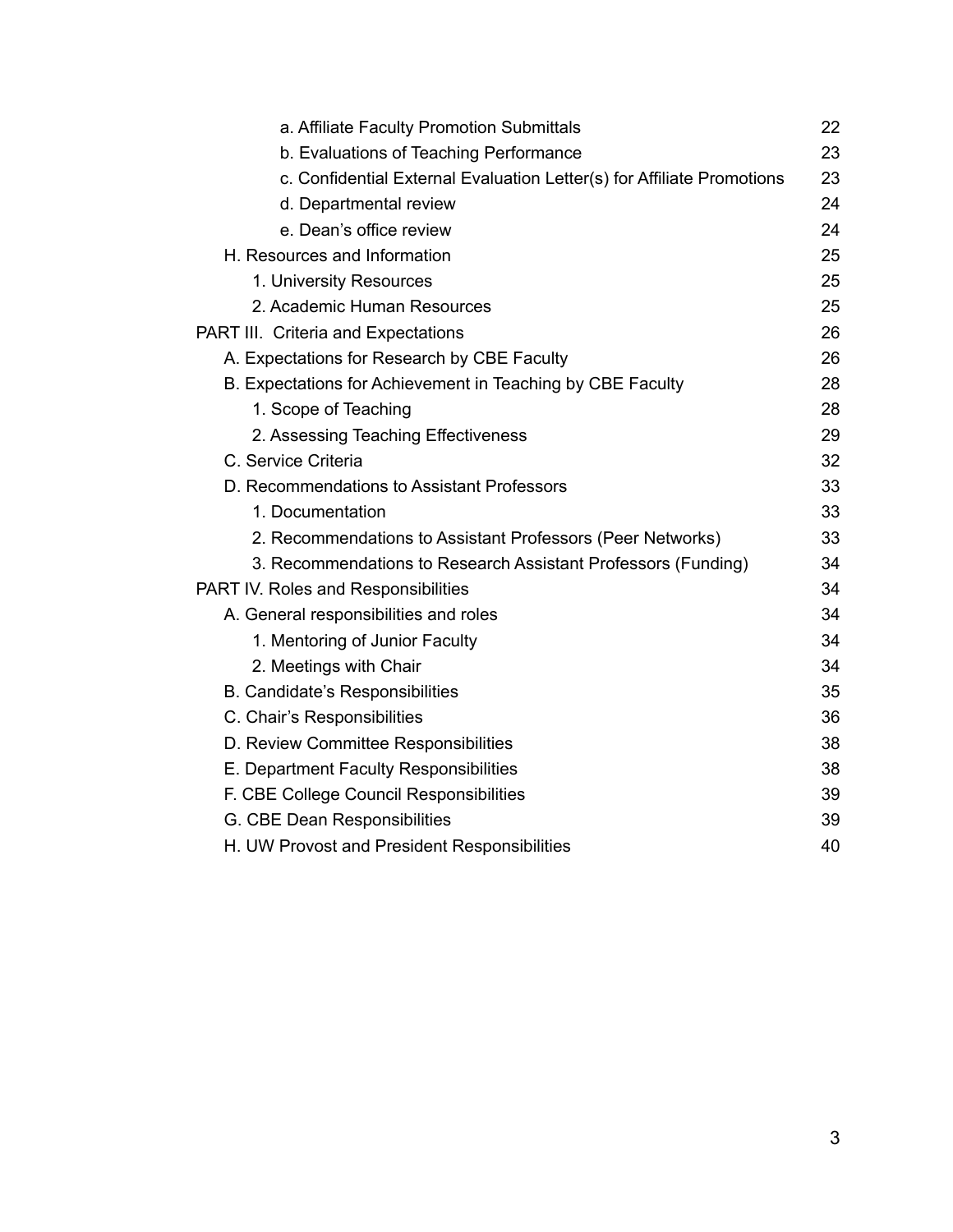# <span id="page-3-0"></span>**PART I. Introduction: About this Document**

This document outlines policies and procedures for Promotion and/or Promotion & Tenure in the College of Built Environments. The information provided in this document is intended to supplement information found in the UW Faculty Code [Section](http://www.washington.edu/admin/rules/policies/FCG/FCCH24.html) 24-54 [Faculty Code is part of the *Policy Directory* -- better as *Policy Directory*] and [UW](http://www.washington.edu/admin/rules/policies/FCG/FCCH24.html) [Executive](http://www.washington.edu/admin/rules/policies/FCG/FCCH24.html) Order V. This document includes specific guidelines and requirements, and also some general suggestions and recommendations.

IMPORTANT: The University's Office of Academic Personnel (OAP) maintains a detailed current website of the Promotion and Tenure Procedures and Guidelines found [HERE](https://ap.washington.edu/ahr/actions/promotions-tenure/), which includes relevant references to the Faculty Code [*Policy Directory*]. If there is a conflict between this guide and OAP's procedures, OAP's procedures govern.

A high-level visualization of the entire review process can be found here:

- [Departments](https://ap.washington.edu/wp-content/uploads/Departmentalized-with-3_final_March2021.pdf) with 3 or more eligible voting faculty
- Departments with fewer than 3 [eligible](https://ap.washington.edu/wp-content/uploads/Departmentalized-with-fewer-than-3_final_March2021.pdf) voting faculty

Unit heads and relevant committee chairs should familiarize themselves with the workflows described in these visualizations and use them as a handy guide at various stages of the process.]

# <span id="page-3-1"></span>**PART II. Procedures**

## <span id="page-3-2"></span>**A. Overview of Promotion & Tenure and Promotion Processes**

This section describes the Promotion & Tenure and Promotion Processes in very broad terms. Later sections in this document provide more detail about participants' roles, exceptions, and other considerations.

#### <span id="page-3-3"></span>**1. Department-Level Procedures—Assembly of Record:**

Annually, all eligible members of the faculty shall be informed of the opportunity to be considered for promotion by their department chair early in Winter Quarter.

No later than Spring Quarter, the Department Chair assembles a list of faculty who wish to be considered for Promotion or Promotion & Tenure the following Autumn Quarter. Candidates are most often identified through self-selection, or because they are required to participate (mandatory cases) in the Promotion & Tenure or Promotion processes in accordance with *UW Policy Directory*. Faculty may also nominate their colleagues if they believe consideration for Promotion or Promotion & Tenure is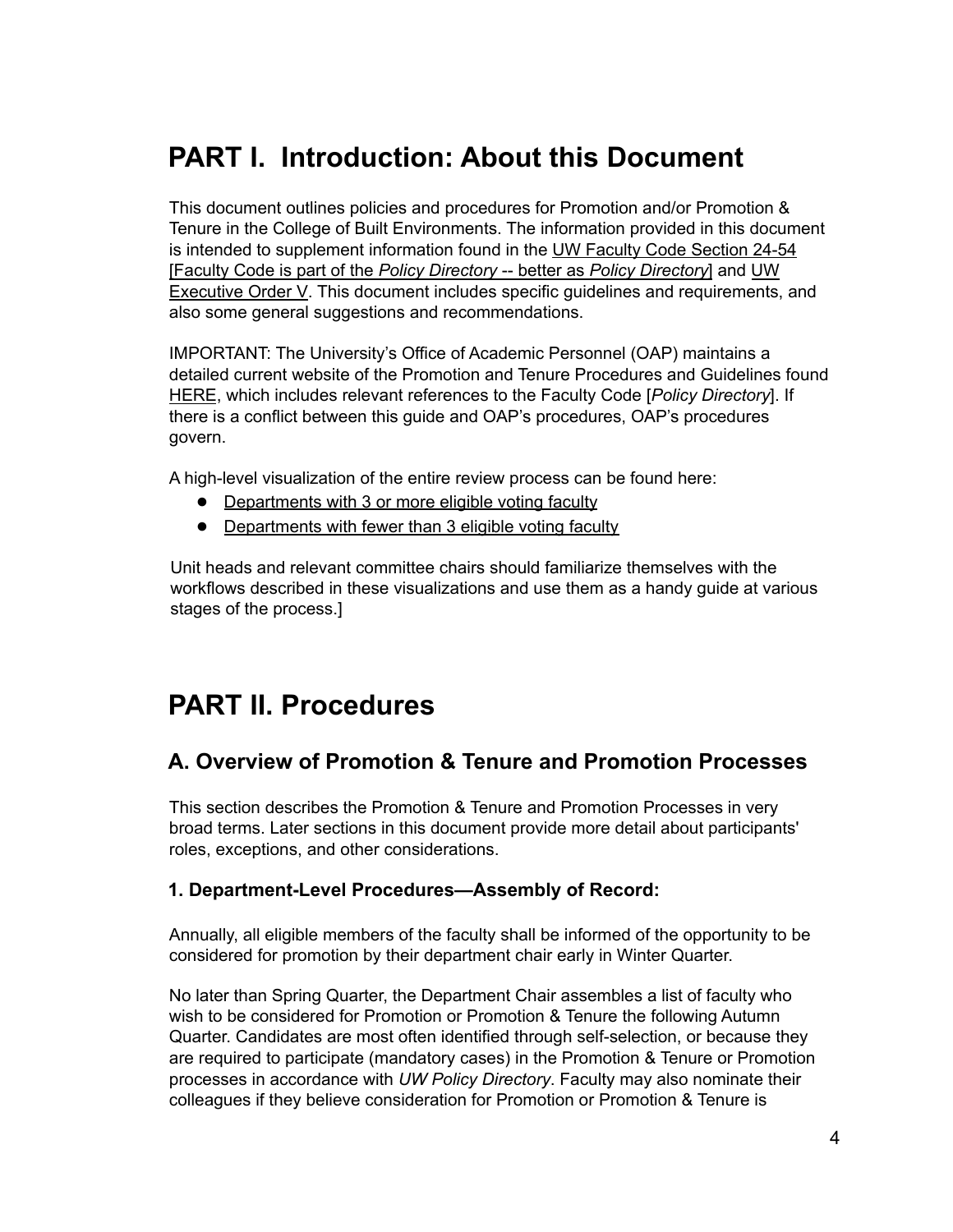#### warranted.

In each department an individual or a committee manages the evaluation process. Practices vary. The Chair may coordinate the evaluation process or the Chair may appoint a Review Committee or a senior faculty member to coordinate the process. Some departments have a standing committee to address Promotion and Promotion & Tenure. In other departments, the faculty senior to the Candidate(s) under consideration may function as a "committee of the whole." In cases where no Review Committee is appointed, the Chair, or a senior faculty member designated by the Chair, performs many of the functions of the Review Committee in managing the process and assembling the evaluation of the Candidate.

If the Department has a standing committee to initiate the internal process of promotion or promotion and tenure review, that Committee must have a minimum of three members. A majority of the members of the committee must be Professors. Some members may be Associate Professors. Normally all members will be tenured; however, if a Committee is larger than three members, then one member may be an untenured Research Associate Professor or Research Professor. (For an Associate Professor to Professor promotion case, at least three members must be tenured Professors.)

Once Candidates for Promotion and for Promotion & Tenure have been identified in Spring Quarter, the Chair typically meets with each Candidate. Attendees include the Chair, the head of the Review Committee if any, or the senior faculty member coordinating the review process if any, the Candidate, and any administrative personnel who may be involved in the Promotion and Promotion & Tenure process. The candidate may also invite a senior faculty mentor. The purpose of this early meeting, typically held in Spring Quarter prior to submittal of the Candidate's materials is to describe the process, identify roles, clarify the "time-line," begin to identify possible external peer reviewers, and initiate the departmental process.

Candidates should also be encouraged to meet with the CBE Associate Dean for Academic Affairs to ensure that they are familiar with processes at the Dean's level.

The Chair and the Review Committee, or in cases where there is no Review Committee, the Chair and the designated senior faculty member, communicate to all parties involved the "time-line" including deadlines and milestones for the data gathering and evaluation process, and ensures that the complete dossier is delivered to the College by the appropriate deadline.

The Candidate prepares two kinds of documentation: "Peer review packages" for external review, and a "complete career dossier" for internal review by the Department and College. The external peer review package includes the candidate's Career Narrative (also called Self-Assessment), a Curriculum Vitae, and all other supporting documentation, including representative publications, reports, portfolios, course materials, and all similar material as appropriate to the Candidate's particular case and individual department policy

OAP's guidelines for preparing a Curriculum Vitae and Self-Assessment (Career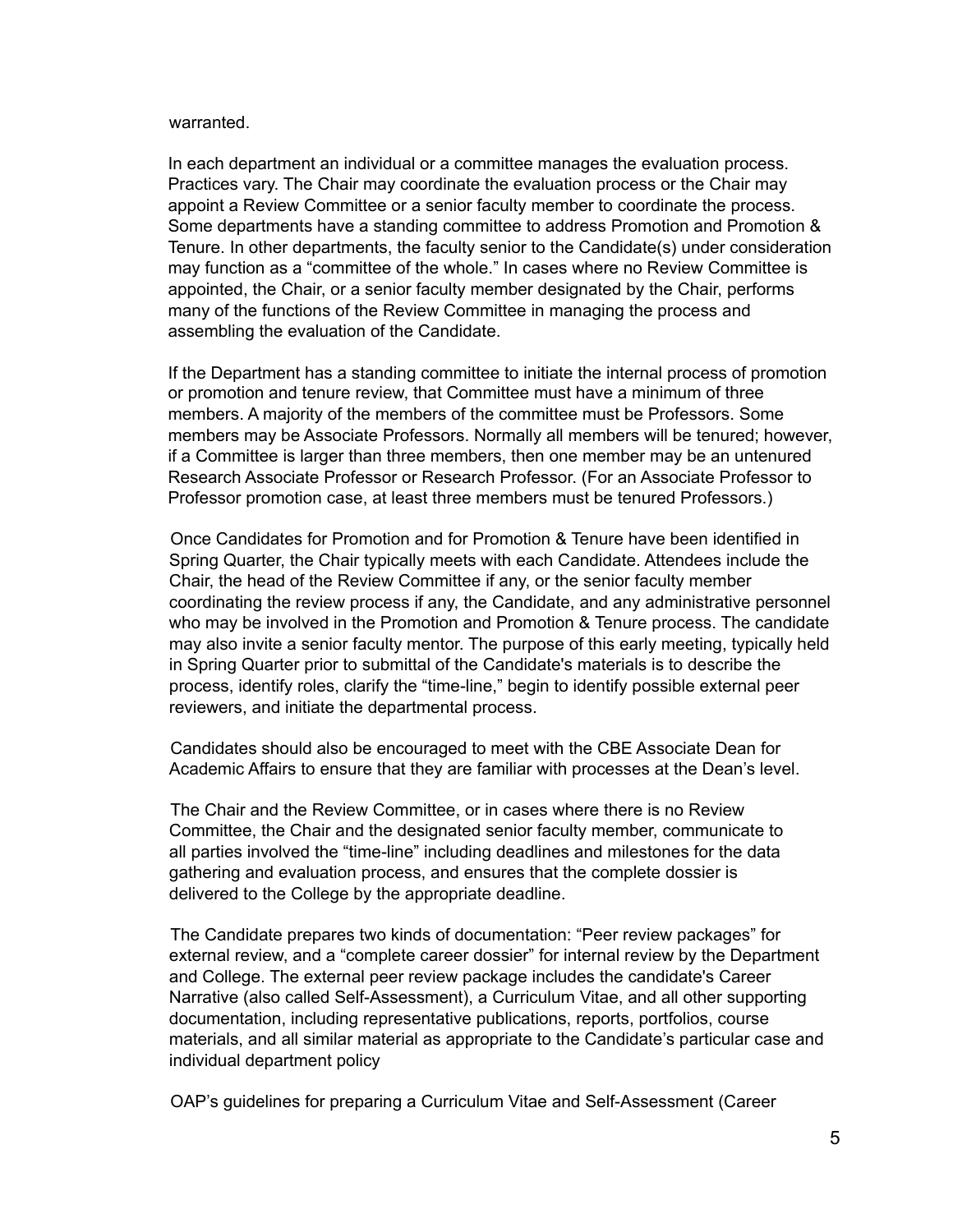Narrative) can be found [HERE](http://ap.washington.edu/ahr/actions/promotions-tenure/assembly-of-record/).

Candidates should provide the packages in electronic form, rather than as paper copies--for example as PDFs on flash drives, or as PDFs to be sent via email, or on a password protected Web site. Candidates must discuss the form of the packages with their departments.

#### *a. External Letters of Review*

OAP's guidelines for External Letters of Review can be found [HERE](http://ap.washington.edu/ahr/actions/promotions-tenure/assembly-of-record/). Early in the process, the Candidate also develops a list of potential external reviewers, and occasionally a brief list of individuals to be excluded as potential reviewers. The Candidate delivers this material to the Chair, or the designated senior faculty member.

The Chair (and the Review Committee, if requested by the Chair) or, if no Review Committee is established, the Chair and/or the designated senior faculty member independently generate a list of external reviewers, then merges that list with the Candidate's reviewer suggestions to generate a final list of external reviewers, taking into consideration the Candidate's reviewer exclusion list, if any.

External peer reviewers must be selected to be at "arm's length" ("non-conflicted") and from "recognized contributors" to their field. Guidelines for evaluating "recognized contributors" can be found [HERE](https://ap.washington.edu/ahr/actions/promotions-tenure/assembly-of-record/) in the OAP website. Recognized contributors to their field are indicated, for example, by tenure and/or an academic rank senior (to the candidate) at a major research university, frequent citation of their work, or major awards. In some circumstances, members of the professional or governmental community may also serve as appropriate external reviewers. When the promotion recommendation is forwarded to the Dean's office, it should include one sample of the solicitation letter and the Chair's letter should include a statement describing the qualifications of the external reviewers, their relationship (if any) with the candidate, the manner in which they were chosen, and the reasons for the choices.

Arm's length means that the reviewers should "non-conflicted". Arm's length does not mean that the reviewer must never have met the candidate. Rather, arm's length means that reviewers should not be chosen who are likely, or perceived to be likely, to be predisposed, positively or negatively, about the candidate because of a personal relationship.

Examples of what may *not* violate the arm's length requirement include reviewers who may have:

- Appeared on a panel at a conference with candidate
- Served on a granting council selection panel with candidate
- Presented a paper at a conference held at the university where the candidate works
- Presented a guest lecture at the reviewers university of vice versa

Examples of what may violate the arm's length requirement include reviewers who may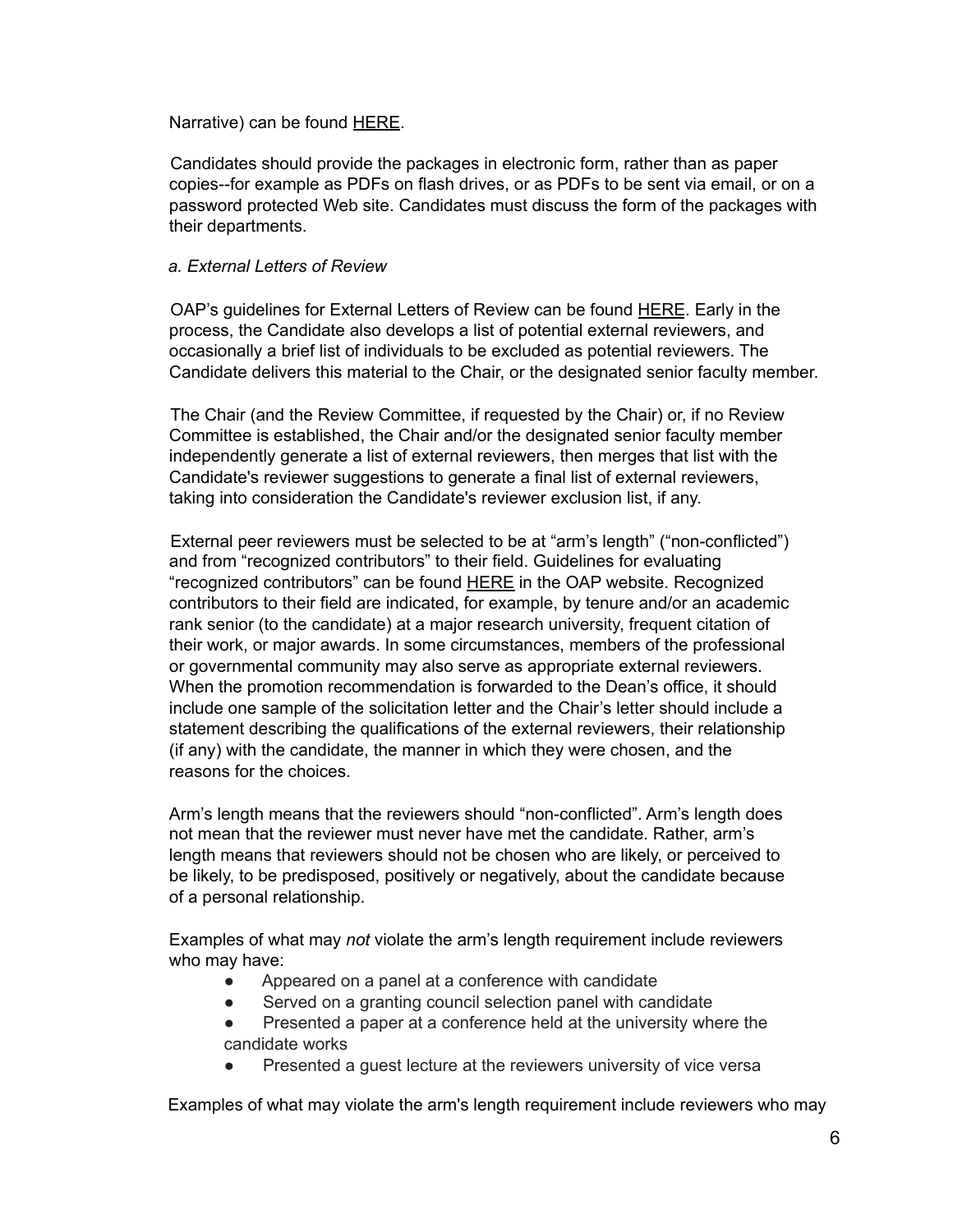- A member of the program or department of the candidate
- A co-author or collaborator with whom the candidate has maintained an ongoing relationship within the past 7 years.
	- A close family/friend relationship with candidate
- Any member of the doctoral or masters committee (eg. dissertation, thesis, project, etc.) of the candidate.

The Chair or designated senior faculty member--responsibility for this task varies by department--solicits written evaluations from external reviewers. (Note: The University requires a minimum of three and a maximum of five external review letters. Most CBE departments request five letters, but some departments request only four. The number of requested letters is determined by each department. All letters received must become part of the key documents that are submitted to the Dean's office and eventually to the Provost.)

The letter of [solicitation](https://ap.washington.edu/ahr/actions/promotions-tenure/chairs-letter-of-solicitation/) (sample linked) should state that the unit is considering the candidate for possible promotion/tenure and request the following information:

- Whether, and for how long, the reviewer has known the candidate.
- The significance, independence, influence, and promise of the candidate's research, scholarship or creative work (and in particular, work done since beginning an appointment at the University of Washington), as well as the candidate's degree of national/international recognition.
- The success of the candidate's teaching, including consideration of curricular design and implementation, student mentoring, and service and leadership roles in the University and the field, as appropriate for the candidate's rank and title (if the reviewer is able to evaluate this).
- A comparison of the candidate's accomplishments with leading scholars or practitioners at a similar career stage in the same or related fields.

The external reviewer should not be asked to assess whether the candidate should be promoted (but a reviewer may, of course, volunteer such an opinion). References to the *UW Policy Directory* (e.g., Faculty Code [Section](https://www.washington.edu/admin/rules/policies/FCG/FCCH24.html#2432) 24-32 and [Section](https://www.washington.edu/admin/rules/policies/FCG/FCCH24.html#2434) 24-34) and **[Executive](https://www.washington.edu/admin/rules/policies/PO/EO45.html) Order 45 may be helpful for providing more context for external reviewers.** Reviewers must also be asked for a short current Curriculum Vitae.

The Candidate prepares a complete career dossier for internal review including a career narrative (self-assessment), a curriculum vitae, and complete career documentation including all publications, reports, portfolios, course materials including standard university-approved teaching evaluations, and all similar material as appropriate to the Candidate's particular case. (Materials should be submitted in digital form. Exceptions may include copies of published books, portfolios, and such.) The Candidate delivers the complete career dossier to the Chair or the Review Committee, or the designated senior faculty member by the deadline established for the department-level evaluation to begin.

be: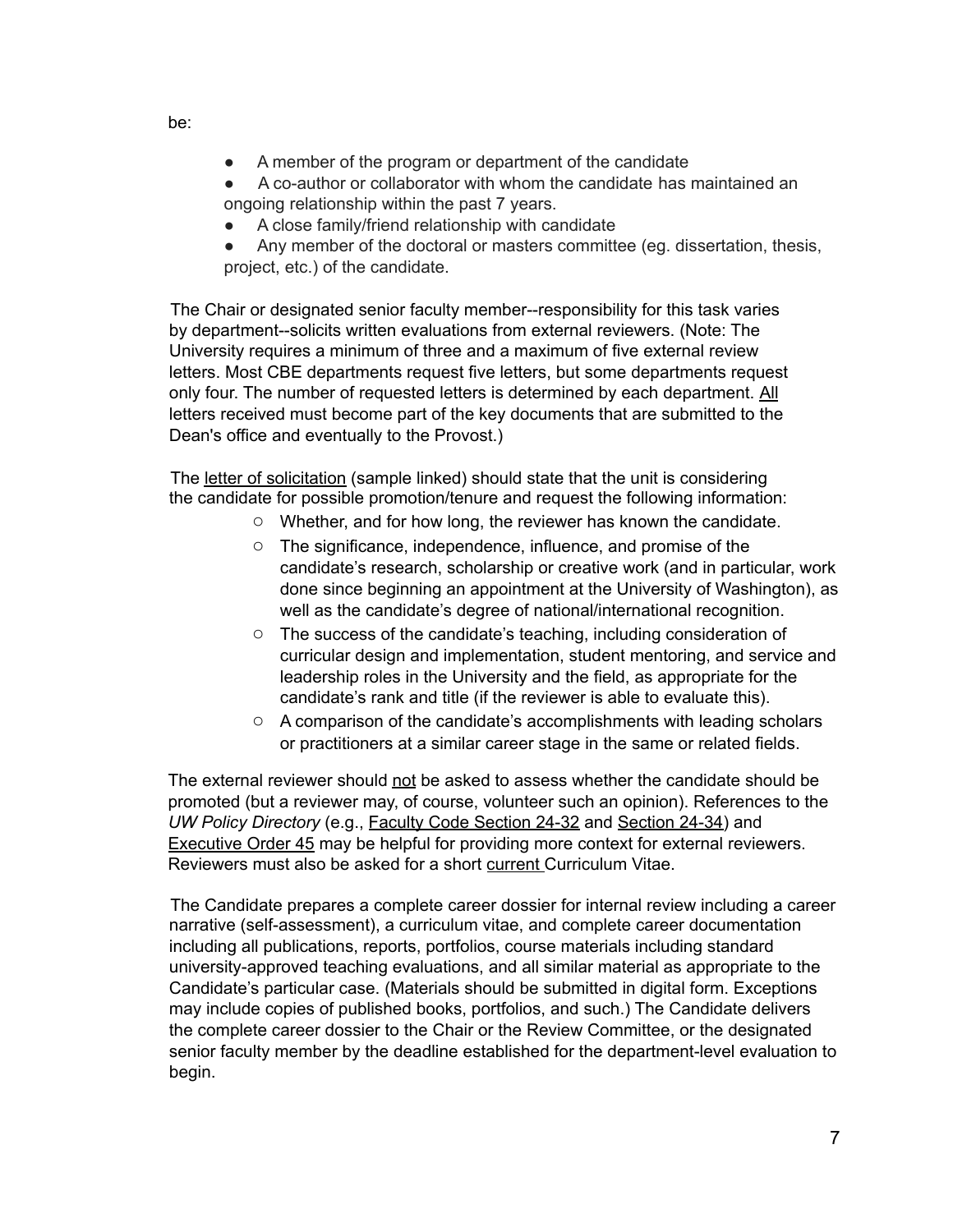#### *b. Teaching Evaluations*

The UW Faculty Code [Section](http://www.washington.edu/admin/rules/policies/FCG/FCCH24.html#2457) 24-57 A requires that recommendations for promotion and/or tenure include documentation of teaching effectiveness in 2 forms: student evaluation and collegial (peer) evaluation. OAP's teaching evaluations guidelines can be found [HERE.](http://ap.washington.edu/ahr/actions/promotions-tenure/assembly-of-record/)

Each CBE Department follows its own procedures for regularly scheduled, standardized student evaluations. UW policy requires a minimum of one course with student evaluations per year; most departments in CBE require more. Assistant Professors (both tenure track and teaching track) must have annual collegial reviews of teaching. Associate Professors ranks must have collegial reviews of teaching at least once every three years.

*All candidates for promotion must have at least one collegial review of teaching within one year of the date of application for promotion* (a review within six months of the date of application is recommended but not required).

### <span id="page-7-0"></span>**2. Department-Level Procedures—Recommendations and Candidate's Opportunity for Response:**

### <span id="page-7-1"></span>**a. Faculty Review when there are at least 3 eligible voting faculty members in the candidate's appointing unit**

If a Review Committee is participating in the process, its members review the complete career dossier and the external peer review letters and prepare a written report on the Candidate's qualifications for Promotion or Promotion & Tenure. The Review Committee Chair provides this report to the Department Chair. The candidate must receive a written summary of this report (provided by the Chair) that identifies members of the Review Committee. For purposes of confidentiality, the summary shall omit specific attributions and may omit the vote count. Documentation must be maintained (email record is fine) showing that the Candidate was provided with a copy of the Committee's report. The Candidate must acknowledge receipt of the report (email record is fine) and respond in writing within seven (7) days of the meeting. This report, and the Candidate's response, become part of the complete career dossier.

If a majority of committee members vote not to recommend Promotion and the case in question is non-mandatory, the Candidate must decide, within seven (7) days of receipt of the summary, whether to continue the process. The Candidate must provide this decision to the Chair in writing. If the Candidate decides to discontinue the process, the Promotion or Promotion & Tenure materials are returned to the Candidate by the department and no further action is taken. Mandatory Promotion & Tenure cases must proceed through subsequent levels of review, no matter what the Review Committee recommends.

The first **mandatory** step of the department faculty review process for candidates with at least 3 eligible voting members in their appointing department involves an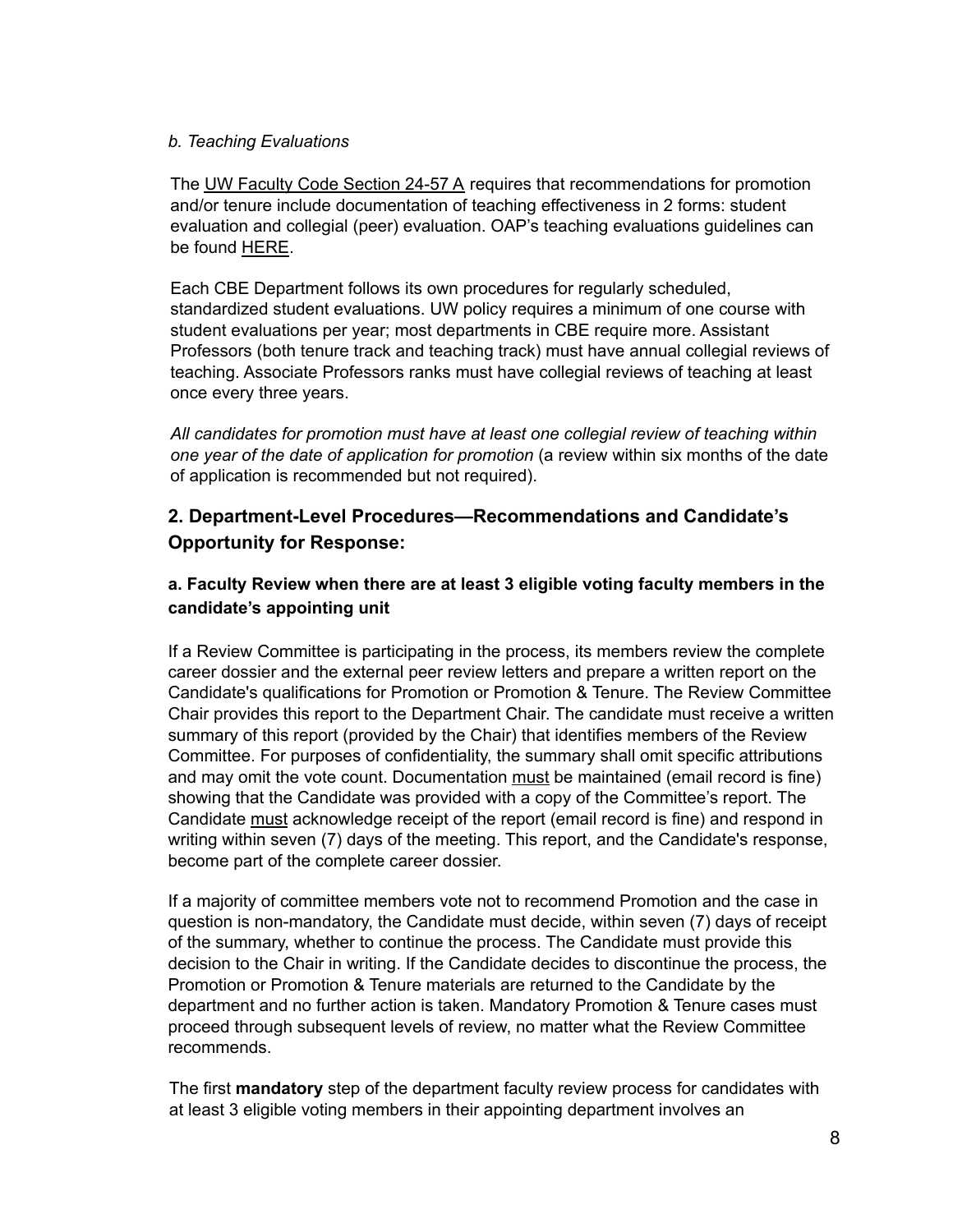assessment by the department's eligible voting faculty members. These faculty members must receive or have access to a copy of the candidate's record and, where applicable, the review committee report and recommendation, and the candidate's response to the subcommittee report, before the discussion and promotion vote.

Faculty members who are superior in rank to the Candidate meet to review the complete career dossier and the external peer review letters, discuss the Candidate's qualifications for Promotion or Promotion & Tenure, and conduct a vote by secret ballot to recommend Promotion or Promotion & Tenure. [HERE](https://ap.washington.edu/ahr/actions/promotions-tenure/promotion-and-tenure-voting-matrix/) is a link to a matrix that describes Faculty Titles Eligible to Vote on Promotion Action.

In some departments, the discussion of the Candidate's qualifications is initiated in one meeting with all faculty except the Candidate present, then time--often a week--is allowed for further review of the Candidate's materials by individual faculty, and the vote takes place at a second meeting limited to faculty senior in rank to the Candidate. If a Review Committee was formed, a representative of the Review Committee delivers the report on the Candidate's qualifications to the attendees at or near the beginning of the first meeting.

#### <span id="page-8-0"></span>**b. Chair Review**

The Chair of the Department prepares a written summary (specific attributions such as names and other personal information *must* be redacted; the faculty vote *may* be redacted) of the faculty deliberations. The Chair provides this summary to the Candidate, who must respond in writing within seven (7) days. The candidate must indicate in the response that they received a copy of the Chair's summary or report. This summary and the Candidate's response, are both added to the complete career dossier.

In cases where a majority of faculty members vote to deny Promotion and the case in question is not a mandatory one, the Candidate must decide within seven (7) days of receipt of the Chair's summary whether to continue the process. The Candidate must provide this decision to the Chair in writing. If the Candidate decides to discontinue the process, the Promotion and Tenure materials are kept on file--separate from the faculty member's personnel file--by the department as per the retention norms of the University, and no further action is taken.

However, mandatory Promotion & Tenure cases must proceed through subsequent levels of review regardless of vote counts.

(Note: A vote to postpone, for one year, consideration of a Mandatory Promotion & Tenure case, is possible in unusual cases. Such a vote should only be taken when the candidate clearly demonstrates significant progress toward meeting the criteria for Promotion & Tenure and there is evidence that the candidate will fully meet the criteria established by the *UW Policy Directory* if there is a delay of one year. Because the case is a mandatory one, it must proceed through every step in the process from the Department level, to the College and then to the Provost. For the postponement to be granted, the Dean and the Provost must concur.)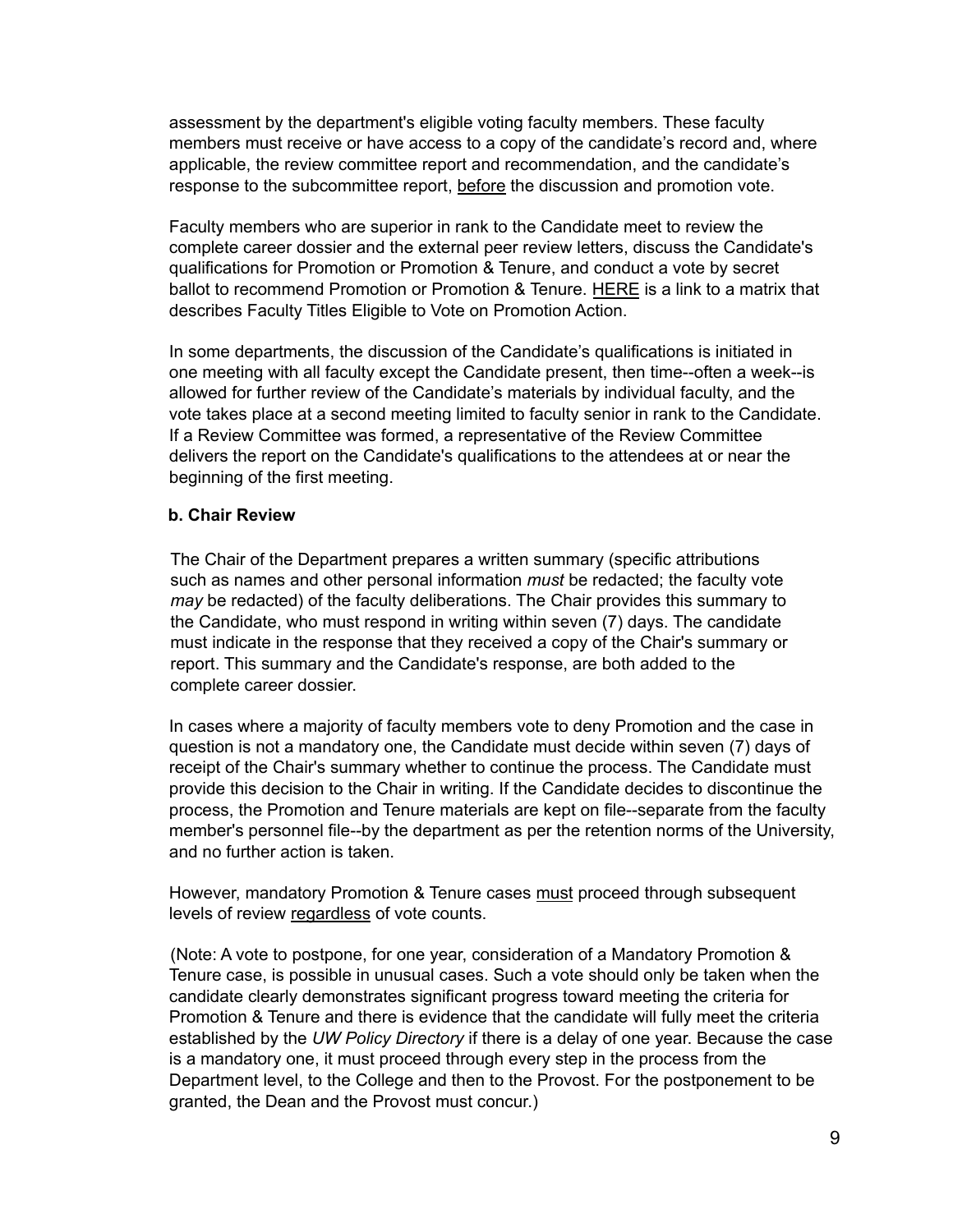The Chair of the Department prepares a confidential memo to the Dean, summarizing the faculty deliberations, tabulating votes ("yes" votes, "no" votes, "abstentions," and "absent not voting"--votes of all eligible voting faculty must be accounted for), providing the Chair's own assessment of the Candidate's qualifications, and the Chair's own recommendation concerning the case. This memo is added to the materials transmitted to the Dean's Office.

### <span id="page-9-0"></span>**c. Procedures for when there are fewer than 3 eligible voting faculty members in the candidate's appointing Department**

For appointing Departments with fewer than 3 eligible voting faculty members, the review is conducted by a Special Review Committee appointed by the Dean of the CBE and the recommendation and vote of the Special Review Committee is used in lieu of a vote by the department faculty. OAP's guidelines in this case can be found [HERE.](http://ap.washington.edu/ahr/actions/promotions-tenure/part-2-recommendations-and-candidates-opportunity-for-response/)

The Special Review Committee must include all eligible voting faculty in the candidate's unit who are available to serve and may include eligible voting faculty members from other units who have appropriate expertise. Special Review Committee members must be given the opportunity to review the candidate's record, including external letters.

The Special Review Committee must submit a written report and recommendation, and the candidate must receive a written summary of this report that identifies members of the Committee. For purposes of confidentiality, the summary shall omit specific attributions and may omit the vote count.

In CBE the Dean receives the Special Review Committee report first. The Dean may then share it with the candidate, or may delegate the Chair of the Special Review Committee to share the report with the Candidate.

The candidate must respond acknowledging receipt of a physical copy or summary of the report and has the option to provide supplemental information. The candidate's written response must be received within 7 calendar days. Documentation that the candidate was provided a copy of the summary of the subcommittee report and opportunity to respond is to be included in the record forwarded to the Provost.

#### <span id="page-9-1"></span>**d. Departmental Assembly and Transmittal of Dossier and Key Documents:**

The "key documents" (see Part II, Section D) from a part of the complete career dossier are those which will be included in the Promotion package that is forwarded to the Provost's Office/ Office of Academic Personnel [OAP]. The department is responsible for forwarding the Departmental review section of these to the Dean's office digitally via a secured online folder made especially for this purpose.

All documents must be transmitted digitally.

The complete career dossier, including all of the Candidate's publications, reports, portfolio, course records, teaching evaluations, etc. is also to be delivered digitally to the CBE Dean's Office via a secured online folder made especially for this purpose.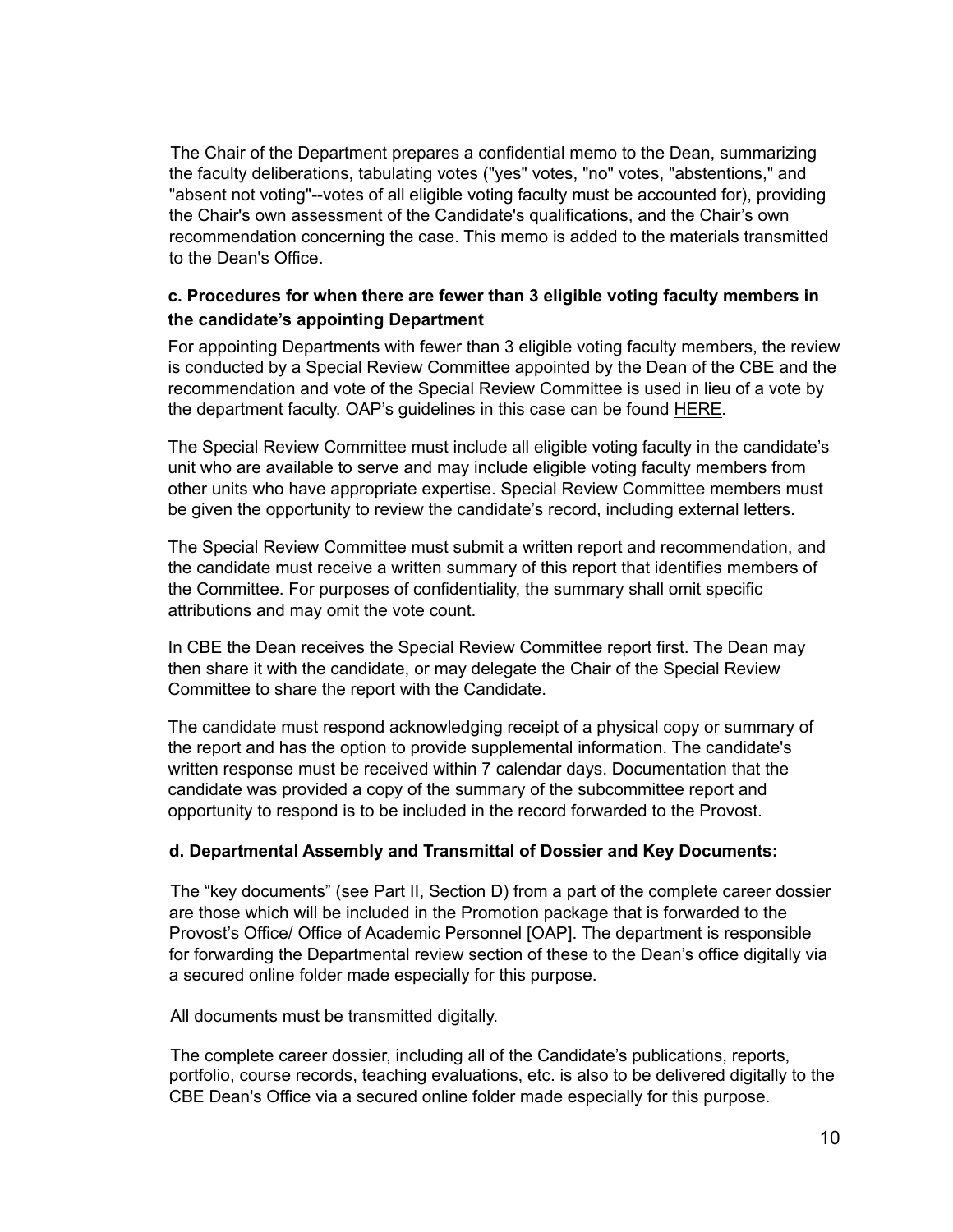### <span id="page-10-0"></span>**3. College-Level Actions**

#### <span id="page-10-1"></span>**a. Associate Dean for Academic Affairs**

From this point, the CBE Associate Dean for Academic Affairs supervises provision of the Candidate's key documents (including external peer review letters and departmental reviews and reports) and complete career dossier to the College Council, and tracks the progress of each case through all subsequent levels of review.

#### <span id="page-10-2"></span>**b. CBE College Council**

The CBE College Council reviews the key documents and complete career dossier, discusses the Candidate's qualifications for Promotion or Promotion & Tenure, and the procedures and metrics used by the department in evaluating the Candidate, and conducts a vote to recommend Promotion or Promotion & Tenure. The College Council may interview the Department Chair as part of the deliberation process, but this interview is not required. The deliberation process and vote are documented in a confidential memo that is submitted to the Dean. The memo must include: (1) a review and evaluation of the candidate's qualifications; (2) a review of the department's evaluation process; and (3) a recommendation and vote on promotion and/or promotion & tenure. This memo becomes part of the complete career dossier; copies are made and included in the file of key documents.

If the recommendation of the CBE College Council is not favorable, or if it conflicts with the faculty vote, then the recommendation of the College Council with reasons therefore must be provided to the candidate by the Chair of College Council. For confidentiality, the recommendation provided to the candidate shall omit specific attributions and may omit the vote count.

Recommendations of the committee/council that are favorable and not in conflict with the faculty vote do not need to be shared with the candidate.

#### <span id="page-10-3"></span>**c. Dean**

The Dean reviews the key documents, the complete career dossier, the report of the Review Committee (if any), the report of the Chair, and report of the College Council. In considering the Candidate's qualifications for Promotion, the Dean may solicit the opinions and advice of other parties. The Dean documents the Dean's independent evaluation and recommendation in a memo to the Provost. (This memo also includes a brief procedural summary of the case with dates and votes of the department faculty and the College Council.) Although the Dean's letter is part of the case forwarded to the Provost/OAP, it is actually addressed to the University President.

If the Dean's initial recommendation is not favorable, the Dean provides the candidate with this initial recommendation with reasons in writing prior to issuance of decision. The Dean then meets with the Candidate to discuss the case. At this point the candidate has the option to respond in writing within 7 calendar days. If the final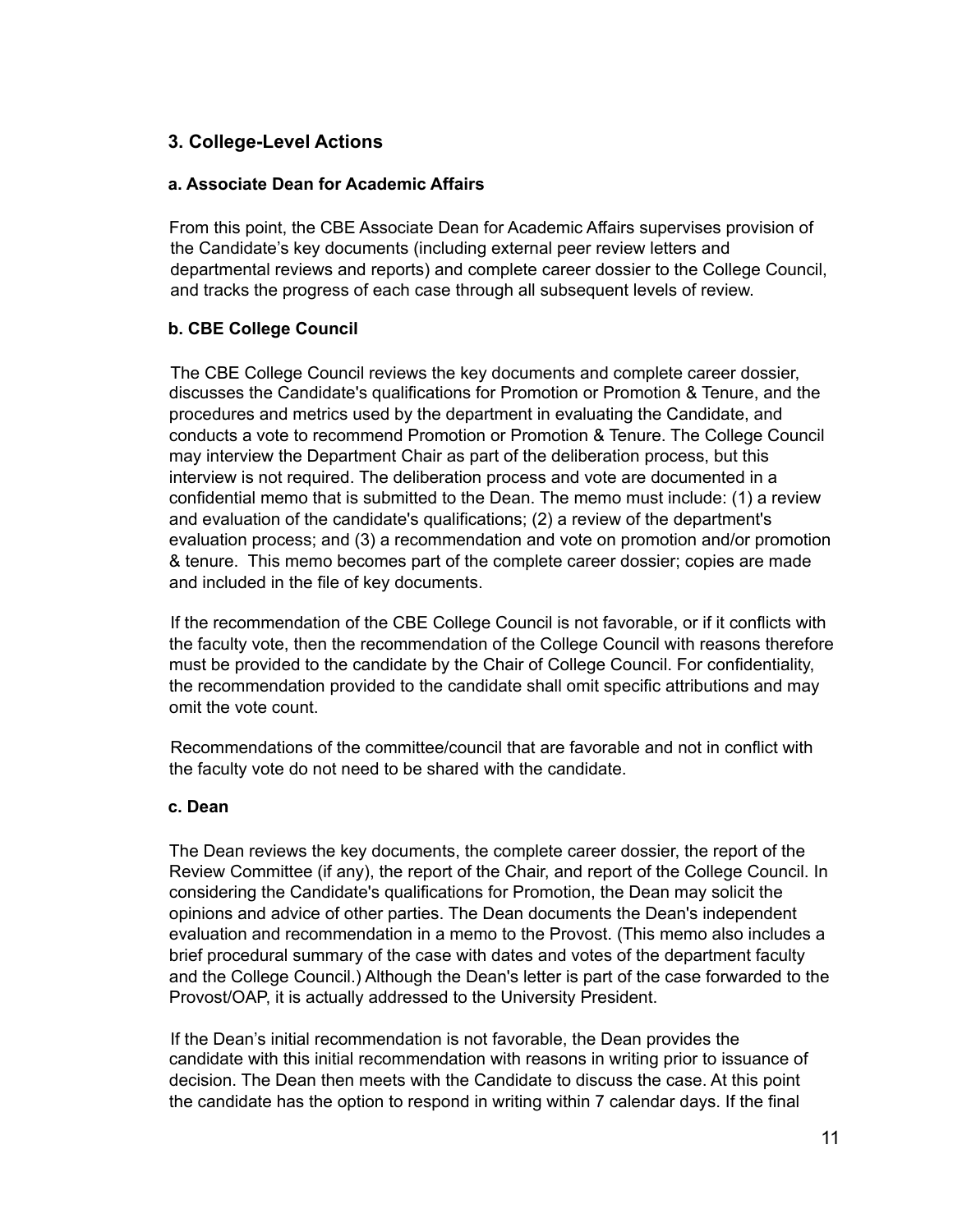recommendation of the Dean is favorable, or if the case is mandatory, the Dean forwards their recommendation to the Provost with the candidate's response . If the Dean's final recommendation is not favorable, and it is not a mandatory case, and if there is no response from the candidate, the Dean informs the candidate of the final result, and the case is not forwarded to the Provost.

In either case, the candidate must provide a written response acknowledging meeting with the Dean, hearing a review of the case, College Council recommendation and Dean's decision and recommendation.

### <span id="page-11-0"></span>**4. University-Level Actions**

Office of Academic Personnel (OAP): The Office of Academic Personnel (OAP) coordinates review of the case by the Vice Provost for Academic Personnel and the Provost.

Vice Provost/Provost: The Vice Provost for Academic Personnel or the Provost may request additional information from the Department or the College.

Once the Promotion or Promotion & Tenure package has been reviewed, and a decision reached, the Provost sends a letter to the Dean reporting on the decision. The Dean then notifies the Chair and Candidate of the outcome.

President: If the decision is positive, the Candidate will also receive a letter from the President during Spring Quarter. If the decision is negative, the Dean may provide a letter to the Candidate describing the decision, and any further actions or outcomes resulting from the decision, such as option to resubmit the dossier during the following year, granting a final year of employment, or some other action.

If the decision is a positive one, the promotion or promotion and tenure become official on September 16 -- the first day of the next Academic Year.

### <span id="page-11-1"></span>**5. Research Professors: Special Considerations**

Timing: Research Assistant Professors cannot earn tenure, but do face consideration for reappointment after two years of appointment as a Research Assistant Professor and do face a mandatory requirement to apply for promotion to the rank of Research Associate Professor after a continuous period of employment (six years if employed at 1.0 FTE). The rules regarding the "clock" for mandatory consideration for promotion from the title of Research Assistant Professor to the title of Research Associate Professor are identical to the rules for Assistant Professors. As with tenure-track Assistant Professors, a Research Assistant Professor whose appointment is less than 1.0 FTE will receive an extension of time before the year of mandatory consideration for promotion is reached.

Funding: Research faculty members are responsible for generating the grant and contract funding that supports their salaries and benefits at the level of their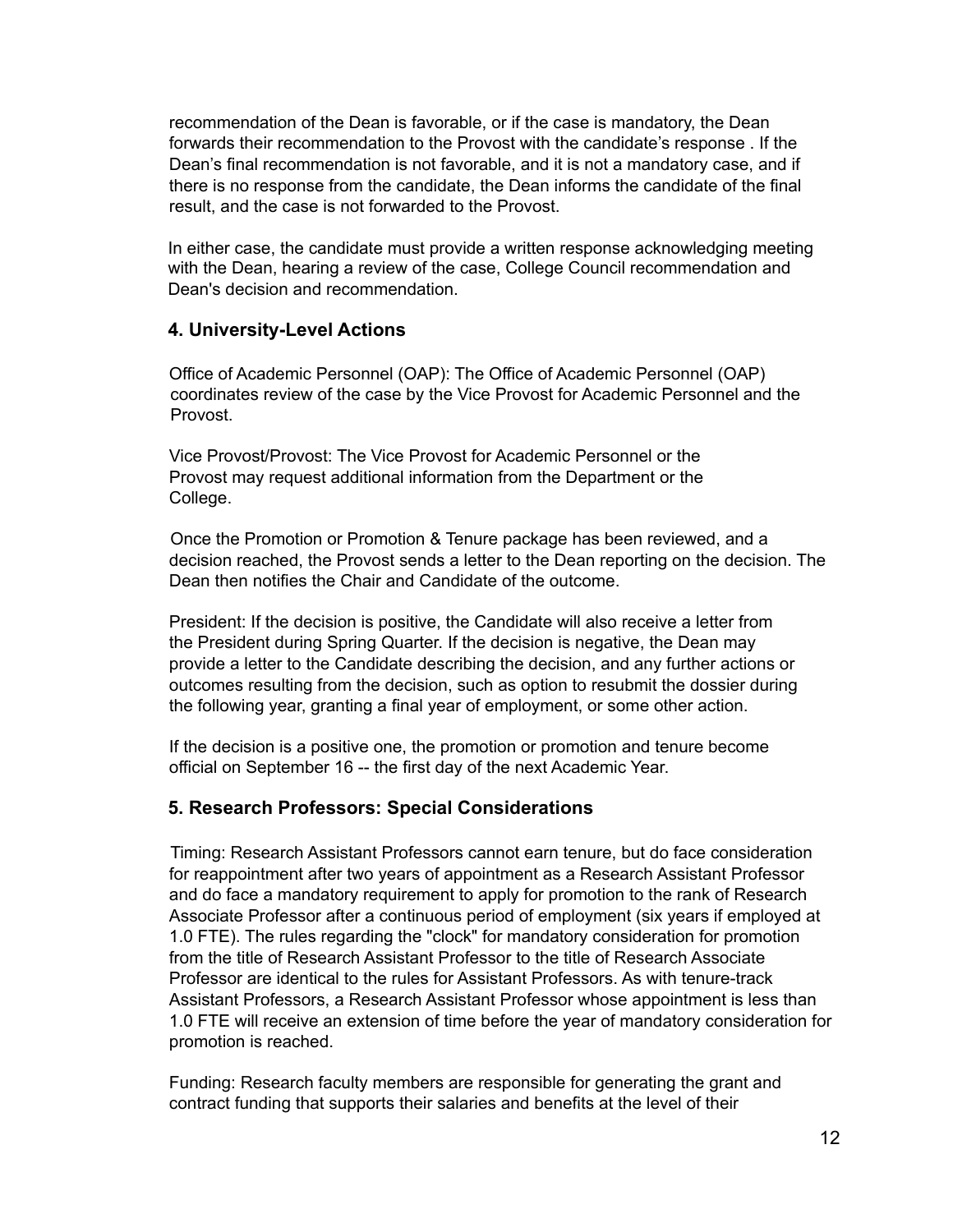appointment. A Research Assistant Professor must demonstrate the capability to generate the funding to support himself or herself at the level of their appointed FTE. Research faculty must demonstrate this capability in three ways: first, by an improving record of generating funding support during the years of appointment as a Research Assistant Professor; second, by evidence of continuing funding already secured to provide support for salary and benefits for the next several years; and third, a clear plan to generate additional continuing funding in future years after funding already secured runs out.

A faculty member who is appointed at 1.0 FTE, but is unable to generate funding that supports (and will continue to support) the salary and benefits at a 1.0 FTE appointment should have their appointment reduced to a level that can be sustained.

A faculty member who is unable to support their appointment (salary and benefits) at a level of at least 0.5 FTE will not be approved for promotion by the Dean or Provost.

## <span id="page-12-0"></span>**C. Key Dates and Deadlines**

The *University of Washington Policy Directory* suggests that a faculty member may seek consideration for Promotion or Promotion & Tenure at any time. However, the step-by-step process of creating the Promotion or Promotion & Tenure submission and obtaining required reviews at each level—Department, College,

University—necessitates that the Promotion and Promotion & Tenure be governed by an annual calendar beginning no later than Spring Quarter of the academic year prior to the year in which the applicant wishes to be considered. Dates and deadlines are as follows:

**March 1 to March 15:** College of Built Environments Dean's Office generates a list of faculty members who will be in their mandatory Promotion (Promotion & Tenure for Assistant Professors; Promotion for Research Assistant Professors) year as of the following Academic Year, and a list of all the faculty eligible for non-mandatory promotions. This list is distributed to Department Chairs who inform their faculty of their mandatory requirement or non-mandatory eligibility for promotion.

**March 25 to April 10:** Departments poll faculty for non-mandatory cases for the following Academic Year.

April-early-September: Candidates and departments begin the information gathering process, including peer review package preparation and complete career dossier preparation, identification of external evaluators (for mandatory cases, provide names by July 1 or earlier depending on departmental schedules), and solicitation and receipt of evaluation letters. Peer review packages for mandatory cases should be available to be sent to external reviewers no later than 20 July (or earlier depending on departmental schedules). Note: Individual departments may set earlier deadlines.

**Mid-September – October 22:** Review Committee report finalized and faculty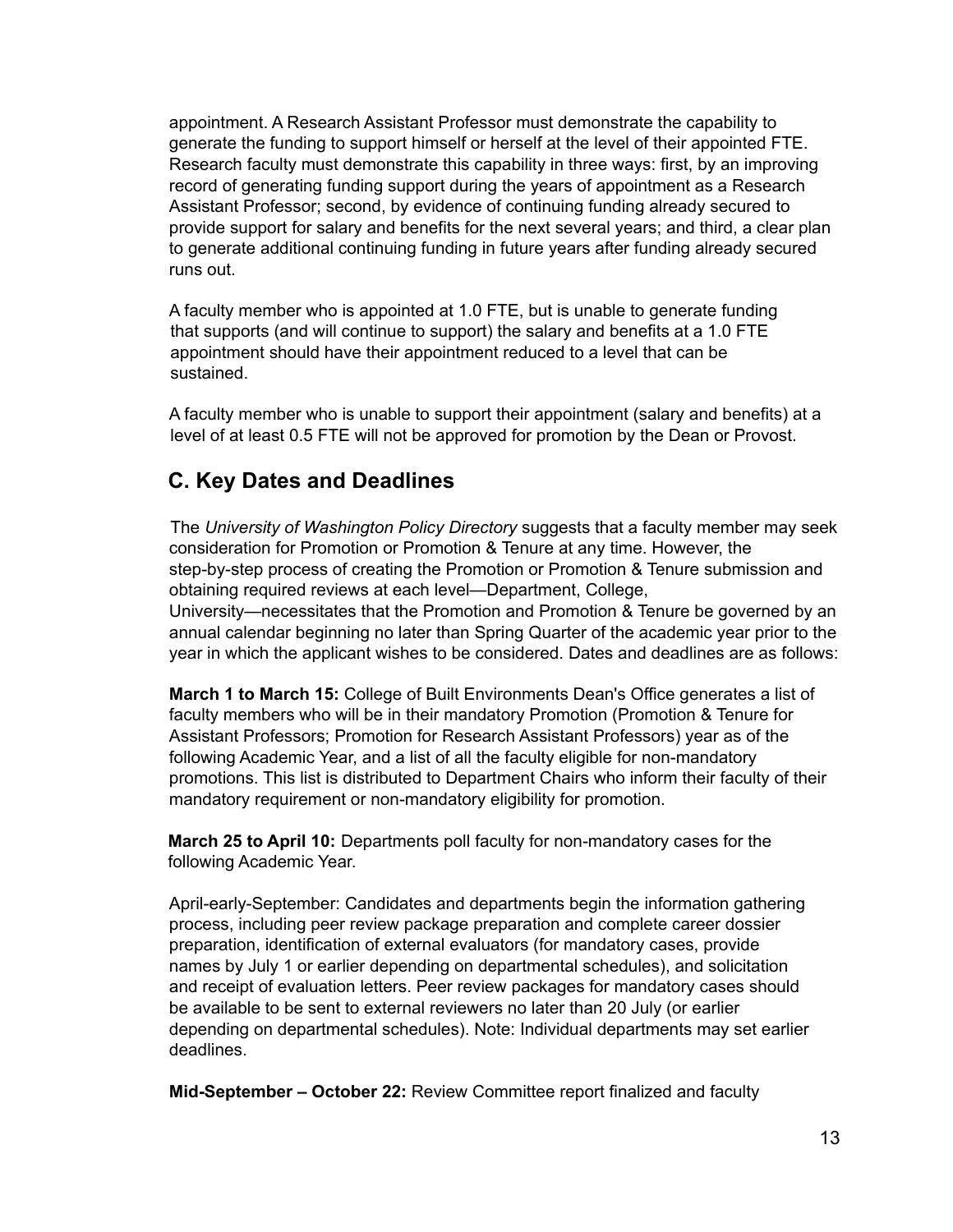vote conducted for mandatory cases. Chair meets with Candidates, completes confidential memo to Dean for all mandatory cases.

**October 22 Deadline:** Complete career dossiers and required copies of key documents for mandatory cases are due to the College of Built Environments Dean's Office.

**December 13 Deadline:** Promotion packages for mandatory cases, including Dean's recommendation, are due to the Provost, via Academic Human Resources.

**November – December 1:** Review Committee report finalized and faculty vote conducted for non-mandatory cases. Chair meets with Candidates, completes confidential memo to Dean for all non-mandatory cases.

**December 22 Deadline:** Complete career dossiers and required copies of key documents for non-mandatory cases are due to the College of Built Environments Dean's Office. (Earlier delivery of materials by December 1 preferred.)

**February 1 Deadline:** Promotion packages for non-mandatory cases, including Dean's recommendation, are due to the Provost, via Academic Human Resources.

NOTE: Review of *new appointments* to the rank of Associate Professor, Professor, Research Associate Professor or Research Professor may occur at any time during the Academic Year.

## <span id="page-13-0"></span>**D. Summary of Promotion and Tenure Documentation**

Key documents included in the Promotion Package documented at the OAP [website](https://ap.washington.edu/wp-content/uploads/Promotion_Tenure_Checklist.pdf) that is forwarded by the Dean to the Provost consist of:

- Promotion and/or tenure recommendation checklist
- **Pre-submission Workday Check**
- Dean's letter
- Candidate's response to Dean communication(s)
- College Council report
- Confirmation advisory council report sent to candidate -- if unfavorable or conflicts with faculty vote
- Chair's letter of recommendation
- Candidate's response to Chair with confirmation candidate was provided copy of Chair's report or summary with opportunity to respond
- Tenure Split (joint appointment) documentation (if applicable). See [HERE](https://ap.washington.edu/ahr/actions/splitting-tenure/)
- Adjunct appointing unit chair/director/campus dean concurrence (if applicable)
- Review Committee report, including names of committee members (if applicable)
- Confirmation candidate was provided copy of Review Committee report with opportunity to respond
- Candidate's Career Narrative (self-assessment)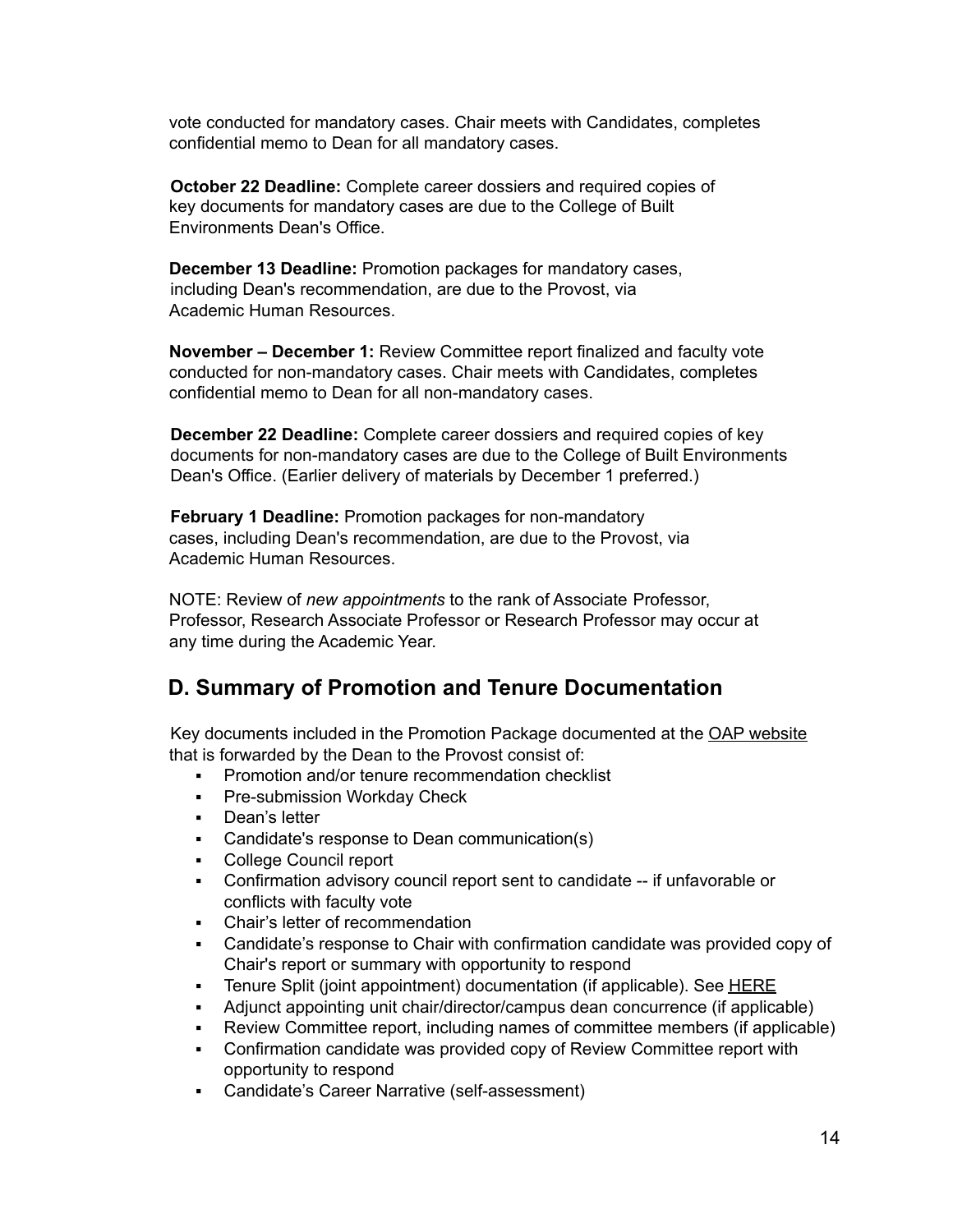- Candidate's CV
- All External letters of review received (minimum 3, maximum 5) including a current abbreviated Curriculum Vitae for each reviewer
- Copy of Solicitation Letter (one example is sufficient)
- Collegial Teaching Peer Reviews
- Student teaching evaluations: *Minimum of 1 course/academic year in any year of teaching. Evaluations in the electronic P&T record (PDF) should be in chronological order.*

*\*Confirmation may be a simple email exchange acknowledging receipt of report and opportunity to respond within 7 calendar days.*

From the list above the following are the key documents that must be included in the dossier submitted by the departmental Chair to the Dean:

- Chair's letter of recommendation
- Candidate's written confirmation that candidate was provided copy or summary of Chair's report and recommendation with opportunity to respond (copy of email is fine)
- Tenure Split (joint appointment) documentation (if applicable). See [HERE](https://ap.washington.edu/ahr/actions/splitting-tenure/)
- Adjunct appointing unit chair/director/campus dean concurrence (if applicable)
- Review Committee report, including names of committee members (if applicable)
- Confirmation candidate was provided copy of Review Committee report with opportunity to respond \*
- Candidate's Career Narrative (self-assessment)
- Candidate's CV
- All External letters of review received (minimum 3, maximum 5) including a current abbreviated Curriculum Vitae for each reviewer
- Copy of Solicitation Letter
- **Collegial Teaching Peer Reviews**
- Student teaching evaluations: *Minimum of 1 course/academic year in any year of teaching. Evaluations in the electronic P&T record (PDF) should be in chronological order.*

*\*Confirmation may be a simple email exchange acknowledging receipt of report and opportunity to respond within 7 calendar days.*

The Chair must also submit the complete research and teaching package (complete career dossier) of the candidate that was reviewed by the departmental faculty.

## <span id="page-14-0"></span>**E. Reappointment of Assistant Professors**

### <span id="page-14-1"></span>**1. Overview: Timing, Expectations and Authority**

As per the *Policy Directory* Section 24-41, the initial appointment to the rank of Assistant Professor or Research Assistant Professor is for a basic period of three years, subject to earlier dismissal for cause. The University requires that at the end of the second year, or the sixth quarter of the appointment, a vote be taken by the senior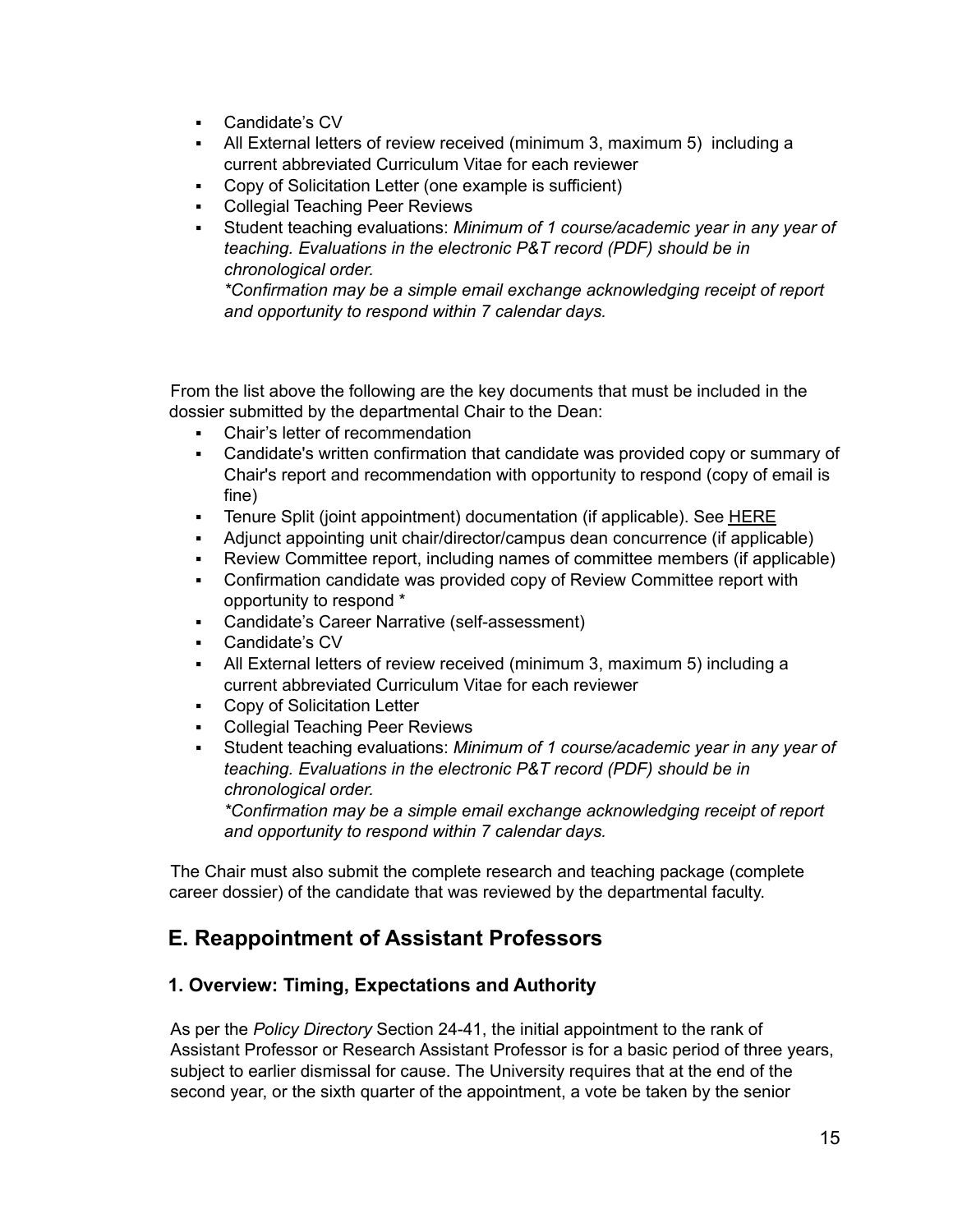faculty either for reappointment to a second term--three years except for those whose appointments are less than 1.0 FTE--or for the termination of the appointment at the end of the following academic year, at the end of the third year of employment.

A new appointee may, in exceptional circumstances, have longer than five quarters prior to reappointment. These exceptional circumstances are described below:

1a. The faculty member's appointment began after the half-way point of the Academic Year. Assistant Professors who begin an appointment on or after December 17, and Research Assistant Professors who begin their appointment on or after January 2 will have this first partial appointment year automatically waived. Their five quarters will automatically begin, at the same time as the Tenure clock, with the following Academic Year.

1b. The faculty member received an extension of time (for example, for the birth of a child during the first year of appointment as an Assistant Professor). (See Section IV.B. of this document for a discussion of "tenure clock" extensions.) (Note: Extensions must be requested. No extension is awarded unless it is requested.)

1c. The faculty member was initially appointed for a fixed term as an Acting Assistant Professor. (An Acting appointment is usually made because the Ph.D. dissertation is not complete.) The five quarters will automatically begin, at the same time as the Tenure clock, when the appointment is converted from Acting Assistant Professor to Assistant Professor.

An Assistant Professor has only five quarters prior to being considered for reappointment. Five quarters is not a lot of time in which to build an extensive record, but it is sufficient time for an Assistant Professor to begin to build a record of achievement, and to plan for the next several years prior to mandatory consideration for Promotion to Associate Professor with Tenure or to Research Associate Professor. Reappointment is, therefore, not only an opportunity for the senior faculty in the Department formally to review progress by an Assistant Professor, but also the opportunity formally to review the Assistant Professor's plan to achieve Promotion & Tenure (or Promotion for Research Assistant Professors). Candid assessments should be made of the Assistant Professor's plan in the terms of the criteria for Promotion & Tenure, and in terms of the time available prior to mandatory consideration. In other words, if the Assistant Professor carries out their plan, will they meet the criteria of "substantial success in teaching and in research," and does the Assistant Professor realistically have sufficient time to carry out the plan prior to their schedule for mandatory consideration for Promotion & Tenure?

According to the *Policy Directory* (Section 24-41-A) reappointment of Assistant Professors is made by the Dean. Reappointment recommendations are forwarded to the Dean from the Department, but are not typically reviewed by the College Council.

Based on the departmental recommendation, the Dean can approve or deny the reappointment, or decide to postpone the decision by a year. The Dean must notify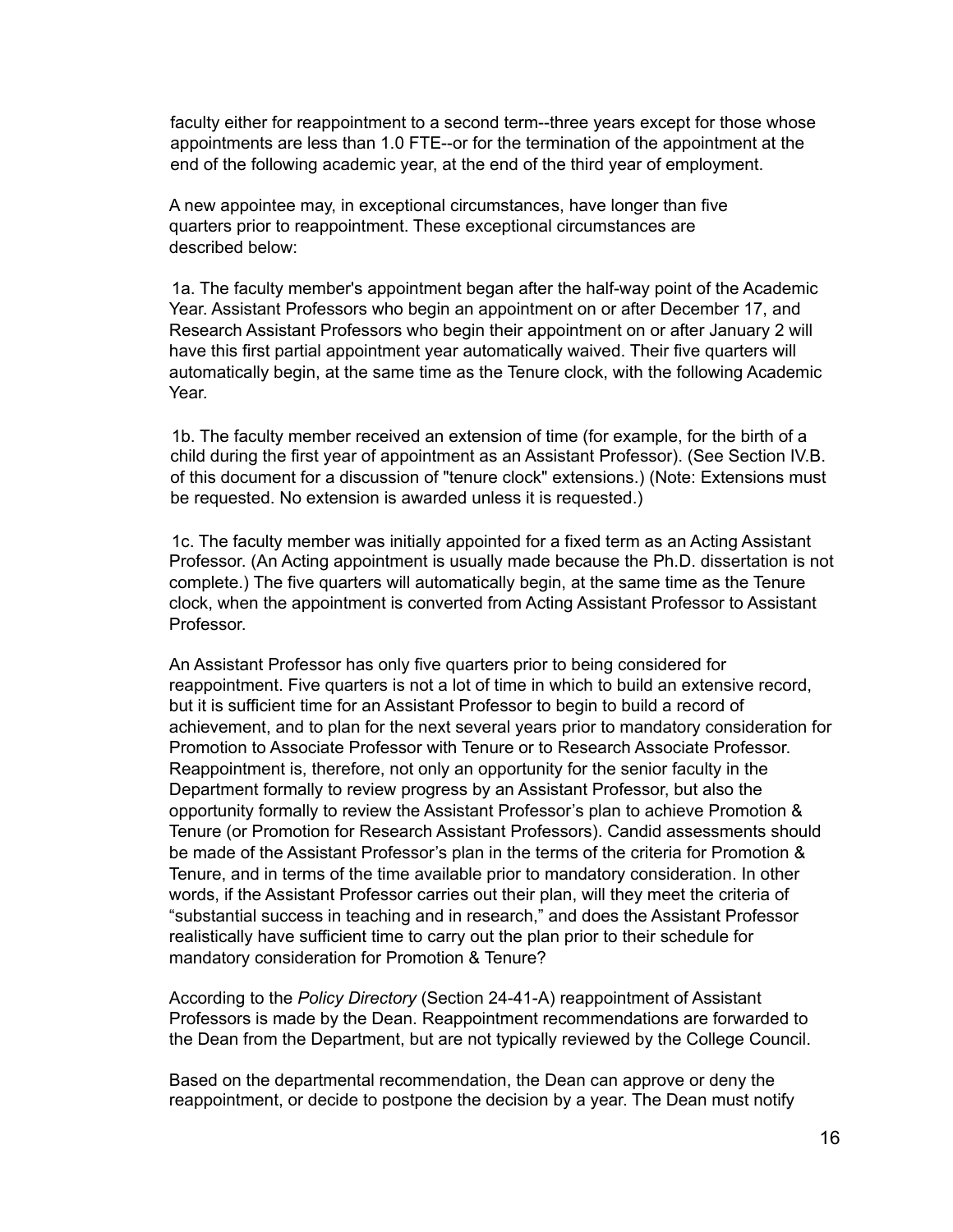the candidate within 30 days of their decision. Should the above decision result in a postponement, during the third year of the initial appointment the dean shall decide whether the appointment is to be renewed under the above provision for reappointment, or the appointment is not to be renewed; if it is not, the basic appointment is extended to include a fourth and terminal year. If the decision is favorable, the Office of the Dean updates Workday to reflect the same.

#### <span id="page-16-0"></span>**2. Recommended Procedure**

Experience has shown that Assistant Professor Candidates for Promotion & Tenure (and Research Assistant Professor Candidates for Promotion) are better able to anticipate what will be required if departments use a reappointment process that is a "rehearsal" of the Promotion & Tenure (or Promotion) process.

<span id="page-16-1"></span>Therefore, the College of Built Environments recommends the following process.

#### **a. Recommended Documents to be submitted by the Candidate for reappointment**

At the time of reappointment--the beginning of the sixth quarter--the Candidate for reappointment should, as a minimum, submit a Curriculum Vitae and a Career Narrative (Self-Assessment).

The Career Narrative (Self-Assessment) should have the usual sections addressing research/creative achievement, teaching, and service. The research/creative achievement and teaching sections should include: one part discussing accomplishments to date (past to present), and a second part discussing plans for the next several years (future). The narrative should clearly indicate how the Candidate's plan for the next several years will produce results that will meet the criterion of "substantial success."

The Curriculum Vitae should have the usual sections covering research/creative achievement including educational background, teaching, and service. The teaching section must include a record of student teaching evaluations.

The Career Narrative (self-assessment) and Curriculum Vitae, while not as extensive as those addressing the Candidate's career at the time of consideration for Promotion & Tenure (Promotion for Research Assistant Professors), should nonetheless be prepared to a quality level similar to documents for Promotion & Tenure (Promotion). The quality of content, language, and graphics should all be at the level anticipated for the submittal for Promotion & Tenure. This quality will enable the senior faculty and Department Chair to give the clearest advice to the Candidate.

Some departments may request that Candidates submit additional documents such as sample course materials, student course evaluations, sample publications and draft publications, sample portfolio, and/or similar documents.

The documents prepared by a Research Assistant Professor applying for reappointment must include information about research funding generated to date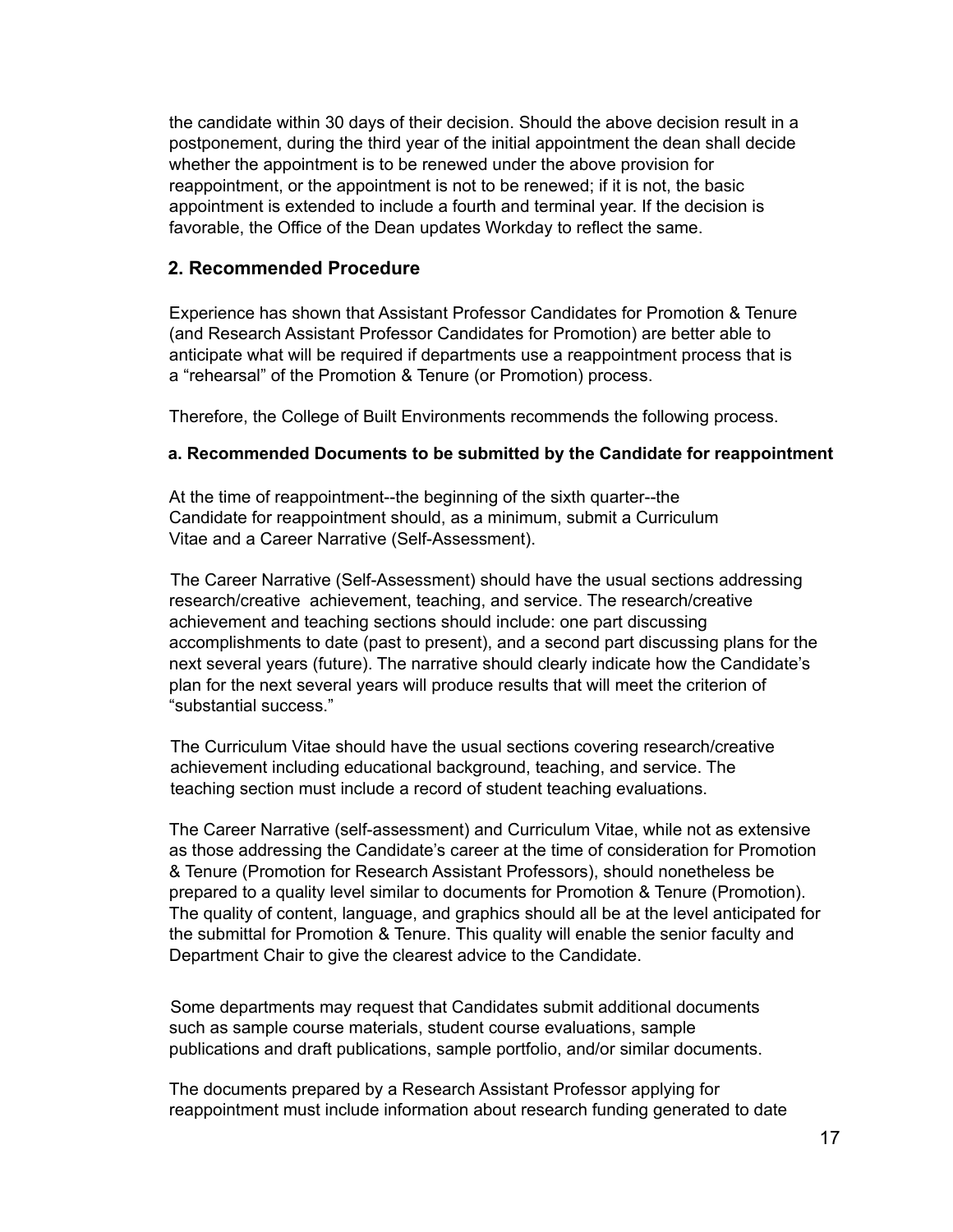and research funding secured for the next several years, as well as plans to build a consistent record of research funding in the future.

#### <span id="page-17-0"></span>**b. Evaluation and Vote on reappointment**

If a Review Committee is participating in the process, its members review the reappointment and typically prepare a written report on the Candidate's qualifications for reappointment. This report will usually address both the Candidate's accomplishments to date, and the Candidate's plan for achieving Promotion & Tenure (Promotion for Research Assistant Professors). The Review Committee Chair provides this report to the Department Chair, who may meet with the Candidate (in some departments the Review Committee Chair may meet directly with the Candidate), who may respond within seven (7) days. This report, and the Candidate's response, if in writing, are added to the reappointment submittal. If no Review Committee is involved, this step is omitted from the process.

Faculty members who are superior in rank to the Candidate meet to review the reappointment submittal. Often the discussion of the Candidate's qualifications may be initiated in one meeting, then time, often a week, will be allowed for further review of the Candidate's reappointment submittal by individual faculty, and then a vote will take place at a second meeting. (Such a delay is not required, but is a practice in some departments.) If a Review Committee was formed, a representative of the Review Committee typically delivers the report on the Candidate's qualifications to the attendees at or near the beginning of the first meeting.

If no Review Committee is involved, the faculty should help the Chair prepare a written evaluation to be shared with the Candidate. This evaluation should discuss accomplishments to date--the primary basis for reappointment--but should also evaluate the Candidate's plan to achieve Promotion & Tenure (Promotion for Research Assistant Professors). The Candidate should be given a realistic assessment of whether the plan will produce results that rise to the level of "substantial success" and whether the plan is realistically achievable in the time available before mandatory consideration. Recommendations for adjustments can also be made at this time.

The Chair of the Department prepares a written summary of the faculty deliberations and vote. The Chair provides this summary to the Candidate, who may respond within seven (7) days. This summary, and the Candidate's response, if any, are both added to the reappointment submittal.

The Chair of the Department prepares a memo to the Dean, summarizing the faculty deliberations, and provides the Chair's own assessment of the Candidate's qualifications and the Chair's own recommendation concerning reappointment. This memo is added to the reappointment submittal.

### <span id="page-17-1"></span>**c. Submittal to CBE Dean's Office**

The reappointment submittal sent to the Dean's Office should include the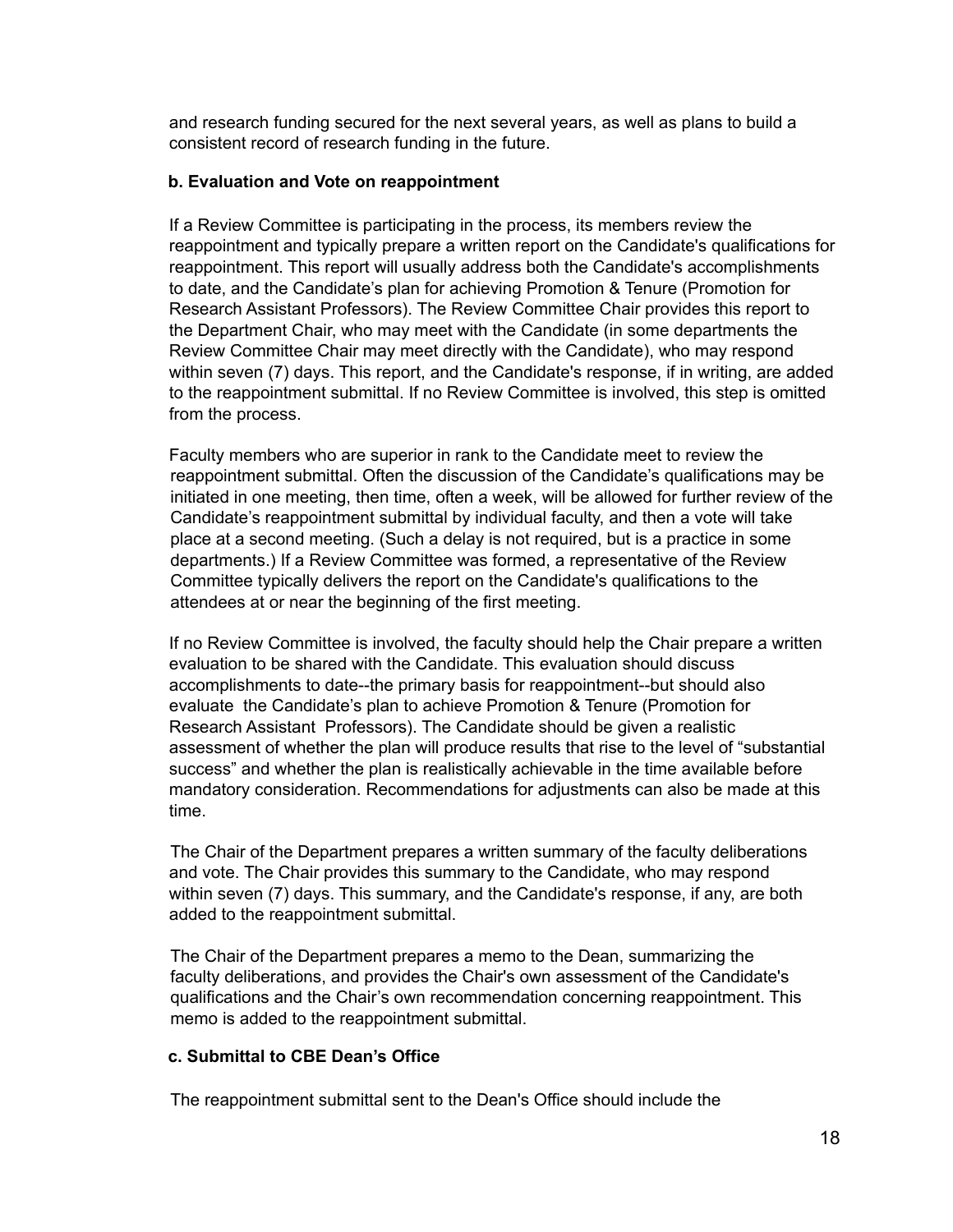following documentation:

- Letter from the Chair, reporting the following items:
	- The departmental recommendation, including the term of appointment
	- The faculty vote (votes for, against, abstaining, absent not voting,
	- and total number of eligible voters)
	- Reasons for the faculty decision
	- Chair's independent recommendation, with reasons
- Review Committee Report (if the Department has a Review Committee)
- Candidate's Career Narrative (Self-Assessment)
- Candidate's Curriculum Vitae
- Peer Teaching Reviews
- All student evaluation score sheets
- Documentation of sharing of Committee report with Candidate
- Candidate's response(s), if any

- For Joint Appointments: Report from secondary department when the Candidate holds a joint appointment in another academic unit; the primary department initiating the recommendation must ensure that a complete recommendation from the secondary department (with the faculty vote, Chair's recommendation, and any other pertinent information) is included in the documentation.

## <span id="page-18-0"></span>**F. Teaching Professors: Appointment and promotion**

## <span id="page-18-1"></span>**1. Distinguishing among Assistant Teaching Professor, Associate Teaching Professor, and Teaching Professor**

The qualifications for appointment to the faculty with Teaching Professor titles are given in *UW Policy Directory* Section 24-34, subsection B.

Appointments with the title of Assistant Teaching Professor require a demonstration of teaching ability that evidences promise of a successful teaching career.

Appointments with the title of Associate Teaching Professor require more extensive training, competence, and experience in the discipline.

Appointments with the title of Teaching Professor require a record of excellence in instruction, which may be demonstrated by exemplary success in curricular design and implementation, student mentoring, and service and leadership to the department, college, university, and field.

(Previous versions of this document addressed Lecturer titles which are no longer promotion eligible with the establishment of the teaching track in 2020.)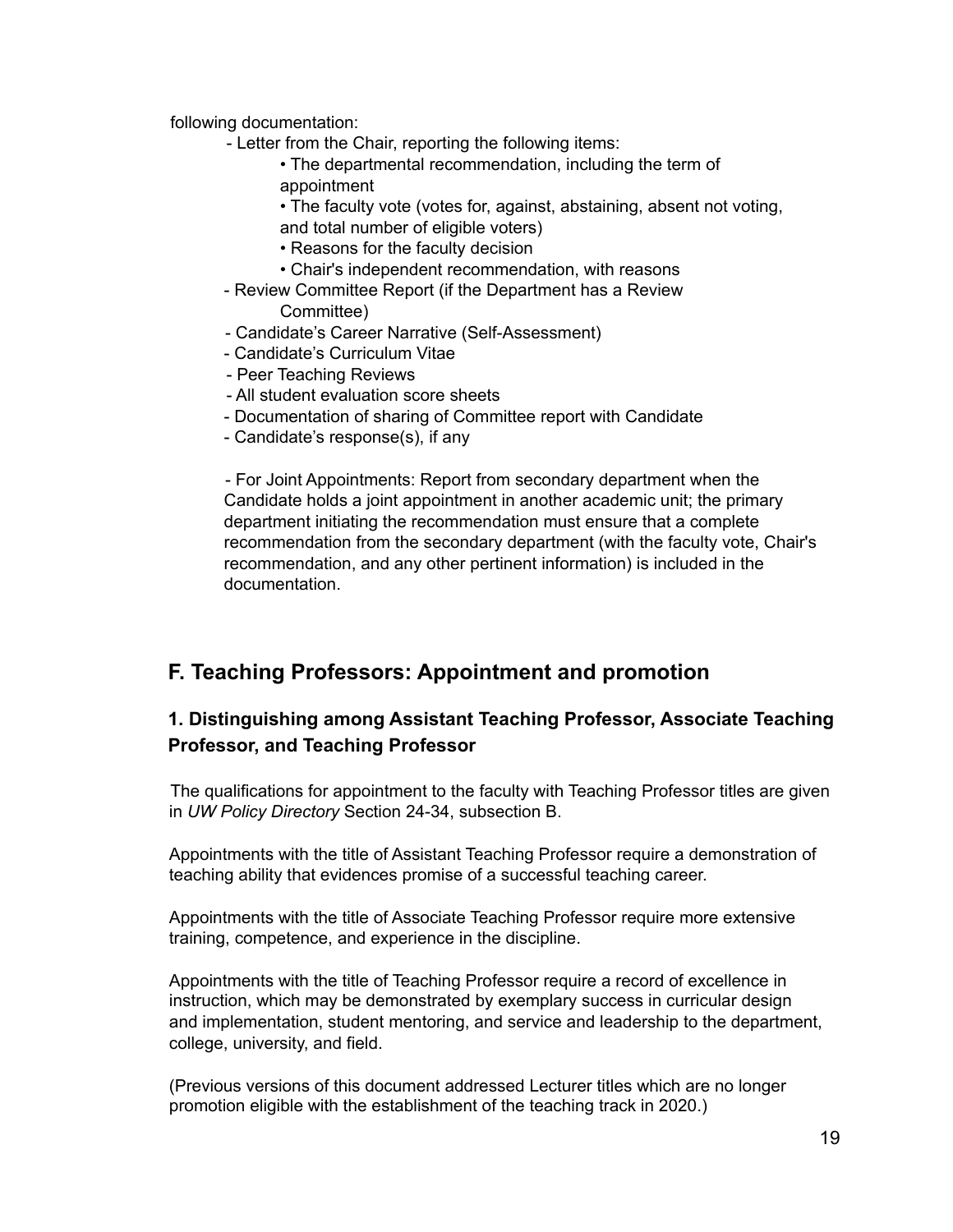### <span id="page-19-0"></span>**2. Duration and Timing of Promotion of Assistant Teaching Professors**

Only Assistant Teaching Professors hired through a competitive process are eligible for promotion to Associate Teaching Professor. No Lecturer title is promotable.

Tenure is not acquired under teaching appointments. According to the *Policy Directory* Section 24-41-C:

a. Appointment as an Assistant Teaching Professor shall be for a period not to exceed five years.

b. Appointment as an Associate Teaching Professor shall be for a period not to exceed seven years. The normal appointment period shall be for a minimum of three years with exceptions to be reviewed by the Provost.

c. Appointment as Teaching Professor shall be for a period not to exceed ten years. The normal appointment period shall be for a minimum of three years with exceptions to be reviewed by the Provost.

d. At least six months (or three months in the case of an initial annual appointment) before the expiration date of an appointment of an Assistant Teaching Professor, Associate Teaching Professor, or Teaching Professor, the Dean shall determine, pursuant to Section 24-53, whether this appointment shall be renewed and shall inform the faculty member in writing of the decision. A renewal decision is not required where an initial appointment of an Assistant Teaching Professor, Associate Teaching Professor, or Teaching Professor is for one year or less and the appointment is identified at the time of appointment as not eligible for renewal.

e. Assistant Teaching Professors, Associate Teaching Professors, and Teaching Professors are not subject to removal during the term of their appointment except by removal for cause (see Chapter 25, Section 25-51) or for reasons of program elimination (see Chapter 25, Section 25-52).

### <span id="page-19-1"></span>**3. Promotion Process for Assistant and Associate Teaching Professors**

An Assistant Teaching Professor, or an Associate Teaching Professor, may, prior to expiration of an existing appointment, be considered for appointment as, or promotion to, an Associate Teaching Professor, or Teaching Professor, respectively. The promotion process for an Assistant Teaching Professor seeking promotion to Associate Teaching Professor is the same as the promotion process for an Assistant Professor, other than evaluations of criteria for promotion. The promotion process for an Associate Teaching Professor seeking promotion to Teaching Professor parallels the process for an Associate Professor, other than evaluations of criteria for promotion.

Note: When evaluating Assistant Teaching Professors for promotion, Peer Evaluation Letters are required. Letters must be secured from outside the candidate's academic unit. Letters may be secured from individuals who are internal to the UW. However, for considerations of candidates from Associate Teaching Professor to Teaching Professor, reviewers *must* be external to UW.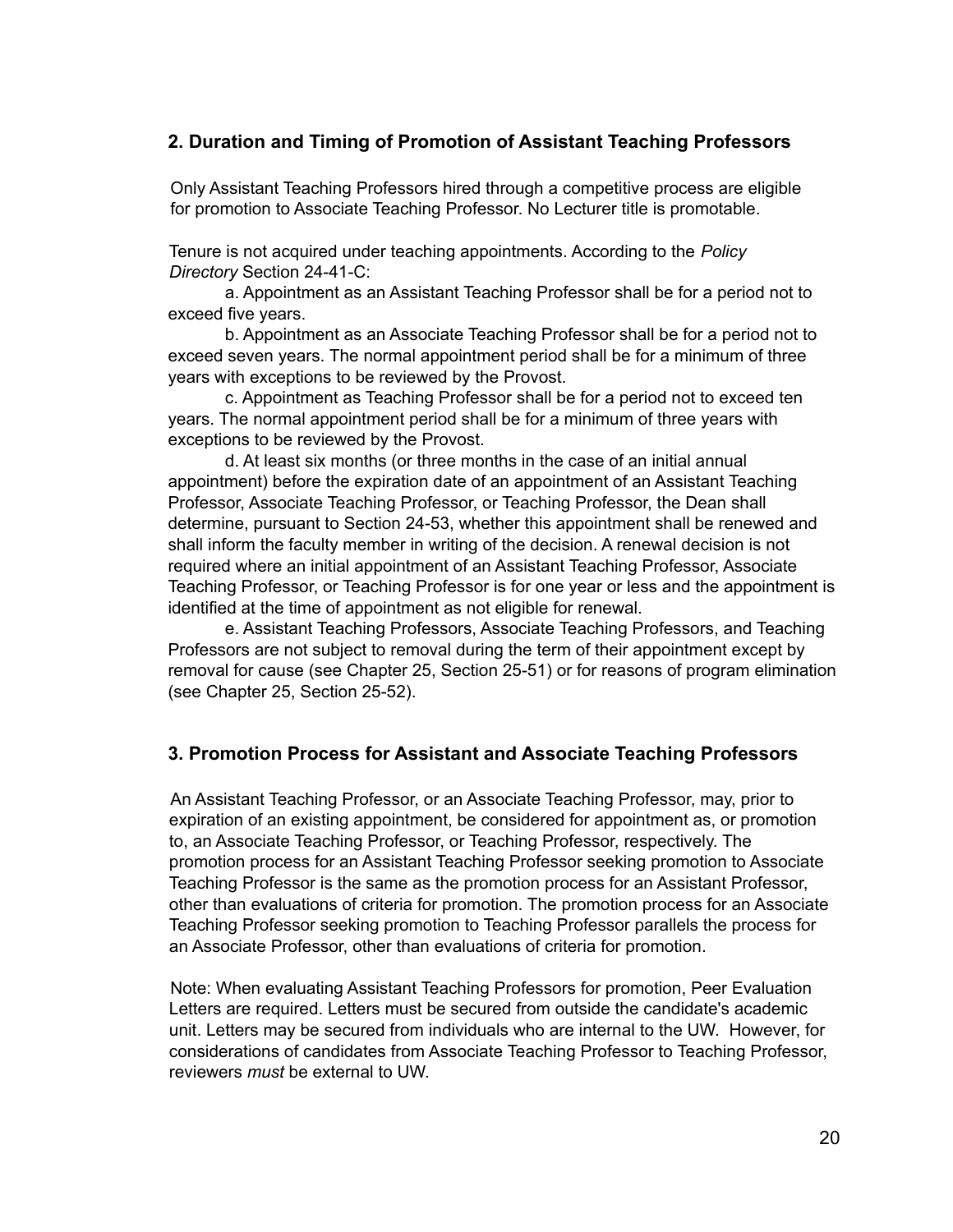#### <span id="page-20-0"></span>**a. Evaluations of Teaching Performance**

Since Assistant Teaching Professors and Associate Teaching Professors are not typically expected to engage in research (or the production of scholarly work), the focus of the Career Narrative (Self-Assessment) and the Curriculum Vitae should be on Teaching and Service. Expectations of Teaching are described in the Appendix below.

Some CBE Assistant Teaching Professors and Associate Teaching Professors have publications or other scholarly work or professional practice that qualifies as "research" under the *UW Policy Directory*. Candidates who have a record of achievement in any kind of "research" may include sections on research in the Career Narrative (Self-Assessment) and the Curriculum Vitae; however, whether to include this material is the Candidate's choice.

Because Assistant Teaching Professors, Associate Teaching Professors, and Teaching Professors serve primarily in teaching roles, it is essential that their teaching be addressed through regular reviews of teaching performance.

Assistant Teaching Professors, Associate Teaching Professors, and Teaching Professors must have their courses regularly evaluated by students using the standard UW evaluation forms, and must provide a tabulation of scores on the Curriculum Vitae following the specific policy and formats typical in their department.

Assistant Teaching Professors must have at least one peer teaching review annually following the standard policies of the Department. Associate Teaching Professors and Teaching Professors must have one peer teaching review every three years. An Associate Teaching Professor seeking promotion to Teaching Professor must have at least one peer teaching review in the year before seeking promotion. More frequent peer review of teaching by Associate Teaching Professor may be advisable to build a robust record prior to seeking promotion to Teaching Professor.

## <span id="page-20-1"></span>**G. Affiliate Faculty**

According to the *UW Policy Directory*, Section 24-34, subsection B, number 7: "An affiliate appointment requires qualifications comparable to those required for appointment to the corresponding rank or title. It recognizes the professional contribution of an individual whose principal employment responsibilities lie outside the colleges and schools of the University. Affiliate appointments are annual; the question of their renewal shall be considered each year by the faculty of the department (or undepartmentalized college or school) in which they are held."

### <span id="page-20-2"></span>**1. Departmental Discretion in Appointing Affiliate Faculty**

Departments appoint Affiliate faculty at their own discretion. The *UW Policy Directory*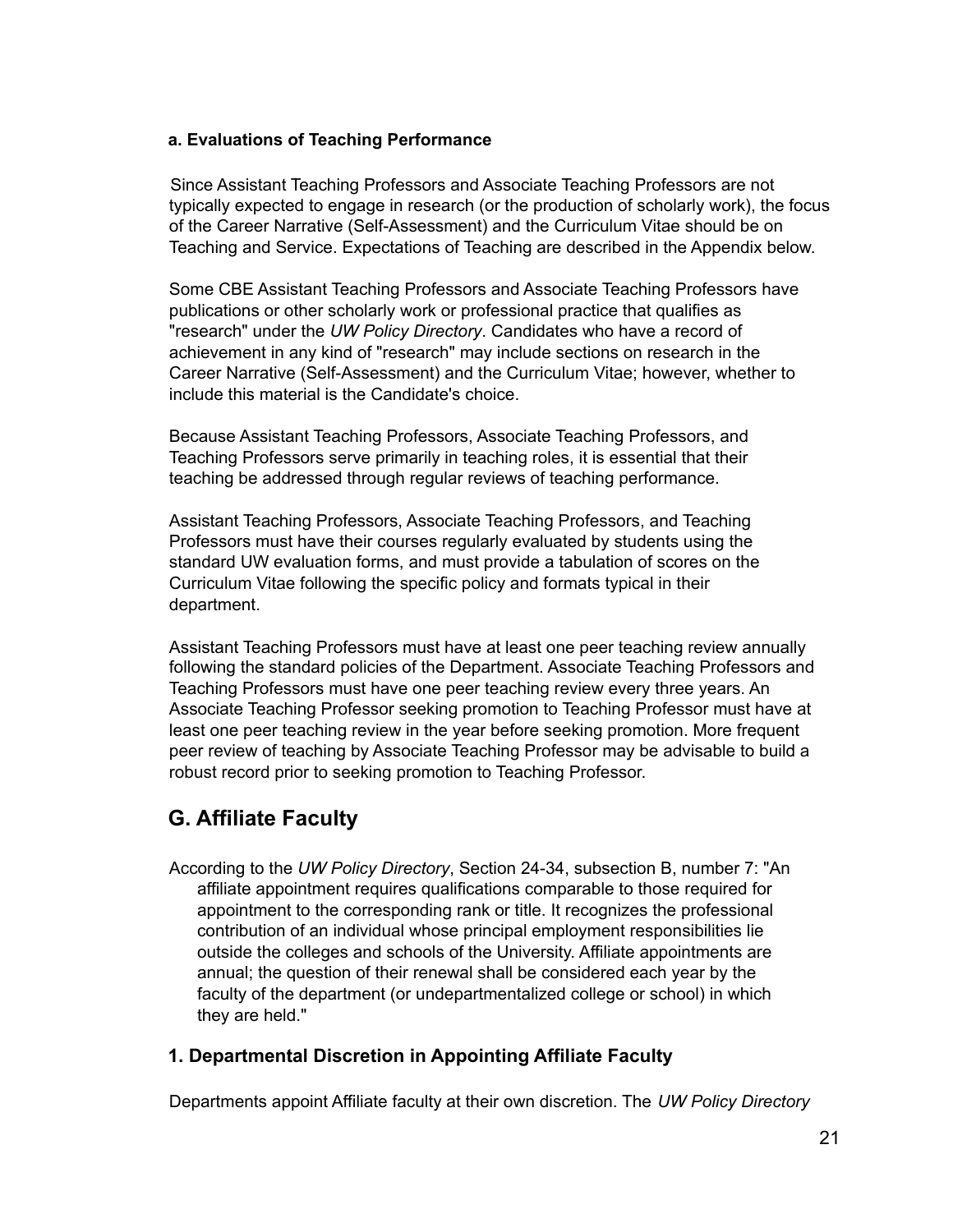and the College of Built Environments trust that department faculty are able to judge when a part-time faculty member may merit consideration for appointment to an Affiliate position. Department faculty should note that once the Affiliate title is awarded, it cannot be revoked without a vote of the department faculty and an agreement from the person holding the Affiliate title to give up that title. (That is, when the faculty vote to renew an Affiliate appointment, the person will hold the Affiliate title previously awarded.)

### <span id="page-21-0"></span>**2. Eligibility and Timing of Promotion of Affiliate faculty**

Promotion of an Affiliate Assistant Professor to Affiliate Associate Professor is not mandatory. There is no mandatory year for consideration for promotion for any person holding an Affiliate title.

### <span id="page-21-1"></span>**3. Promotion Process for Promotion of Affiliate faculty**

The promotion process for an Affiliate Assistant Professor seeking promotion to Affiliate Associate Professor or for an Affiliate Associate Professor seeking promotion to Affiliate Professor is similar to, but simplified from, the processes used for ladder-rank (or research) faculty as described below.

### <span id="page-21-2"></span>**a. Affiliate Faculty Promotion Submittals**

Candidates for promotion to Affiliate Associate Professor or to Affiliate Professor prepare their own promotion packages following department and CBE guidelines.

Submittals must include a Career Narrative (Self-Assessment) and a complete Curriculum Vitae. Candidates should review the guidelines for these submittals included in this CBE framework document, and should confer with the Department Chair and senior faculty in their departments for advice as to organization and format. Candidates may also contact the CBE Associate Dean for Academic Affairs for advice in this regard.

Since careers of Affiliate faculty may vary widely, it is not possible to provide more than general guidelines for the documents they will produce. However, it must be remembered that the *UW Policy Directory* defines the term "research" very broadly to include "constructive contributions in professional fields, or in the creative arts, such as musical composition, creative writing, or original design in engineering or architecture." Thus, Affiliate faculty should be able to prepare documents, Career Narrative (Self-Assessment) and Curriculum Vitae, with the usual sections addressing Research, Teaching and Service. (There may be exceptions where an Affiliate faculty member does not teach at least occasionally, but these are unusual.)

Additional elements to be reviewed by department faculty may include portfolios or other evidence of achievement in creative achievement and records of teaching and evidence of student work carried out in the Affiliate faculty member's courses or other supervision.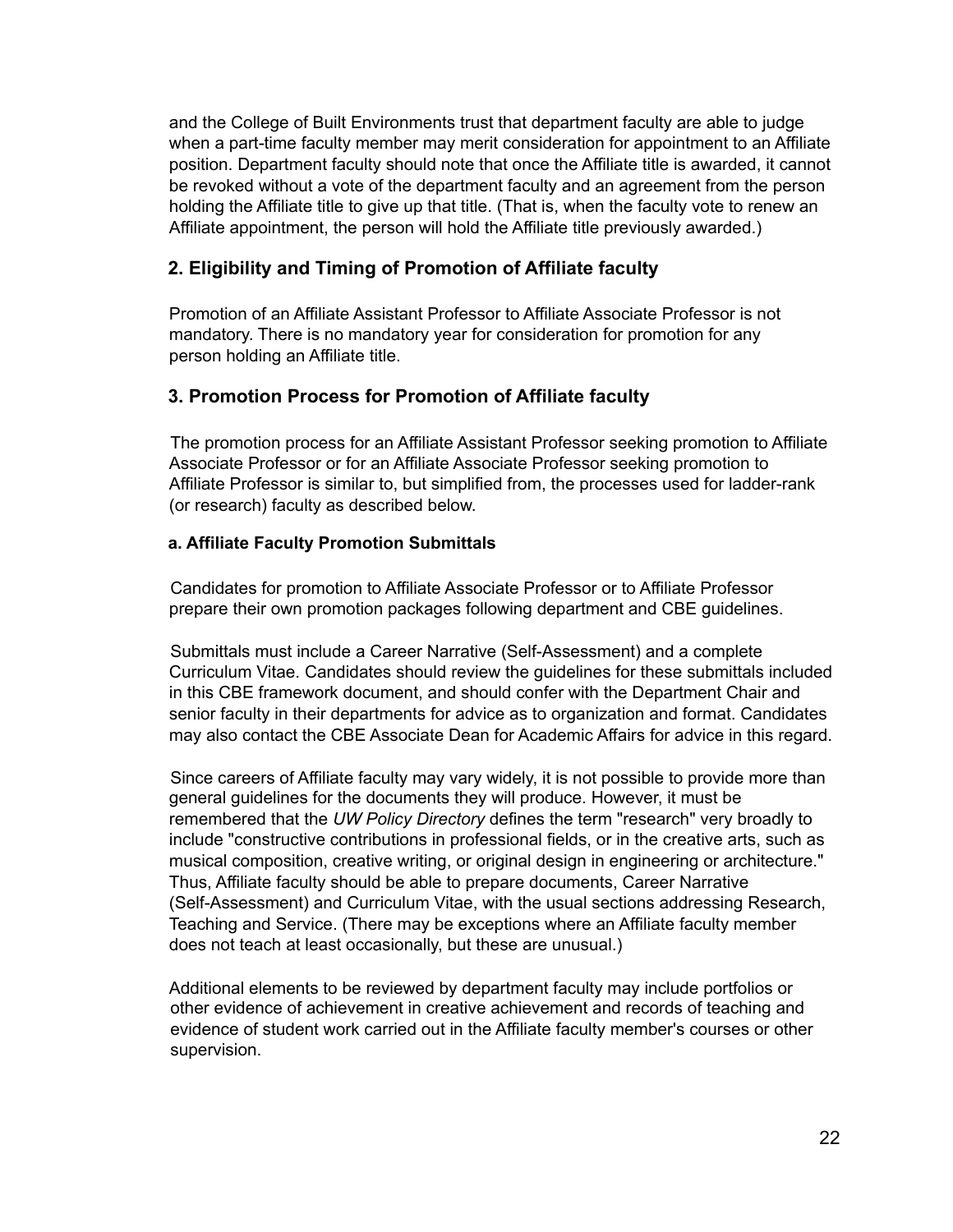#### <span id="page-22-0"></span>**b. Evaluations of Teaching Performance**

Almost all Affiliate faculty members teach classes, at least occasionally. Affiliate faculty should have their courses regularly evaluated by students using the standard UW evaluation forms, and must provide a tabulation of scores on the Curriculum Vitae following the specific policy and formats typical in their department. Affiliate faculty members should include UW teaching evaluation forms in their promotion submittals.

Because Affiliate faculty may teach intermittently or on irregular schedules, it may prove difficult to require peer teaching review following the standard policies of the Department. However, if possible, some Peer Teaching Reviews should be conducted, particularly for Affiliate faculty members whose appointments have extended over many years. If Peer Teaching Reviews have been conducted of the Affiliate faculty member seeking promotion, these must be included in the promotion submittal.

#### <span id="page-22-1"></span>**c. Confidential External Evaluation Letter(s) for Affiliate Promotions**

Departments are required to obtain a minimum of one confidential external review letter for Affiliate faculty seeking promotion.

The letter must come from outside the CBE. A letter (or letter(s)) that come from individuals who are outside the University of Washington is (are) preferred by the Provost/OAP. External reviewers may come from the professional community, from other collegiate level educational institutions, or from others who are sufficiently senior and who are qualified to offer a knowledgeable assessment of the candidate's achievements that qualify the candidate for promotion. A letter from a person in another UW College will be accepted if a letter from an individual external to the UW cannot be obtained.

The minimum package to be provided to external reviewers should include the Candidate's self-assessment (Self-Assessment) and Curriculum Vitae. Additional evidence may also be provided as appropriate (as determined by the Department Chair or senior faculty in consultation with the Candidate).

#### <span id="page-22-2"></span>**d. Departmental review**

Within a department, the step-by-step review process for Affiliate promotions should follow the standard process the department uses for tenure-track and tenured faculty promotions. The schedule and deadlines should approximate the schedule and deadlines the department uses for non-mandatory promotion cases, although a submittal to the Dean's Office several weeks late is acceptable since Affiliate promotions do not require College Council review.

As with promotion cases for tenure-track and tenured faculty, the Department faculty senior in rank conduct a review and vote on a recommendation.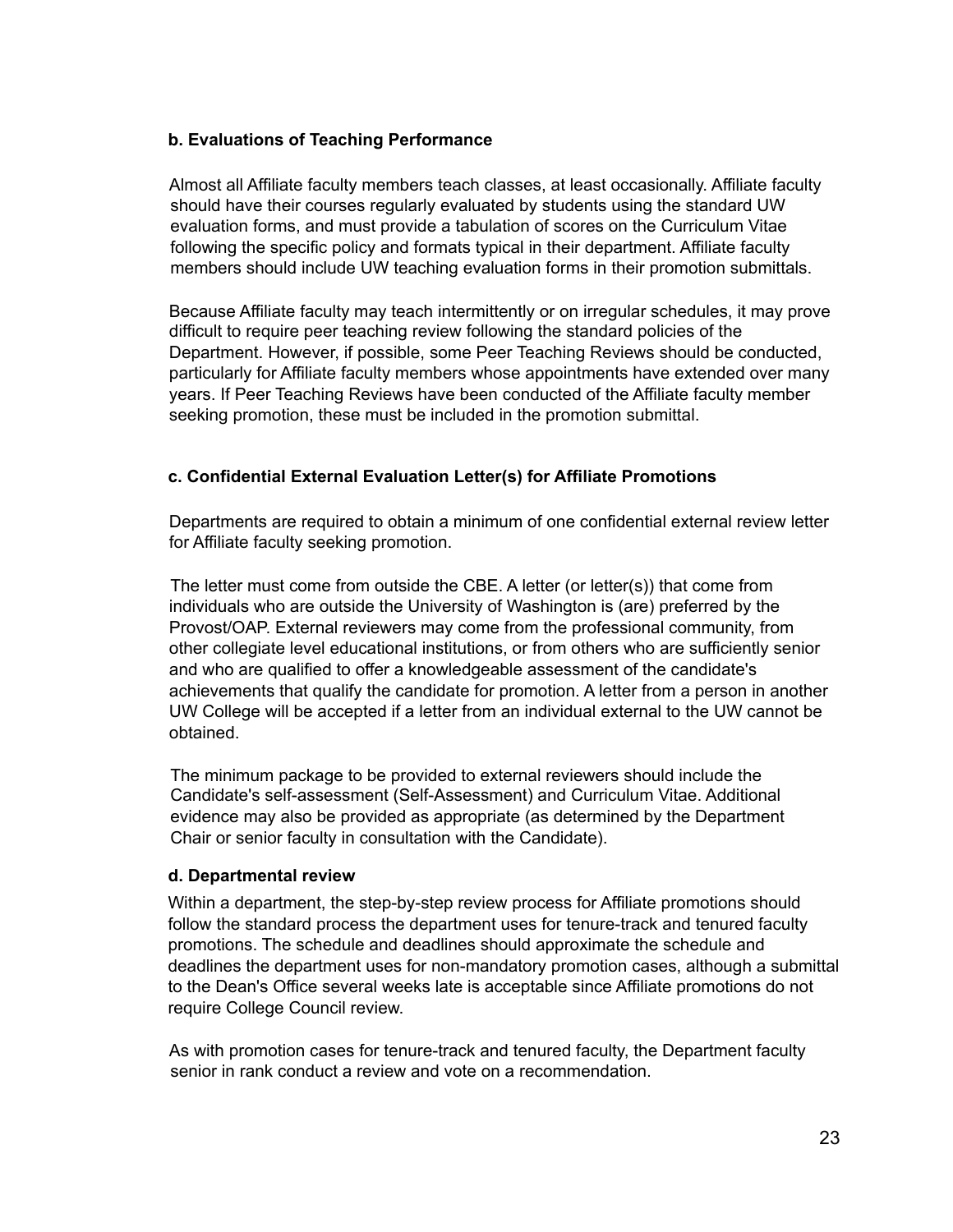If the vote is a negative one, the Department Chair meets with the Candidate to discuss the vote and the issues raised by the faculty. The case proceeds no further.

If the vote is a positive one, the Department Chair prepares a brief report of the faculty discussion and vote, and also writes their own recommendation. The Chair then meets with the Candidate, discusses the vote and summarizes the faculty discussion and the Chair's own recommendation. The Candidate must respond in writing within seven days. The case is then transmitted to the CBE Dean's Office.

#### <span id="page-23-0"></span>**e. Dean's office review**

Because College Council review is not required, Affiliate promotions are due to the CBE Dean's Office on or before January 15. Submittals should include the usual key documents (Chair's letter, record of faculty discussion and vote, Candidate's response, external review letter(s), Narrative, C.V., teaching evaluation numerical summary sheets, teaching peer review letters (if any). One set of originals is all that is required. Additional evidence of creative work and teaching (dossier, course portfolios, examples of student work) need not be transmitted.

In the CBE Dean's Office, the Dean reviews the case, prepares their evaluation, and prepares a recommendation letter. The case is then transmitted to the Provost/OAP.

## <span id="page-23-1"></span>**H. Resources and Information**

Promotion and Promotion & Tenure cases are reviewed in succession at the Department level, College level, and the University level.

Department-level policies and administrative resources are beyond the scope of this document; Chairs should ensure that these policies and administrative resources are clearly identified and available to the faculty.

This website is the primary source of information provided by the College of Built Environments. Individuals with questions should contact the CBE Associate Dean for Academic Affairs.

#### <span id="page-23-2"></span>**1. University Resources**

*University of Washington Policy Directory* Faculty Code and [Governance](https://www.washington.edu/admin/rules/policies/FCG/FCGTOC.html)

Voting Membership in the Faculty (vol. 2, ch. 21, sec. 21-32)

Appointment and Promotion of Faculty Members (vol. 2, ch. 24)

Tenure of the Faculty (vol. 2, ch. 25)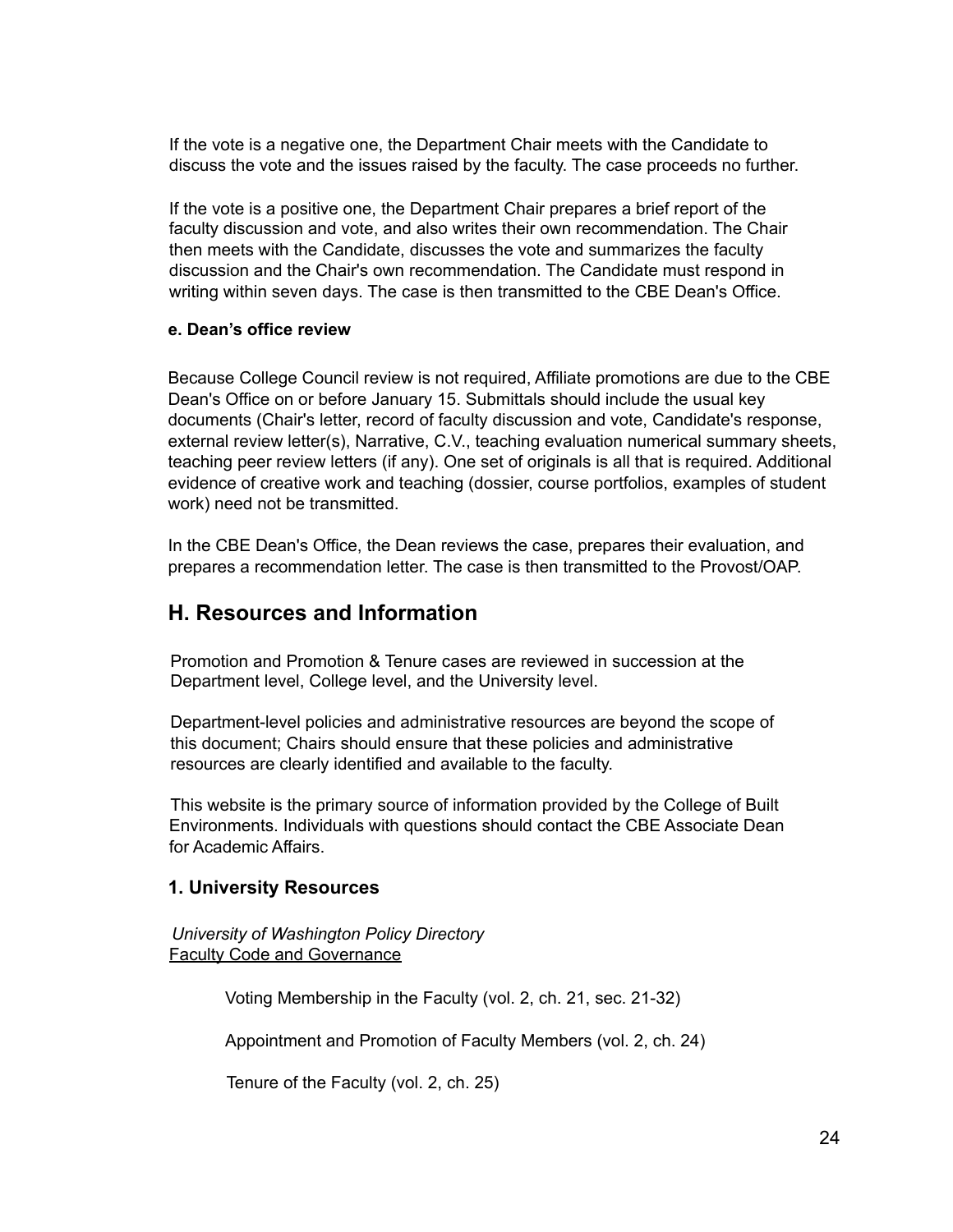### <span id="page-24-0"></span>**2. Academic Human Resources**

[Promotion](http://ap.washington.edu/ahr/actions/promotions-tenure/) and Tenure

<http://ap.washington.edu/ahr/actions/promotions-tenure/>

Voting [Guidelines](http://ap.washington.edu/ahr/policies/voting-guidelines/) http://ap.washington.edu/ahr/policies/voting-guidelines/

Job Class Codes including Position [Descriptions](https://ap.washington.edu/ahr/academic-titles-ranks/) (by title) https://ap.washington.edu/ahr/academic-titles-ranks/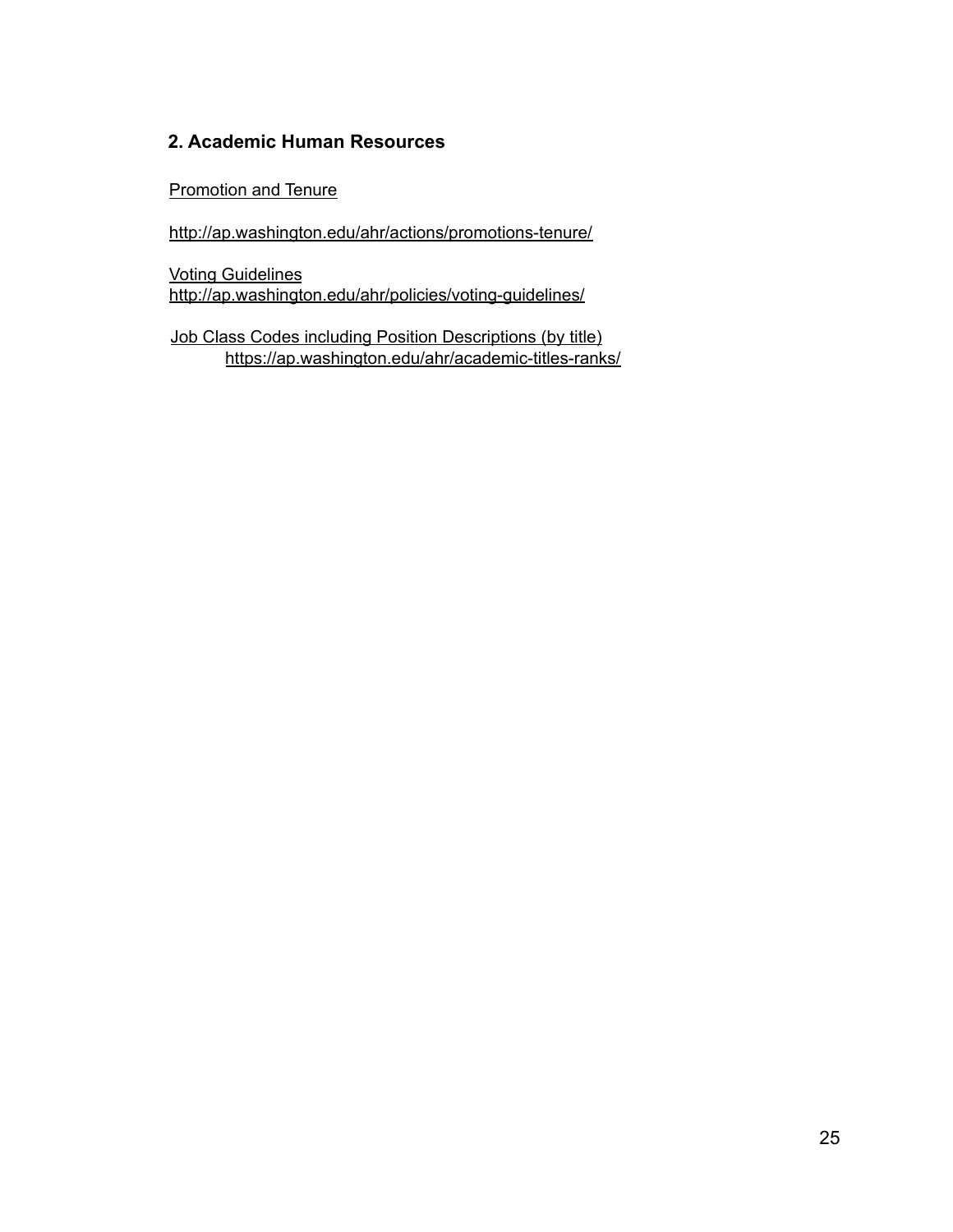# <span id="page-25-0"></span>**PART III. Criteria and Expectations**

## <span id="page-25-1"></span>**A. Expectations for Research by CBE Faculty**

The goal of the College of Built Environments is excellence in research, which includes creative achievement. The term used in the *University of Washington Policy Directory* is "research"; however, as defined in the *Policy Directory*, "research" is broadly construed including funded and unfunded research, scholarly inquiry, and creative activities of all kinds (see below). Accordingly, excellence is the principal requirement for Promotion & Tenure and for Promotion in the College.

Excellence within the College of Built Environments may be achieved in many different ways. The College is a broad and inclusive unit that recognizes that the strength of its professional and academic programs, and of the College as a whole, depends on an intellectually engaged faculty who successfully pursue diverse career paths, and academic and professional activities.

According to the *University of Washington Policy Directory* (vol. 2, ch. 24, sec. 24-34):

"Appointment to the rank of associate professor requires a record of substantial success in both teaching and research, except that in unusual cases an outstanding record in one of these activities may be considered sufficient."

"Appointment to the rank of professor requires outstanding, mature scholarship as evidenced by accomplishments in teaching, and in research as evaluated in terms of national or international recognition."

All Promotions in the College of Built Environments are considered against a standard of excellence, but the variety of the departments, and sub-disciplines within departments, means that there will be differences between promotion cases for a given rank, taking into account sub-disciplines and publication differences. This is inevitable for several reasons. There is the obvious problem of comparing accomplishments in one sub-discipline in the College with those in another, for example landscape architectural history, construction management, design computing, and professional practice of urban design. There are also significant publication differences among these fields. Some sub-disciplines have a tradition of publishing full-length synthetic works (books in architectural history, for example), while others place great importance on peer-reviewed conference publication (as in design computing, for example). Other conditions, such as the relative balance between applied and theoretical work especially for those involved in professional practice, the availability of funding, involvement in doctoral education, etc., influence the career development of faculty in the College in different ways.

Fortunately, the *University of Washington Policy Directory* construes the term "research" very broadly to include creative achievements of all kinds. The *Policy Directory* makes this clear (Section 24-32):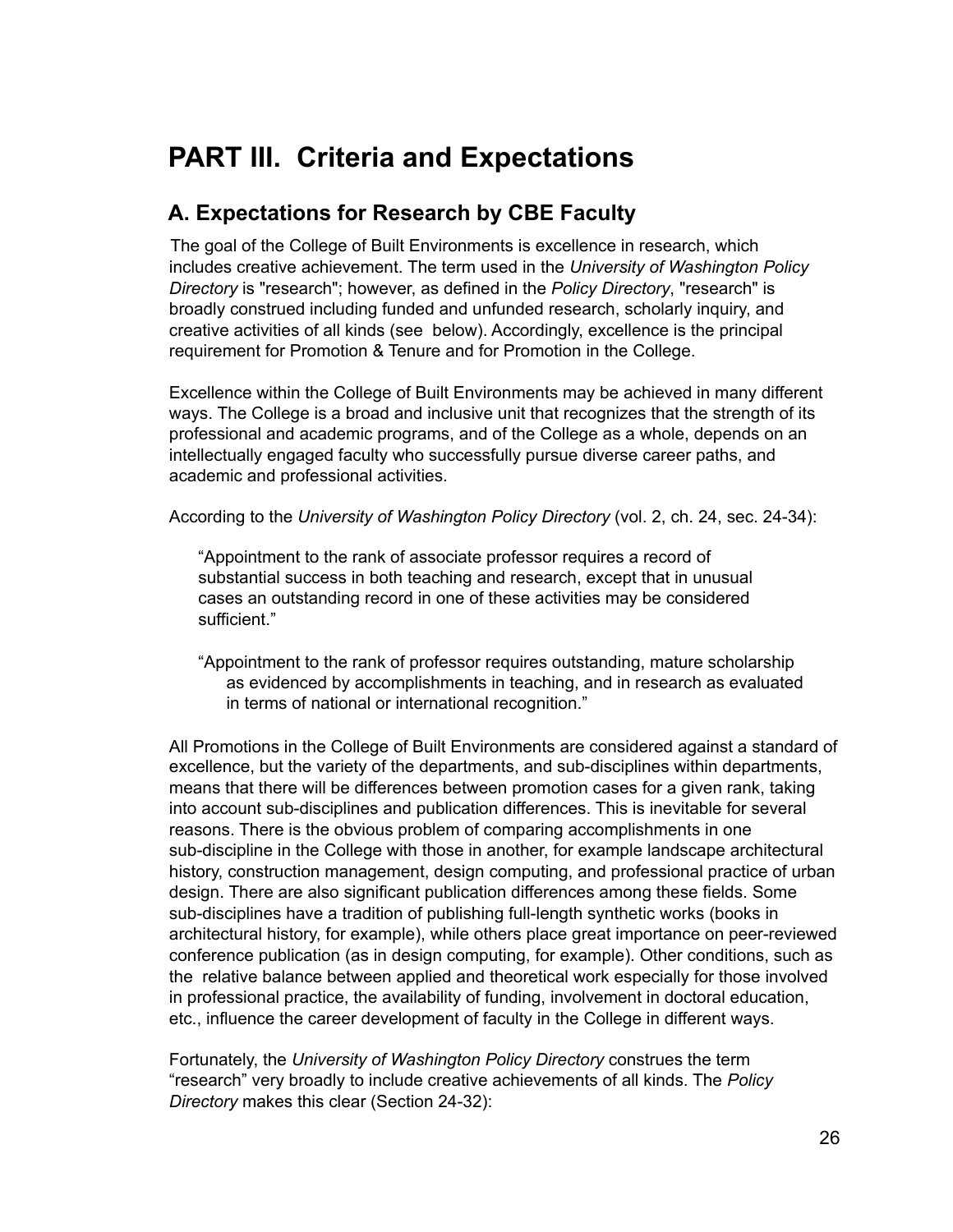- "The creative function of a university requires faculty devoted to inquiry and research, whose attainment may be in the realm of scholarly investigation, in constructive contributions in professional fields, or in the creative arts, such as musical composition, creative writing, or original design in engineering or architecture. While numbers (publications, grant dollars, students) provide some measure of such accomplishment, more important is the quality of the faculty member's published or other creative work.
- "Important elements in evaluating the scholarly ability and attainments of faculty members include the range and variety of their intellectual interests; the receipt of grants, awards, and fellowships; the professional and/or public impact of their work; and their success in directing productive work by advanced students and in training graduate and professional students in scholarly methods. Other important elements of scholarly achievement include involvement in and contributions to interdisciplinary research and teaching; participation and leadership in professional associations, and in the editing of professional journals; the judgment of professional colleagues; and membership on boards and committees."

Although there are differences between disciplines and subdisciplines, the criteria for evaluation and the measures of success in scholarship are consistent within a discipline or subdiscipline. Accordingly, the College of Built Environments defines excellence in research with respect to the criteria used and standards of excellence applied by the best departments in the Candidate's discipline or subdiscipline. Thus, a Candidate's career accomplishments are measured in comparison to those of their peers.

Excellence in creative achievement can also be measured in terms of sustained commitment to high quality achievement. Not only should the Candidate's current achievements be considered, but an assessment of whether the Candidate will continue to be productive in the future should be addressed. This consideration is especially important in the case of Tenure, but it should be assessed for all Promotion cases.

When departments consider Candidates for Promotion & Tenure or for Promotion, they should apply the criteria and standards of excellence of the best departments in their discipline, and make evaluations based on the standard of excellence as established by leading peers in the Candidate's sub-discipline. Evidence of the impact and influence of the Candidate's creative work should be identified, as should instances of distinction based on peer evaluation. External letters of evaluation or "peer review letters" should be sought from leaders in the field capable of independently assessing the Candidate's accomplishments against the standard of excellence. The department should also assess the Candidate's "career trajectory" and the likelihood the Candidate will continue to be a productive scholar after Promotion & Tenure or Promotion.

For faculty holding "research" titles, standards of excellence must also be applied to the Candidate's record of generating grant and contract funding. Because faculty with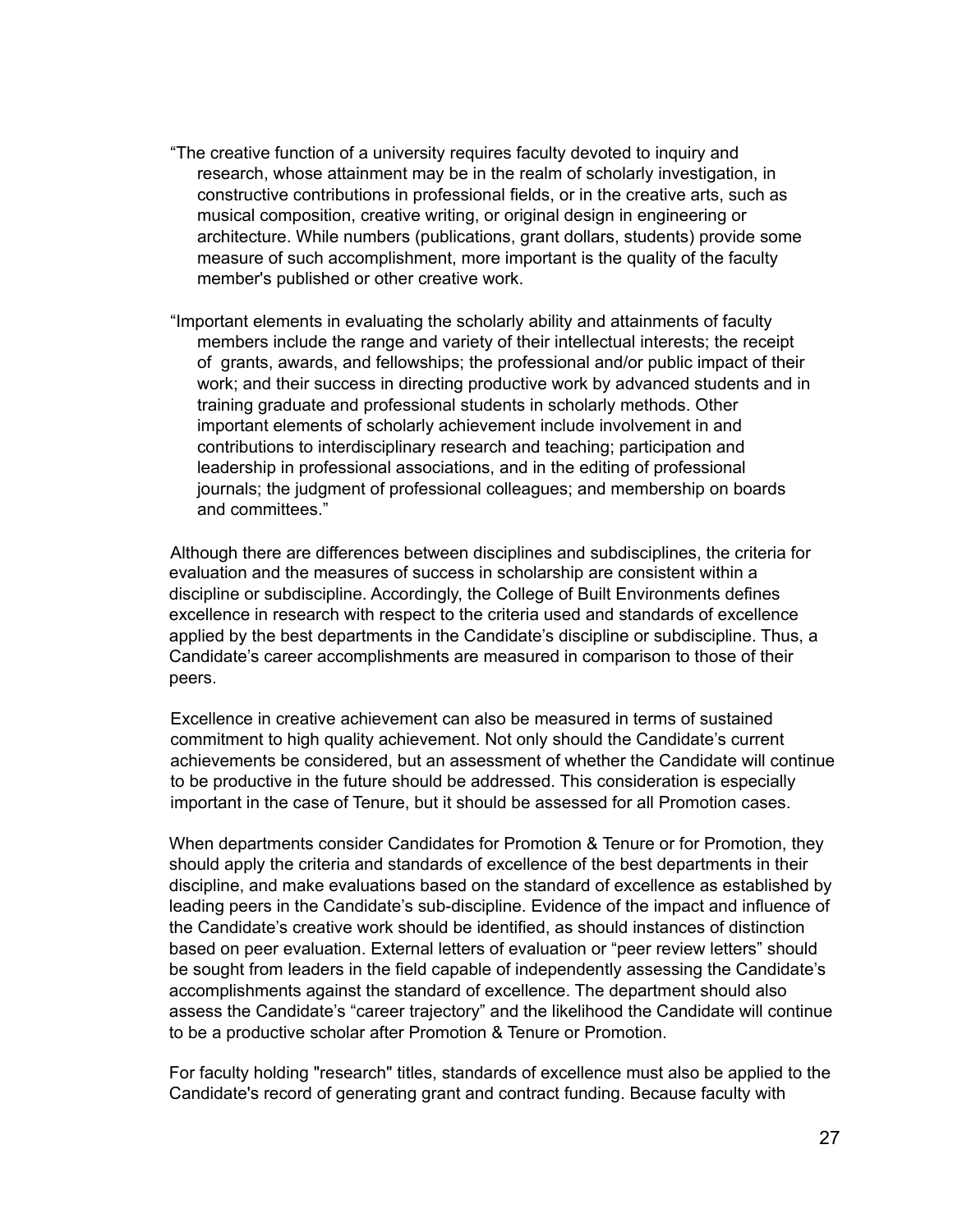research titles generate funding that supports their own salaries and benefits, a Candidate with a "research" title must meet a standard of excellence that includes a demonstrated record of generating funding to support themselves, and must provide evidence that they will continue to generate similar funding support in the future.

## <span id="page-27-0"></span>**B. Expectations for Achievement in Teaching by CBE Faculty**

Parallel to the goal of excellence in creative achievement among the faculty, the College of Built Environments has also set the goal of excellence in teaching. In considering the creative achievement of faculty, the criteria and standards for teaching are intended to encourage faculty to do their jobs well, and to provide a framework for acknowledging the accomplishments in teaching appropriate to university faculty. The accumulation of a record of excellence in teaching is a constructive process parallel to building a strong record in creative work.

## <span id="page-27-1"></span>**1. Scope of Teaching**

Just as the *University of Washington Policy Directory* construes the term "research" very broadly to include creative achievements of all kinds, the *Handbook* recognizes the broad scope of activities involved in teaching, and a variety of methods that may be used to evaluate teaching (vol. 2, ch. 24, sec. 24-32):

"The scope of faculty teaching is broader than conventional classroom instruction; it comprises a variety of teaching formats and media, including undergraduate and graduate instruction for matriculated students, and special training or educational outreach. The educational function of a university requires faculty who can teach effectively. Instruction must be judged according to its essential purposes and the conditions which they impose. Some elements in assessing effective teaching include the ability to organize and conduct a course of study appropriate to the level of instruction and the nature of the subject matter; the consistency with which the teacher brings to the students the latest research findings and professional debates within the discipline; the ability to stimulate intellectual inquiry so that students develop the skills to examine and evaluate ideas and arguments; the extent to which the teacher encourages discussion and debate which enables the students to articulate the ideas they are exploring; the availability of the teacher to the student beyond the classroom environment; and the regularity with which the teacher examines or reexamines the organization and readings for a course of study and explores new approaches to effective educational methods. A major activity related to teaching is the instructor's participation in academic advising and counseling, whether this takes the form of assisting students to select courses or discussing the students' long-range goals. The assessment of teaching effectiveness shall include student and faculty evaluation. Where possible, measures of student achievements in terms of their academic and professional careers, life skills, and citizenship should be considered."

Within the College of Built Environments faculty teaching efforts may be conceptually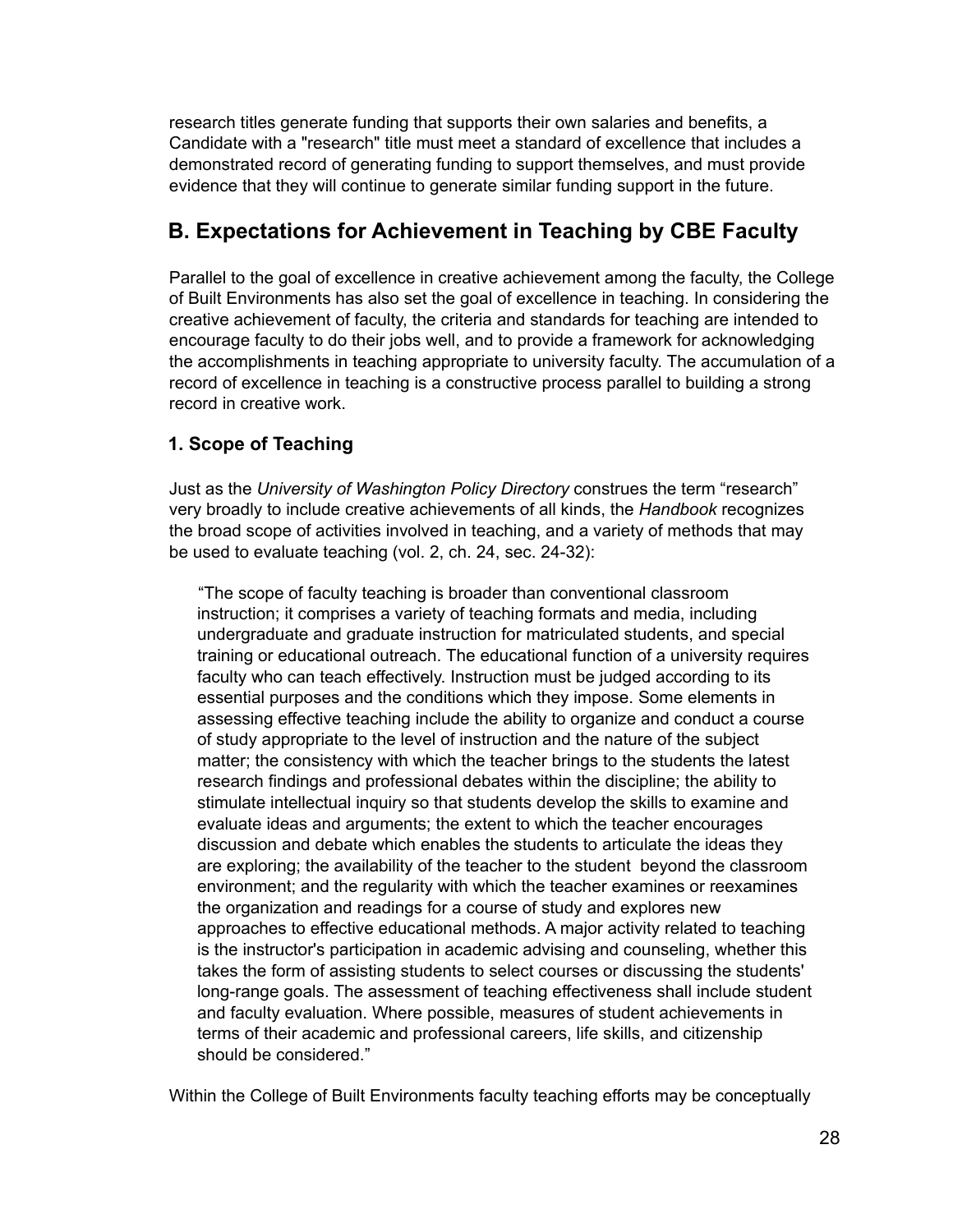divided into the following categories: (1) classroom instruction, including lecture, seminar and similar teaching; (2) studio instruction, including both on-site and off-site studios as well as design/build; and (3) individual instruction in the forms of thesis supervision, independent study, special projects and the like. While the primary emphasis in this section is on classroom and studio teaching, this should not be interpreted as a disregard for individual instruction. A complete record of teaching performance must include a record of individual instruction such as thesis supervision, independent study, special projects and the like, and if possible, information that demonstrates the quality of the training received by individual students in these contexts.

Excellence in teaching should be measured by its "effectiveness." Is the faculty member an "effective" teacher? As with research/creative achievement, the interpretation of achievement in teaching will be made by those making the evaluation—department faculty, Department Chair, College Council, Dean and Provost.

The College of Built Environments expects all faculty to engage in continuing efforts to improve their teaching performance through improvements in the presentation of individual courses. Improvements may include modernizing/updating the curricula and content of courses, updating/modernizing the teaching methods used in courses, and, as appropriate, the offering of new courses. Accumulation of a consistent record of effectiveness in individual courses will require a process of curricular modification, modernization, and innovation. Overall, the level of achievement should be improving or consistently high; however, the process of trying new directions and methods may involve occasional missteps and corrections. Thus, it is normal that in any faculty teaching record there will be some anomalies that represent unsuccessful changes. Such anomalies are not cause for concern when measured against a backdrop of otherwise effective teaching created by the overall record.

Although determinations of faculty teaching assignments rest with the Chair of each Department, it is expected that departments in the College of Built Environments will regularize the teaching assignments of new faculty within no more than a year or two after arrival at the University of Washington. For each faculty member to build a record of improvement and a consistent record of effectiveness in teaching, it is essential that each faculty member have relatively regular annual teaching assignments, especially as they approach consideration for Promotion and Tenure.

#### <span id="page-28-0"></span>**2. Assessing Teaching Effectiveness**

There are multiple measures of teaching effectiveness. The University of Washington requires both student evaluations of teaching and collegial evaluations of teaching. Given the breadth of the scope of teaching as described in the *University Policy Directory*, no list of evaluation tools for teaching can be complete. Within the framework of the College of Built Environments, some measures of teaching performance have routinely been used. The following discussion addresses some of the most common ways in which teaching effectiveness has been evaluated, but it is not an exhaustive list. Candidates seeking promotion should submit a variety of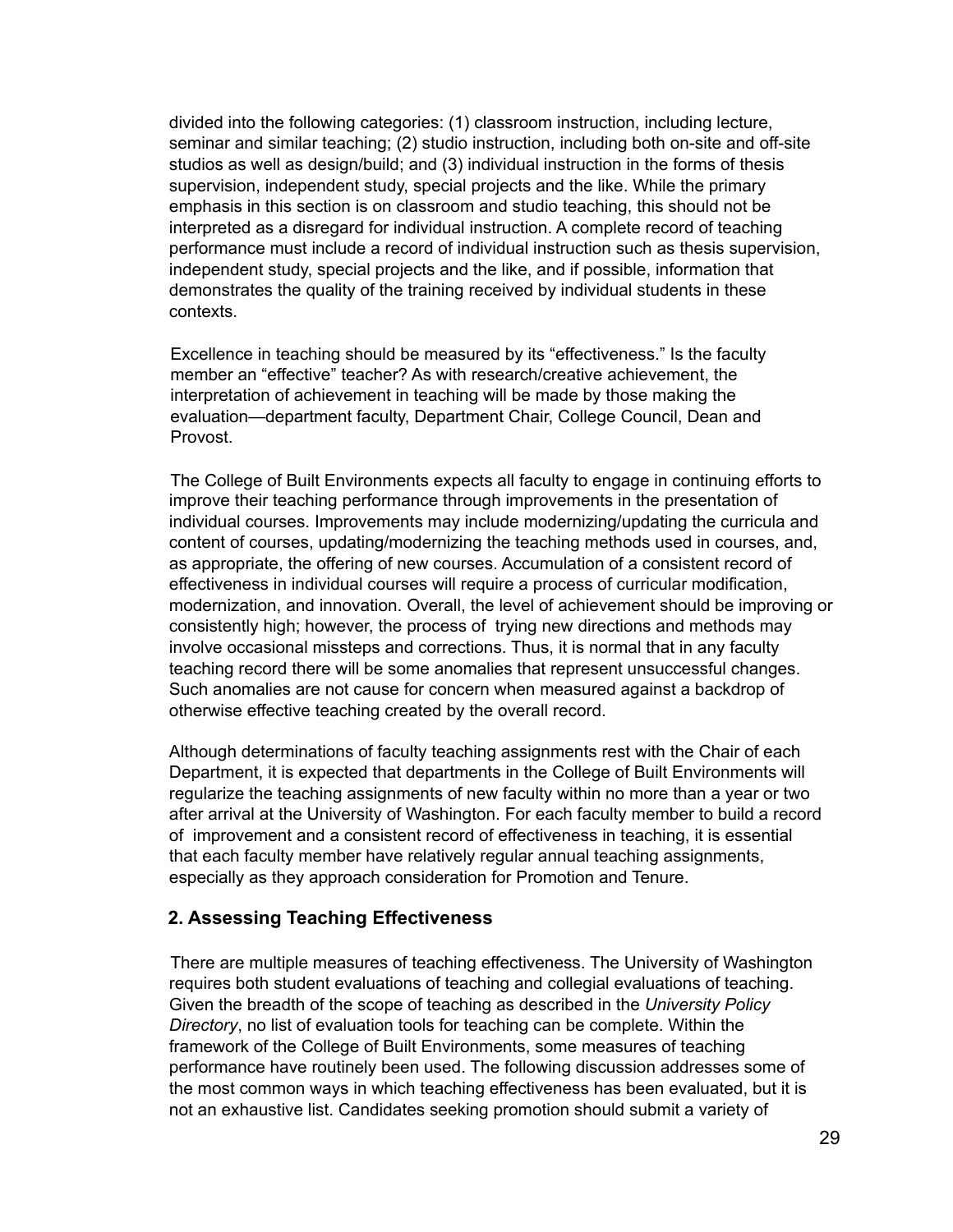evidence of teaching effectiveness to allow the fairest possible evaluation of teaching performance.

University of Washington Student Course Evaluations: Standard UW student course evaluations are a significant source of data for the teaching evaluation procedure and must be included in Promotion & Tenure and Promotion dossiers in the College of Built Environments. Student evaluations are by their nature limited to an evaluation of classroom performance. Because many factors outside the instructor's control, such as class size or required vs. elective, can have a significant effect on student evaluation ratings, responsible interpretation of student evaluation ratings must consider such factors. Similarly, because evaluations for an individual course can be affected by factors not relevant to the teaching evaluation process, a single course evaluation cannot provide reliable information. Despite these limitations, student evaluations of a number of courses, when considered as a group, can provide useful information: the larger the number of evaluations provided, the more complete the picture of teaching effectiveness is likely to be. However, such evaluations must not be considered alone, but should be considered together with other demonstrations of teaching performance.

The decision of how many courses should be evaluated using standard UW course evaluations is made at the departmental level. Candidates for Promotion & Tenure or Promotion in the College of Built Environments must submit a complete set of copies of all of the numerical summary forms provided to the faculty member by the University of Washington Office of Educational Assessment. These forms may be accompanied by a selection of copies of the individual student comment sheets. (A complete set of copies of all individual student comment sheets for all courses taught need not be submitted.) Numerical forms and sample yellow sheets may also be components of course portfolios, as described below.

Student course evaluations should always be considered *in the context of other evidence of teaching performance*. Especially in the case of studio courses, experience has shown that the best student work may not always be produced in the studios that receive the highest numerical evaluations on the student course evaluation forms.

Course Portfolios: Candidates for Promotion in the College of Built Environments should include a complete "course portfolio," representing the most recent version of each course regularly taught, as part of their complete career dossier. The contents of the course portfolio should be determined by the faculty member, but will typically include at least the following: syllabi, reading lists, assignments, tests, and samples of student work—copies of papers, studio projects, etc. Evidence of teaching evaluation should also be part of each course portfolio. Ideally course portfolios will be organized in a way that makes them easily accessible for review.

Candidates may also submit complete "course portfolios," representing courses taught only occasionally, as part of their complete career dossier. However, it is not necessary to submit such a course portfolio for every course.

Course portfolios containing samples of student work are especially important for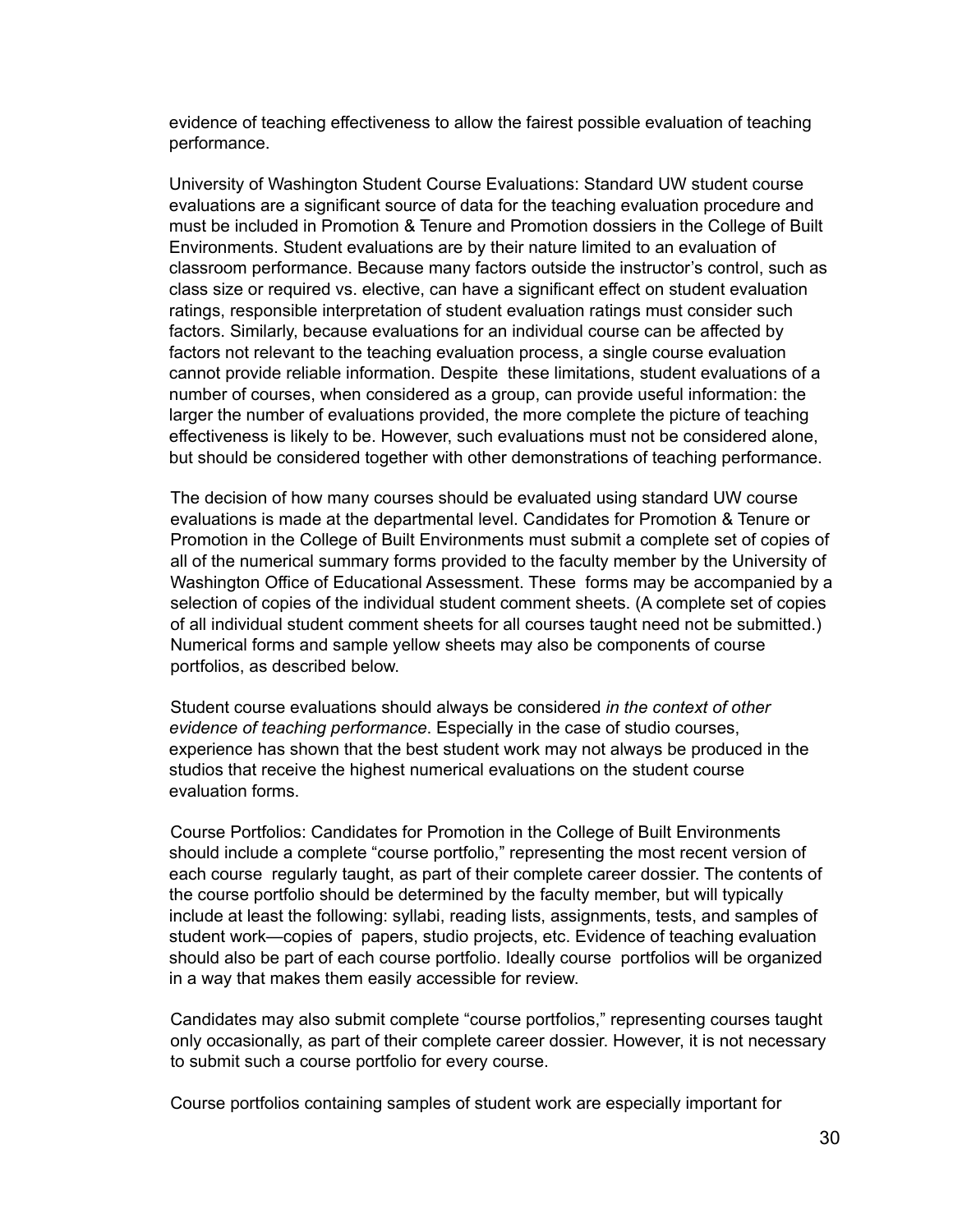studio faculty. Because studio courses with the identical course name and number may be quite different from one year to the next, faculty who teach studios should use their judgment relative to deciding which studios and how many studios to represent in course portfolios. The advice of the department Chair and/or senior faculty may be useful in this regard.

Individual Student Teaching: Candidates for Promotion & Tenure or Promotion in the College of Built Environments should include a record of individual student instruction if this is part of their teaching as part of the Curriculum Vitae and should discuss individual instruction in the self-assessment. Representative products of individual instruction, such as dissertations and theses completed under the Candidate's supervision, independent projects completed under the Candidate's supervision, and similar projects should be submitted as part of the complete career dossier.

Advising and Counseling: The *UW Policy Directory* includes "participation in academic advising and counseling" as part of its discussion of the scope of teaching and should be in the self-assessment section addressing teaching, as well as on the Curriculum Vitae under teaching.

Peer Reviews of Teaching: Collegial reviews of teaching are another important source of information regarding teaching performance. Recent collegial peer review of teaching is a requirement under the *UW Policy Directory*. University of Washington Policy states that collegial review of teaching by Assistant Professors must take place annually; collegial review of teaching by Associate and full Professors must take place at least every three years, and at least one course must be evaluated by colleagues in the year before applying for Promotion from Associate Professor to Professor. (Faculty who are on a "fast track," and who may seek promotion from Associate Professor to Professor only three, four, five, or six years after promotion should have peer teaching reviews conducted more often so that a sufficiently robust record of teaching evaluation is available when applying for promotion.) Peer review of teaching may consist of review of course materials or course portfolios, review of classroom performance, and/or review of student work produced or other student performance in the Candidate's courses. Ideally all appropriate methods of peer review of teaching will be applied to provide a full and balanced appraisal of teaching performance.

The diversity of courses and programs in the College of Built Environments makes it difficult to require one particular method of collegial evaluation of teaching to produce the required report on teaching effectiveness that is part of the documentation for Promotion and/or Tenure. Practices vary by department. Each department must develop a method of evaluating teaching and must use the same method(s) for all evaluations so that uniform standards are applied in that department. The Chair of the department should not have sole responsibility for conducting the evaluation, and evaluators need not all be senior faculty. A record of recent peer evaluation of teaching must be included in the Department's review of each Candidate for Promotion or Promotion & Tenure, and this record must be presented in the key documents submitted to the Dean's Office and in the Promotion package sent forward to the Provost's Office/Academic Human Resources.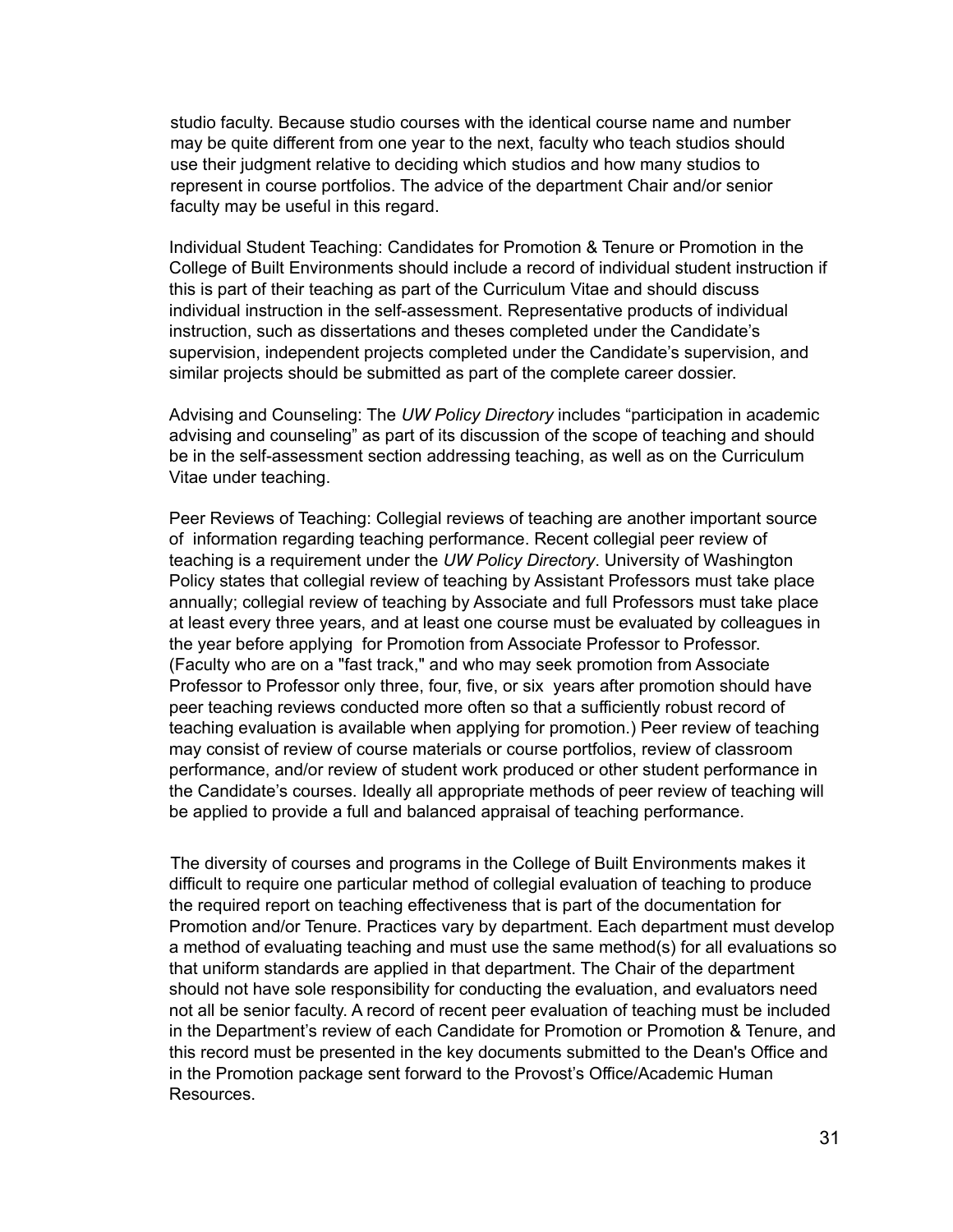A useful reference is the booklet "Evaluating Teaching," available from the Center for Instructional Development and Research.

## <span id="page-31-0"></span>**C. Service Criteria**

Service is work performed primarily in the role of a representative of the department, College, University, or a professional or community organization, rather than for the individual credit of the faculty member. A faculty member's primary service responsibilities are those duties agreed to at the departmental level. Such duties may include membership on department, College, and University committees, as well as involvement in organizations outside the University and other forms of academic and professional administration.

Service is not listed in the *UW Policy Directory* among the criteria for Promotion to Associate Professor or to full Professor. Thus, no Promotion case at any level can be built with service as its central pillar. Nonetheless, service is essential to the department, College and University and to the larger communities, particularly the professional communities that are stakeholders in the disciplines and departments of the College. It is the responsibility of every faculty member to share equitably in service duties during their academic careers. However, it is common and acceptable for departments to limit the service duties of junior faculty until they have established their research and teaching programs.

Promotion at any level will normally require the demonstration of "satisfactory" levels of service. The definition of "satisfactory" must be imprecise as it will depend on the stage of the faculty member's career, as well as the specific circumstances in each department, and relationships to communities external to the department, College, and University.

While service contributions of Candidates for Promotion to Associate Professor may necessarily be limited, Promotion to full Professor will normally require the demonstration of satisfactory service contributions—that is, service that roughly corresponds to the competent execution of the faculty member's fair share of the various committee and other administrative tasks required for the department and College to operate.

Because the College of Built Environments is composed of departments with accredited professional programs and with relationships to external professional communities with recognized professional organizations, outstanding (external) professional service may be a measure of "recognition" as required in the criteria for Promotion to the rank of Professor.

As with the other components of Promotion cases, outstanding service at this level may be taken into account when comparing research and teaching accomplishments to Candidates with weaker service records. However, while inadequate service may, on its own, be enough to postpone or prevent Promotion to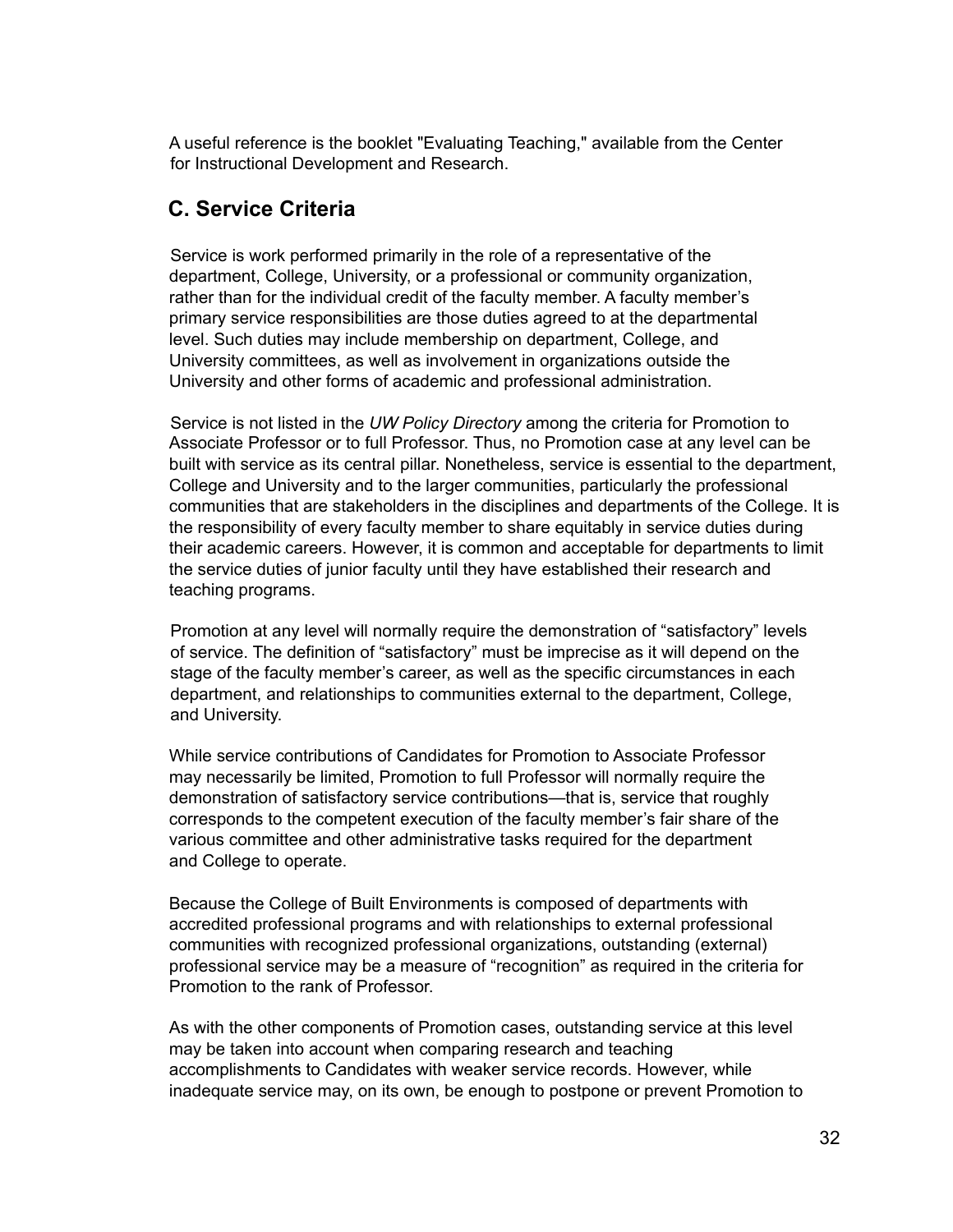full Professor, outstanding service, on its own, will in no case, be sufficient grounds for Promotion.

A Candidate for Promotion must provide a record of service in the self-assessment and Curriculum Vitae.

## <span id="page-32-0"></span>**D. Recommendations to Assistant Professors**

## <span id="page-32-1"></span>**1. Documentation**

Ideally the Assistant Professor should develop drafts of their Curriculum Vitae and Career Narrative (self-assessment) in the first year of appointment. These documents should be developed with the assistance of the Department Chair and/or any appropriate senior faculty mentor(s). The new Assistant Professor is urged to seek out faculty members who have successfully moved through the Promotion & Tenure process to gain advice, and to request examples of documents that may serve as models.

The *University of Washington Policy Directory* requires that all Assistant Professors meet annually with the Department Chair. One focus of such meetings should be the review of the Candidate's annually updated self-assessment and Curriculum Vitae.

However, as the Department Chair may come from a sub-discipline different from the Assistant Professor's field, Assistant Professors should seek out senior faculty mentors. Mentors may be found not only in the Assistant Professor's own Department, but may be found in other Departments in the CBE or elsewhere in the University.

The Department Chair and senior faculty mentors should provide constructive criticism, advice, and help develop the career plan.

### <span id="page-32-2"></span>**2. Recommendations to Assistant Professors (Peer Networks)**

Part of the process of building an academic career includes developing a network of peers in one's sub-discipline within, but especially outside, the University. External peer review is required by the University for consideration for Promotion & Tenure (and for Promotion for Research Assistant Professors). An Assistant Professor must become familiar with the work of distinguished scholars working in their area of expertise, and is advised to build relationships with senior scholars who may serve as external peer reviewers when the Assistant Professor seeks Promotion & Tenure (or Promotion).

### <span id="page-32-3"></span>**3. Recommendations to Research Assistant Professors (Funding)**

Research faculty members are expected to be able to support themselves (both salary and benefits) from the grant and contract funding they generate. Research Assistant Professors must develop a record of generating research funding. Initially this may be in collaboration with others, but over time a Research Assistant Professor should begin to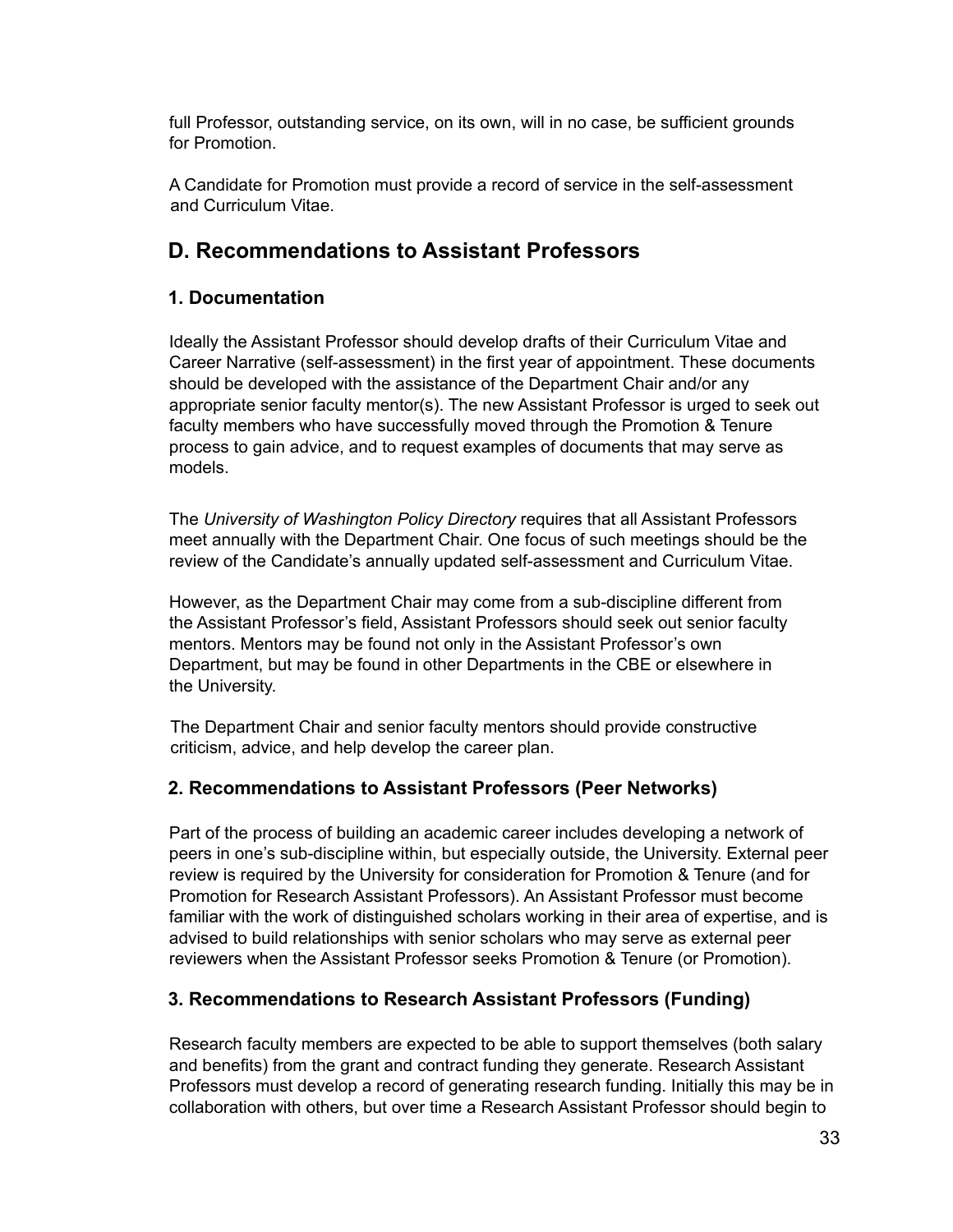show some ability to generate their own research funding, either individually or as P.I. on research project teams. A clear record of funding support already secured sufficient to support the Candidate's salary and benefits for several years after promotion will be required for (mandatory) promotion to Research Associate Professor to be approved.

# <span id="page-33-0"></span>**PART IV. Roles and Responsibilities**

## <span id="page-33-1"></span>**A. General responsibilities and roles**

From the time an Assistant Professor joins a department faculty, the Chair, senior faculty, and the head of Promotion & Tenure Committee, if such a committee exists in the Department, should help the Assistant Professor to identify issues and aid the Assistant Professor in addressing them. Candid assessments at an early date are critical so that the evaluation at the time of a Promotion & Tenure decision will be easier and fairer. Similar assessments and assistance should be available to Associate Professors.

### <span id="page-33-2"></span>**1. Mentoring of Junior Faculty**

Mentoring of junior faculty is a significant responsibility of each Department Chair, and all senior faculty. Each department should have procedures established to assure that the Chair and the faculty carry out this responsibility consistently and successfully.

### <span id="page-33-3"></span>**2. Meetings with Chair**

a. Annual meetings between each Assistant Professor (and each Research Assistant Professor) and the Chair of the Department are required by the *UW Policy Directory* Section 24-57, sub-section C. These meetings should be used for frank discussions of progress towards Promotion and/or Tenure, problems, and where an Assistant Professor can receive additional assistance if needed. Written documentation of these meetings is required by the *UW Policy Directory*. One focus of such meetings should be the review of the Candidate's annually updated Career Narrative (self-assessment) and Curriculum Vitae. Similar annual meetings are also required between the Chair and non-tenured Associate Professors or Professors, and Teaching Assistant Professors.

c. Bi-annual meetings between each Associate Professor (and each Research Associate Professor) and the Chair of the Department are required by the *UW Policy Directory*. These meetings should be used for frank discussions of progress towards Promotion, problems, and where an Associate Professor can receive additional assistance if needed. Written documentation of these meetings is required by the *UW Policy Directory*. Similar annual meetings are also required between the Chair and Associate Teaching Professors.

d. Although not related to promotion, meetings every third year between each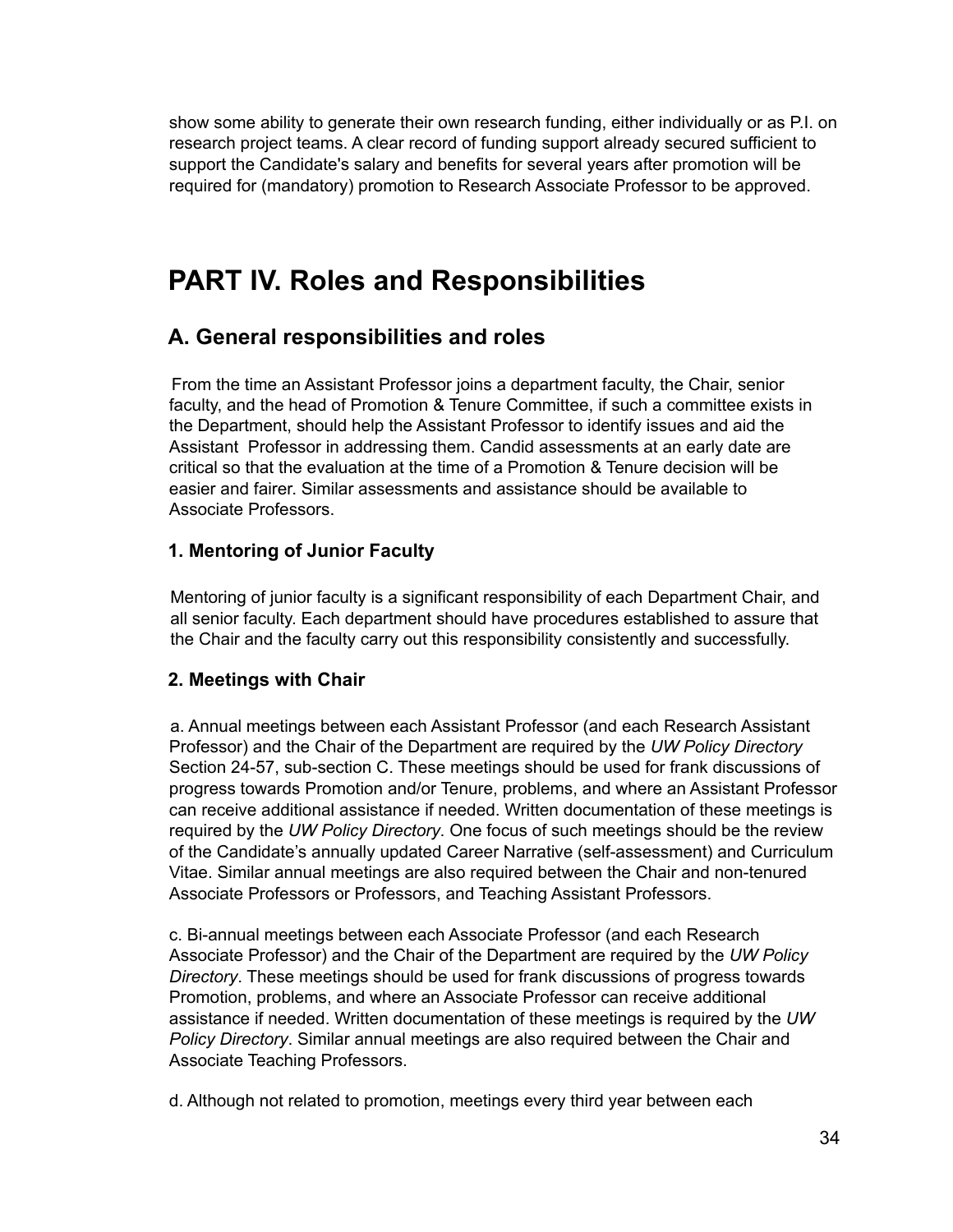Professor (and each Research and Teaching Professor) and the Department chair are required by the *UW Policy Directory*. These meetings will focus on the Professor's career development and goals and might also address the roles the Professor plays in the Department, and may include discussion of mentoring junior faculty.

e. The process of reappointment of an Assistant Professor to a second contract is an opportunity for the Assistant Professor to prepare written documents similar to those which will be required for Promotion & Tenure, and to set forth a "plan" to achieve the necessary level of "substantial success" in teaching and research as required by the *UW Policy Directory* for Promotion & Tenure. reappointment is an opportunity for senior faculty in the Department to review progress and to make suggestions for adjustments to the Assistant Professor's "plan." The meeting between the Assistant Professor and the Department Chair in the second year of appointment should include discussion of preparations for submitting for reappointment. (A thorough discussion of reappointment is found in Section V of this document.) [fix numbering to correspond to this new document]

## <span id="page-34-0"></span>**B. Candidate's Responsibilities**

1. Notifies Chair of intent to pursue Promotion and/or Tenure (non-mandatory cases only).

2. Provides Chair or designated senior faculty member or Review Committee with list of potential external reviewers--five or more external reviewers should be identified. Provides Chair or designated senior faculty member or Review Committee with a short list of reviewers to exclude due to conflict of interest.

3. Prepares the "peer review package" including complete self-assessment, complete curriculum vitae, other supporting documentation, and examples of creative work to be sent to external peers for review.

4.a. During the term of appointment as an Assistant Professor, coordinates with Chair or designated senior faculty to verify that annual peer review of teaching is carried out. Verifies with the Department that the Department is keeping a record of all peer teaching reviews. (Note: Maintaining one's own set of copies of all peer teaching reviews is strongly recommended.)

4.b. During the term of appointment as an Associate Professor, coordinates with Chair or designated senior faculty to verify that regular peer review of teaching is carried out, including the required peer review of teaching in the year before seeking promotion to Professor. (Per the *UW Policy Directory* a peer teaching evaluation every third year is the minimum required; more frequent reviews are recommended; a review in the twelve months before applying for promotion is required.) Verifies with the Department that the Department is keeping a record of all peer teaching reviews. (Note: Maintaining one's own set of copies of all peer teaching reviews is strongly recommended.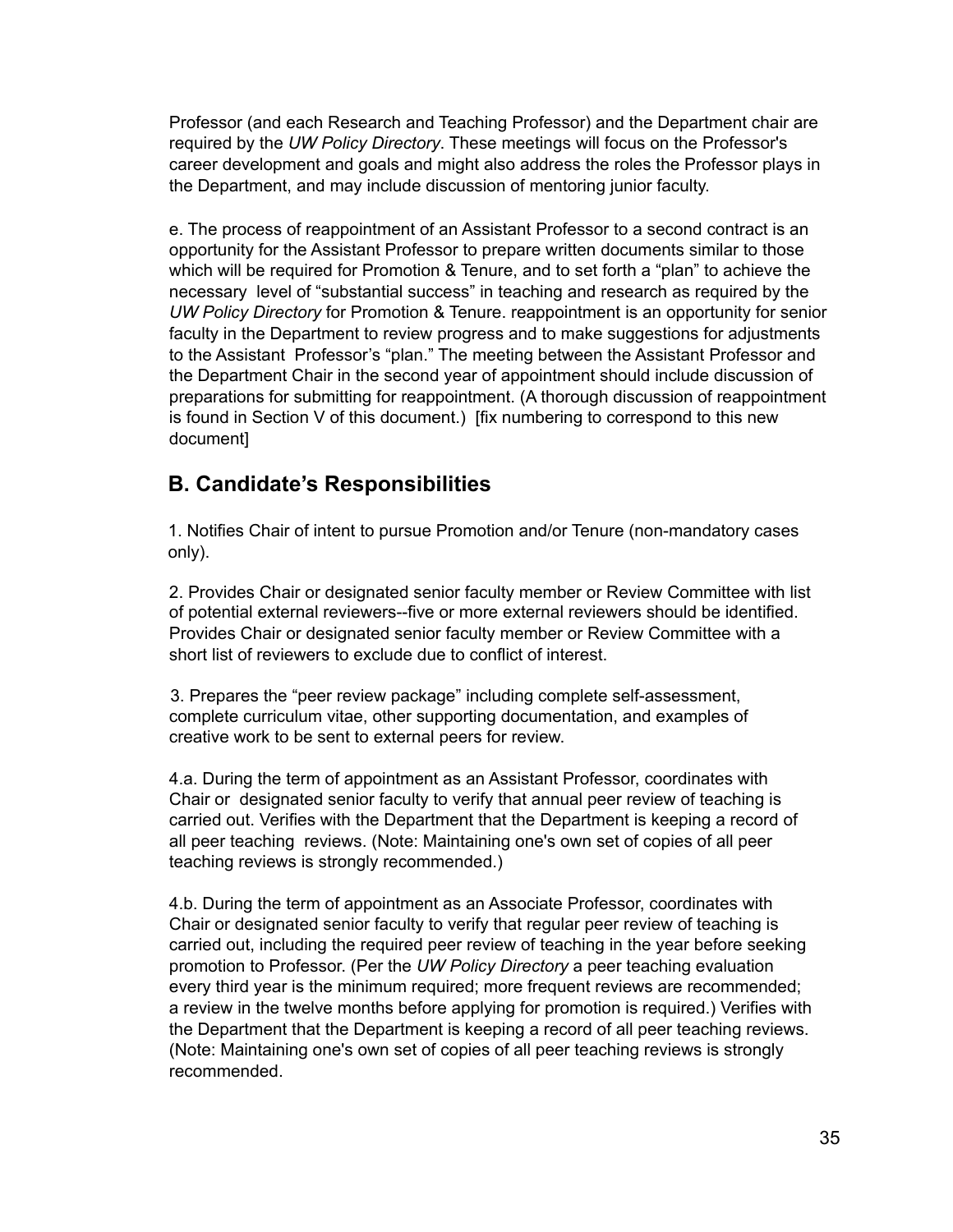5. Prepares the "complete career dossier" for internal review including a complete self-assessment, a complete curriculum vitae, and complete career documentation, including all publications (originals strongly preferred), reports, portfolios,course materials, and all similar material as appropriate to the Candidate's particular case. For faculty holding "research" titles this documentation will include the complete record of grant and contract funding, plus evidence of continuing funding and/or future funding has been secured for the next several years.

6. Reviews and responds (within 7 days) in writing to Review Committee Report, if any.

7. Reviews and responds (within 7 days) in writing to Chair's Summary of Faculty Deliberations and the Chair's Recommendation.

8. Responds (within 7 days) in writing to the Dean's summary of the College Council findings and the Dean's own findings, evaluation and recommendation to the Provost.

## <span id="page-35-0"></span>**C. Chair's Responsibilities**

1. Ensures that they and the department faculty are familiar with the rules and guidelines for Promotion & Tenure and Promotion.

2. Holds annual meeting with each Assistant Professor, Research Assistant Professor, and Teaching Assistant Professor; holds bi-annual meetings with each Associate Professor, Research Associate Professor and Associate Teaching Professor; holds meetings every third year with each Professor, Research Professor, and Teaching Professor. Prepares a written record of each meeting -- the content of which must be agreed to by the faculty member as a faithful record of the meeting.

3. Verifies that required collegial reviews of teaching (peer teaching reviews) are taking place (annual reviews for Assistant Professors, and Assistant Teaching Professor; reviews at least every three years for Associate and full Professors and Associate Teaching Professor, and also in the final year before an Associate Professor seeks promotion to Professor or a Associate Teaching Professor seeks promotion to Teaching Professor). Maintains a record of all collegial reviews of teaching as required by *UW Policy Directory* 24-57, sub-section A. Shares collegial reviews of teaching with faculty reviewed.

4. Assembles lists of mandatory and non-mandatory Candidates for Promotion & Tenure and Promotion. Provides copies of lists to the College of Built Environments Dean's Office.

5. Convenes introductory meeting with each Candidate, including Review Committee chair if any or designated senior faculty member if any, and any others involved in Promotion & Tenure or Promotion processes.

6. Determines a list of external reviewers (composed of some "blind" reviewers — that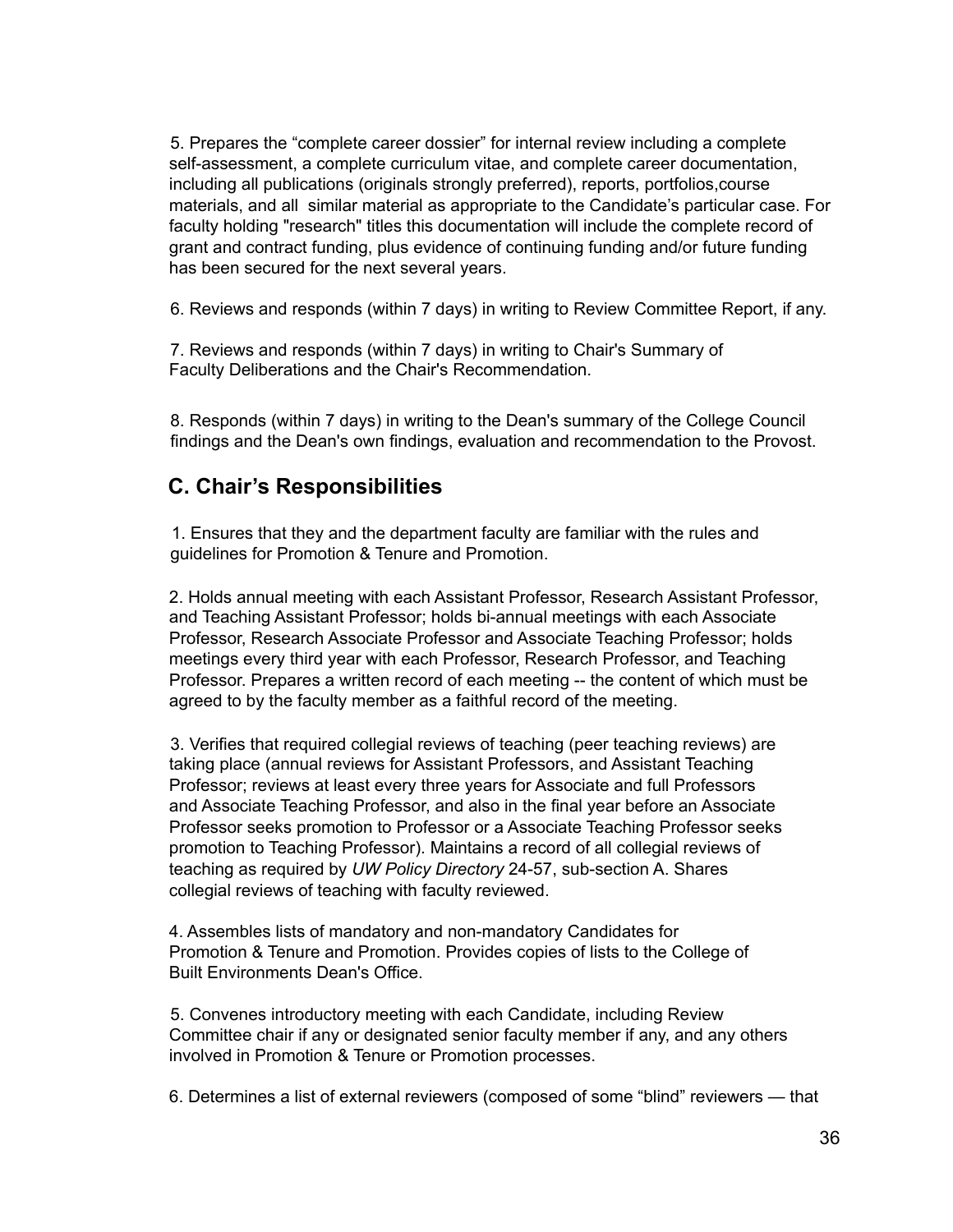is, those reviewers unknown to the Candidate -- and some external peer reviewers based on the Candidate's list of potential reviewers, and reviewers to exclude. Chair selects four or five reviewers, and a fifth or sixth alternate reviewer in case one reviewer is unable to perform review.

(Note: In some Departments, particularly if the Chair is a Teaching Associate Professor or Teaching Professor, this task may be delegated to a senior faculty member who takes on the Chair role for managing the promotion process.)

7. Oversees data gathering and department evaluation process.

8. Manages communication with and concurrence from joint appointing department and/or adjunct appointing department, if any.

9. Provides written summary of Review Committee deliberation, if a Committee was involved, to Candidate, and solicits Candidate response (within 7 days).

10. Organizes faculty deliberations and faculty vote. Records/summarizes discussion for use in Chair's memo discussing the case.

11. Provides written summary of faculty deliberation and vote to Candidate, and solicits Candidate response (within 7 days).

12. Writes letter/memo to Dean summarizing the faculty evaluation, recording the faculty vote, and providing an independent assessment of the Candidate's qualifications for Promotion/Tenure.

13. Verifies that the complete career dossier is assembled. Makes two copies of key documents. Transmits one copy of key documents in digital form to the Dean's Office along with complete career dossier. Retains one copy of key documents in a secure location in the Department.

14. In cases where no department review committee exists, and no senior faculty member has been designated to coordinate the review, performs all duties of the review committee and/or senior faculty member except the generation of committee report.

### <span id="page-36-0"></span>**D. Review Committee Responsibilities**

Note: The following list of responsibilities is approximate. All Departments must carry out these responsibilities, but the precise allocation of responsibilities among the Chair, the Review Committee, if any, or the designated senior faculty member, if any, is determined within the Department.

1. Reviews and advises Candidate on Career Narrative (self-assessment) and Curriculum Vitae, and on contents of peer review packages and complete career dossier.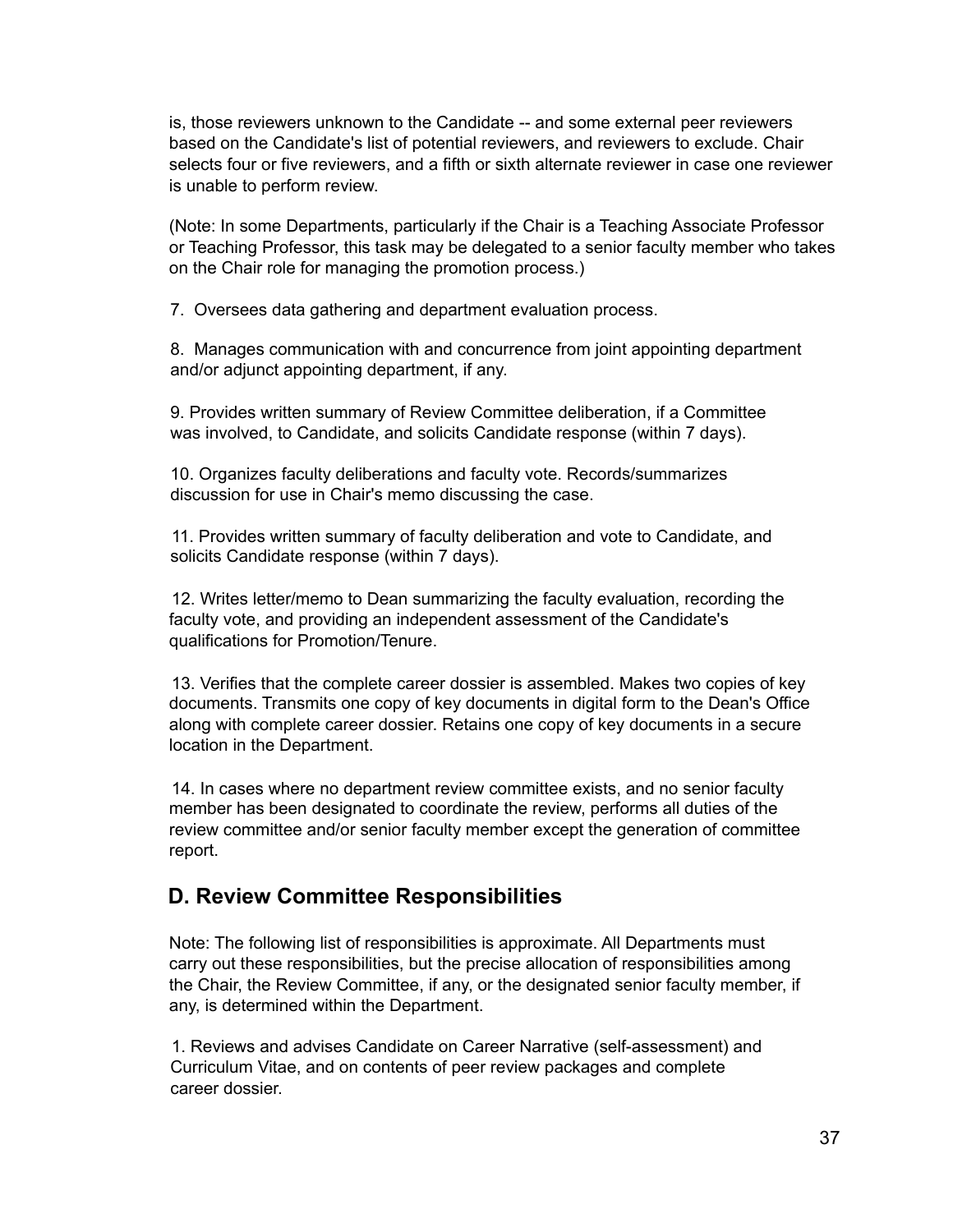2. If requested by the Department Chair participates in the Chair's determination of a list of external reviewers ("blind" reviewers — that is, those reviewers unknown to the Candidate), and chooses external peer reviewers based on this list and the Candidate's lists of potential reviewers, and reviewers to exclude. Chair selects four or five reviewers, and a fifth or sixth alternate reviewer in case one reviewer is unable to perform review.

3. If requested, may work with Chair to assist in soliciting written evaluations from teaching peer reviewers.

4. Generates a report of the Candidate's qualifications for Promotion and/or Tenure, including votes by secret ballot on recommendations. Shares this report with the Department Chair. Depending on department custom, the Department Chair, head of the Review Committee or senior faculty member coordinating the review, shares a copy of the Committee Report with the Candidate, and solicits a Candidate response within seven (7) days of delivery. A copy of this report, and the Candidate response are added to the complete career dossier.

5. Delivers report on Candidate qualifications to the attendees of the faculty meetings to review and to vote on Candidate's Promotion and/or Tenure.

## <span id="page-37-0"></span>**E. Department Faculty Responsibilities**

1. Department faculty who are superior in rank should participate in mentoring and advising faculty who are junior to them.

2. Faculty superior in rank to a Candidate for promotion may assist in generating the list of external peer reviewers.

3. Faculty may serve as Teaching Peer Reviewers and prepare teaching peer review letters or reports.

4. Department faculty who are superior in rank to a Candidate review the complete career dossier in detail, and the external peer review letters, to prepare for discussion of the Candidate, and vote on Promotion & Tenure, or Promotion.

5. Department faculty who are superior in rank meet to discuss the Candidate's qualifications, and vote (by secret ballot) whether to recommend a Candidate for Promotion & Tenure, or Promotion.

6. If a Department does not have at least three faculty superior in rank to the Candidate applying for promotion, then the Dean of the College must appoint a Special Review Committee. Department faculty superior in rank must be members of this Committee; additional members will be appointed from the faculty superior in rank in other Departments in the College. This Special Review Committee carries out the review, and prepares a report of their discussion and vote.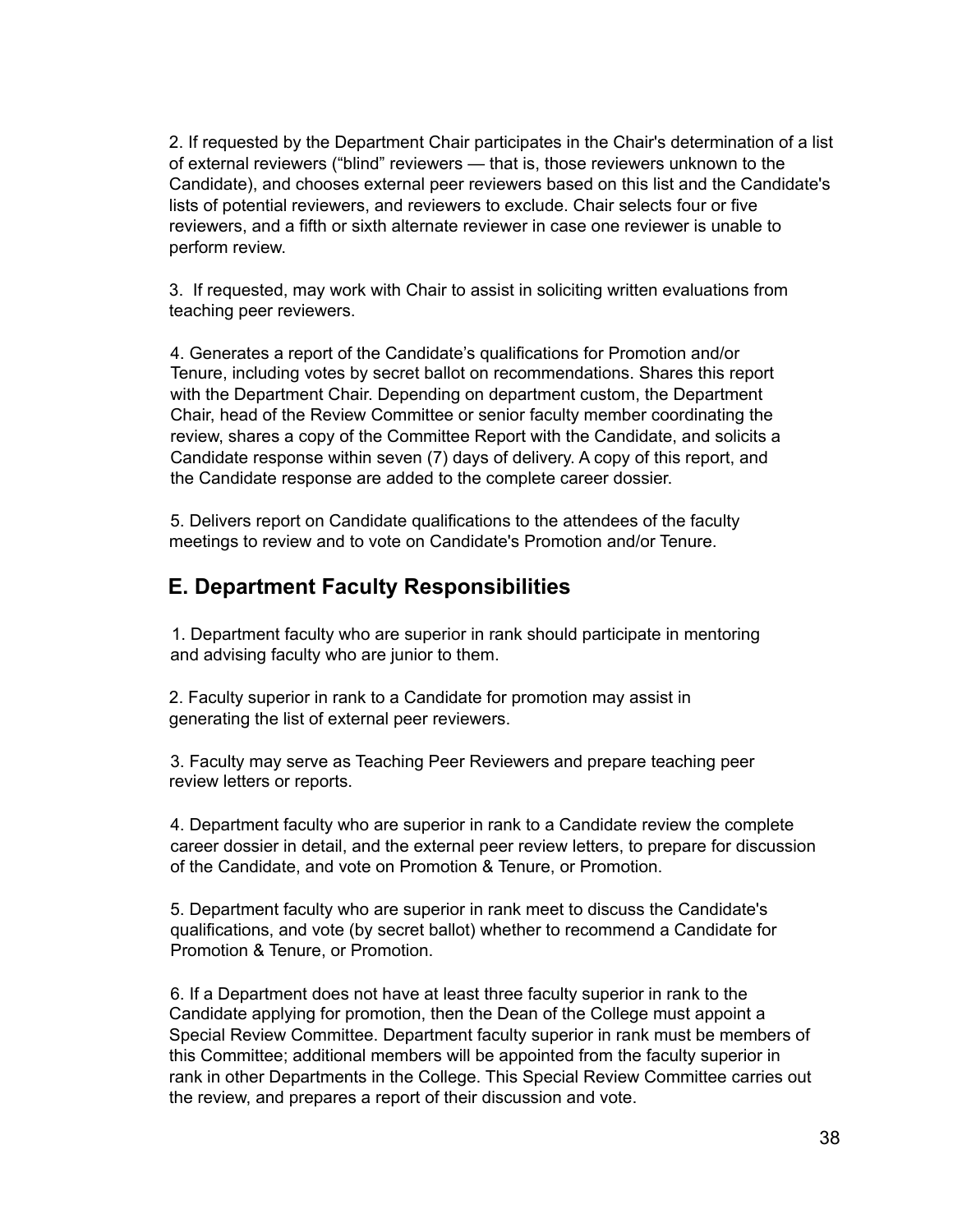(Note: A vote to postpone, for one year, consideration of a Mandatory Promotion & Tenure case, is possible in unusual cases. Such a vote should only be taken when the candidate clearly demonstrates significant progress toward meeting the criteria for Promotion & Tenure and there is evidence that the candidate will fully meet the criteria established by the *University Handbook* if there is a delay of one year. Because the case is a mandatory one, it must proceed through every step in the process from the Department level, to the College and then to the Provost. For the postponement to be granted, the Dean and the Provost must concur.)

<span id="page-38-0"></span>7. May serve additional roles and functions, depending upon departmental policy.

## **F. CBE College Council Responsibilities**

1. Reviews all Candidate materials.

2. Reviews procedures used by the Department. Discusses the Candidate's qualifications for Promotion and/or Tenure. May interview the Department Chair as part of the deliberation process.

3. Conducts a vote by secret ballot supporting or differing from Department faculty action.

4. Prepares a confidential report that summarizes deliberation and vote, and submits this memo to the Dean. This report must address the qualifications of the Candidate and the process used by the Department in its review, and must include a vote to recommend (or not recommend) promotion or Promotion and tenure. Votes of all College Council members must be accounted for (the total number of yes, no, abstention and absent not voting must be equal to the number of College Council Members).

## <span id="page-38-1"></span>**G. CBE Dean Responsibilities**

1. Reviews the complete career dossier, including the letters and reports, the Chair's memo and the College Council memo.

2. May solicit the opinions and advice of other parties.

3. Prepares as a memo a confidential assessment and recommendation to the Provost.

4. Meets with the Candidate and reports Dean's findings, evaluation and recommendation to the Provost, and solicits Candidate response (within 7 days).

5. In cases where the Dean's recommendation is to deny Promotion or Promotion & Tenure, may meet with the Department Chair and Candidate to share their expectations, and discuss the likely outcome of the review process. This meeting is summarized in a confidential memo to the Chair and Candidate. If the case is